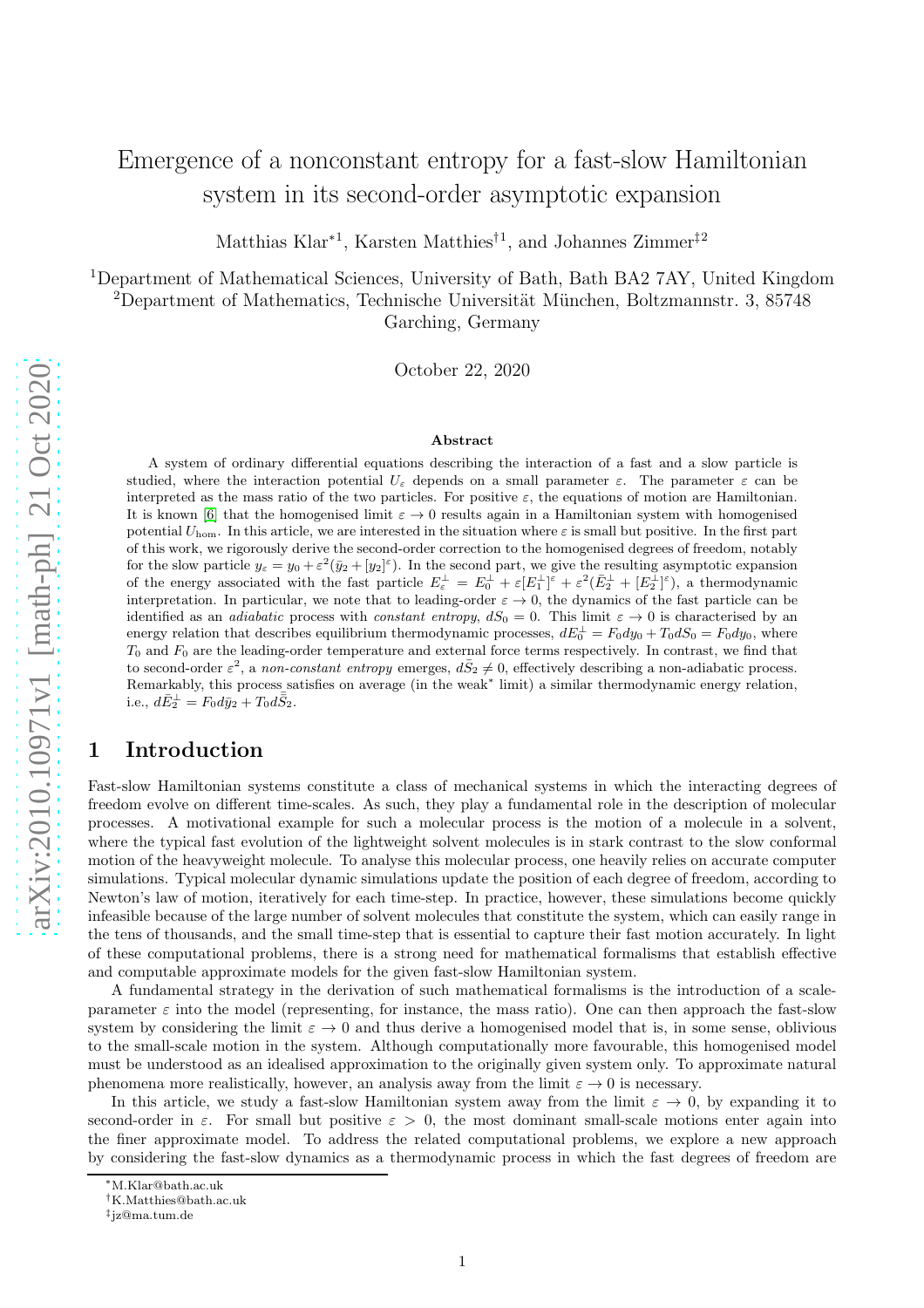described by a notion of temperature and entropy. More precisely, we study a simple fast-slow Hamiltonian system with four degrees of freedom. By keeping a molecular dynamic picture in mind, we can regard it as a system of one fast particle that is coupled to one slow particle. We assume that their interaction is governed by the Lagrangian [\(1\)](#page-1-0) below, for which the homogenised limit  $\varepsilon \to 0$  has been derived by Bornemann [\[6\]](#page-22-0). We point out that the corresponding homogenised Lagrangian describes the average dynamics of the slow particle only; yet, the fast particle's effect enters as a computable constant into the homogenised limit. This constant results in a homogenised evolution that can be interpreted, from a thermodynamic perspective (as already pointed out in [\[12\]](#page-22-1)), as an idealised thermodynamic process, i.e., an adiabatic process with constant entropy which satisfies the thermodynamic relation [\(3\)](#page-2-0). Remarkably, we show in this work, that a higher-order homogenisation approach leads to a more general thermodynamic description of the system. Specifically, continuing the work of Bornemann, we rigorously derive the second-order expansion in  $\varepsilon$  of the system's dynamics which can be formulated as a second-order two-scale expansion. It then turns out that a nonconstant entropy appears at second-order which satisfies the thermodynamic relation [\(4\)](#page-2-1).

Our model problem is a simple fast-slow Hamiltonian system which falls into the class of mechanical systems described by the Lagrangian

<span id="page-1-0"></span>
$$
\mathcal{L}_{\varepsilon}(x,\dot{x}) = \frac{1}{2} \langle \dot{x}, \dot{x} \rangle - W_{\varepsilon}(x), \qquad \dot{x} \in T_x M,
$$
\n<sup>(1)</sup>

where M is the configuration space, taken to be a smooth Riemannian manifold with metric  $\langle \cdot, \cdot \rangle$  and  $W_{\varepsilon} : M \to$ R is a smooth potential function of the form

$$
W_{\varepsilon}(x) = V(x) + \varepsilon^{-2}U(x).
$$

Taking the limit  $\varepsilon \to 0$ , the above system converges to a system with a strong constraining force (see, e.g., [\[18\]](#page-23-0)). More precisely, if U is non-negative and coercive, the second term in  $W_{\varepsilon}$  constrains the motion in the limit  $\varepsilon \to 0$  to a critical submanifold  $N = U^{-1}(0) \subset M$ , which characterises the large-scale evolution of the system. This limit system, i.e., the homogenised limit, can be seen as the lowest order approximation in  $\varepsilon$  of the original system. To derive a more accurate approximation of the mechanical system, which above all includes the most dominant small-scale interactions into the approximate model, a detailed analysis of the motion in a small neighbourhood around  $N$  is necessary. For this reason, we derive in the first part of this work a higher-order approximation of system [\(1\)](#page-1-0) for small but *non-zero*  $\varepsilon$ . Since a more accurate approximation of the mechanical system increases the computational complexity, we analyse subsequently the resulting motion in the vicinity of N from a thermodynamic point of view, with the intention of deriving a mathematical formalism that can improve current numerical integration schemes.

We recall existing results for system [\(1\)](#page-1-0) in the limit  $\varepsilon \to 0$ , established by Bornemann [\[6\]](#page-22-0) in a very elegant framework. In short, if the initial data is chosen such that the total energy is uniformly bounded as  $\varepsilon \to 0$ , then the solutions  $x_{\varepsilon}$  of the equations of motion oscillate on a time-scale of order  $\mathcal{O}(\varepsilon)$  within a distance of order  $\mathcal{O}(\varepsilon)$  to the submanifold N. Moreover, the sequence of solutions  $x_{\varepsilon}$  converges uniformly to a function  $x_0$ of time, taking values in  $N$ , where  $x_0$  is the unique solution to the Euler-Lagrange equations corresponding to the homogenised Lagrangian

<span id="page-1-1"></span>
$$
\mathcal{L}_{\text{hom}}(x,\dot{x}) = \frac{1}{2} \langle \dot{x}, \dot{x} \rangle - V(x) - U_{\text{hom}}(x), \qquad \dot{x} \in T_x N,
$$
\n(2)

where  $U_{\text{hom}}$  can be derived from the Hessian of the constraining potential U. We point out that the limit evolution is in general not the original Hamiltonian motion constrained to the submanifold  $N$ ; instead, for generic initial data the small-scale oscillatory motion in the neighbourhood of  $N$  gives rise to information which persists in the limit  $\varepsilon \to 0$ . In other words, the limit Hamiltonian depends on the structure of U near N.

The interaction of a fast and a slow particle is one of the simplest models falling into the class of Hamiltonian mechanical systems described by [\(1\)](#page-1-0); here  $\varepsilon$  can be interpreted as the stiffness of the underlying potential resulting in the two disparate time-scales. To visualise this system in the context of [\(1\)](#page-1-0), we describe the fast particle by z and the slow particle by y. The interaction can then be pictured in  $x = (y, z)$  coordinates as a motion governed by a potential which is flat in direction of y and steep in direction of z, taking without loss of generality the minimum of this potential as 0. A motion starting on the zero level set (the submanifold  $N$ ) with non-vanishing velocity component in direction  $y$  will then oscillate rapidly around  $N$ . The homogenised limit [\(2\)](#page-1-1) then describes the motion in the limit  $\varepsilon \to 0$ .

The main motivation for studying a simple fast-slow Hamiltonian system of two particles is, that it is the simplest possible system that can potentially exhibit thermodynamic effects. Indeed, one of the core assumptions of thermodynamics is that the system under consideration has a clear separation of scales (such as conformal motion described by elasticity combined with fast oscillations described by temperature). It is not essential that the number of particles is large or infinite. Indeed, the physicist Paul Hertz developed a thermodynamic theory [\[10\]](#page-22-2) for Hamiltonian systems under a slow external perturbation. Specifically, he introduced an entropy, using a notion of temperature as developed by Boltzmann. The book by Berdichevsky [\[5\]](#page-22-3) gives an excellent introduction to this theory.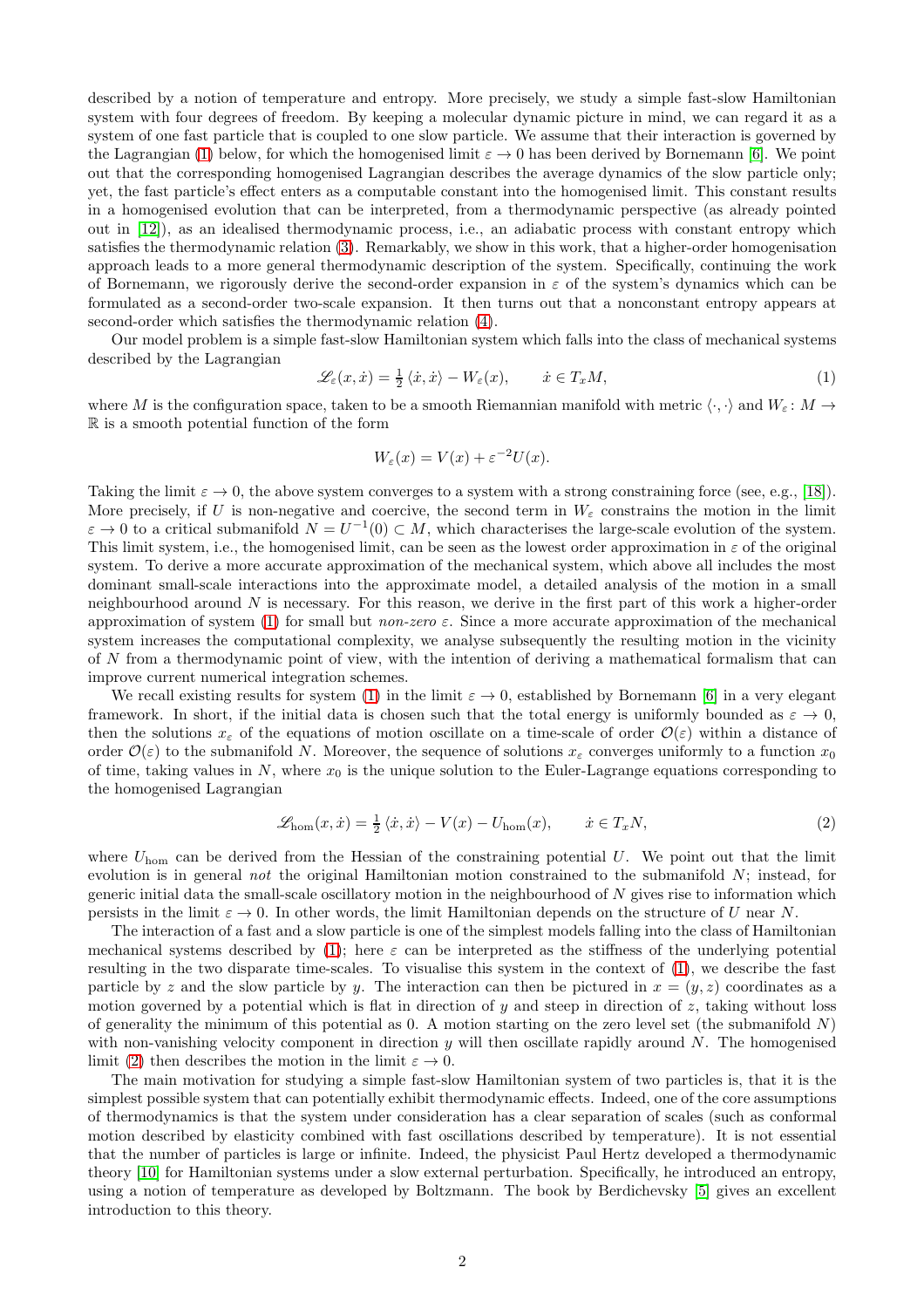If one applies the theory of Hertz to our prototypical two-dimensional system [\(5\)](#page-2-2), one can interpret the dynamics associated with  $z<sub>\epsilon</sub>$  as a fast subsystem that is slowly being perturbed by the motion resulting from the slow subsystem governed by  $y_{\varepsilon}$ . On an energy level, this is reflected by the total energy  $E_{\varepsilon}(y_{\varepsilon}, \dot{y}_{\varepsilon}, z_{\varepsilon}, \dot{z}_{\varepsilon})$ , which can be decomposed into the fast subsystem's energy  $E_{\varepsilon}^{\perp}(z_{\varepsilon},\dot{z}_{\varepsilon};y_{\varepsilon})$  and the slow subsystem's energy  $E_{\varepsilon}^{\parallel} = E_{\varepsilon} - E_{\varepsilon}^{\perp}$ , respectively. Hertz' theory then allows to describe the fast subsystem from a thermodynamic point of view, using a notion of temperature  $T_{\varepsilon}$ , entropy  $S_{\varepsilon}$  and external force  $F_{\varepsilon}$  (the force that  $y_{\varepsilon}$  exerts on  $z_{\varepsilon}$ ). With  $\varepsilon$  as a scale-parameter, the model allows for a detailed analysis of the system on different scales in time and space. In the first part of this article, we rigorously derive a higher order asymptotic expansion beyond the limit system [\(2\)](#page-1-1). For instance, the expansion of the slow particle takes the form  $y_{\varepsilon} = y_0 + \varepsilon^2 (\bar{y}_2 + [y_2]^{\varepsilon})$ , where  $\bar{y}_2$  is the (slow) averaged and  $[y_2]^\varepsilon$  is the rapidly oscillating component of the second-order expansion. In conjunction with Hertz' theory, we similarly apply, in the second part of this article, the asymptotic expansion to the fast subsystem's energy and the thermodynamic quantities, i.e.,  $E_{\varepsilon}^{\perp} = E_0^{\perp} + \varepsilon [E_1^{\perp}]^{\varepsilon} + \varepsilon^2 (\bar{E}_2^{\perp} + [E_2^{\perp}]^{\varepsilon})$ ,  $T_{\varepsilon} = T_0 + \mathcal{O}(\varepsilon), S_{\varepsilon} = S_0 + \varepsilon [S_1]^{\varepsilon} + \varepsilon^2 (\bar{S}_2 + [S_2]^{\varepsilon})$  and  $F_{\varepsilon} = F_0 + \mathcal{O}(\varepsilon)$ . By analysing the limit  $\varepsilon \to 0$  one finds, that the entropy associated with the fast subsystem remains constant during the motion, i.e.,  $dS_0 = 0$ . Hence, in the limit of infinite separation of time-scales, the evolution of the fast subsystem is adiabatic, which is by definition an idealised thermodynamic process with constant entropy [\[23,](#page-23-1) Chapter 1.4]. This is above all reflected in the energy relation which resembles the equation that describes equilibrium thermodynamic processes, i.e.,

<span id="page-2-0"></span>
$$
dE_0^{\perp} = F_0 dy_0 + T_0 dS_0 = F_0 dy_0.
$$
\n(3)

Furthermore, the model allows for a detailed thermodynamic analysis away from the limit  $\varepsilon \to 0$ . We show in this article that on scale  $\varepsilon^2$ , a non-constant entropy appears,  $d\bar{S}_2 \neq 0$ , which satisfies on average (in the weak<sup>\*</sup> limit) a similar thermodynamic energy relation, i.e.,

<span id="page-2-1"></span>
$$
d\bar{E}_2^{\perp} = F_0 d\bar{y}_2 + T_0 d\bar{S}_2. \tag{4}
$$

Hence in this very simple situation, the system is described to leading-order by an effective energy (which is not the naïve limit, as shown in [\[6\]](#page-22-0)) with constant entropy, while a non-constant entropy appears to second-order.

We remark that the thermodynamic interpretation uses the formulas developed by Hertz. The derivation of the second-order correction is rigorous, using methods of weak convergence. The method of weak convergence is an effective tool for averaging oscillatory behaviour in partial differential equations. The macro-scale dynamics (effective dynamics for  $y_{\varepsilon}$ ) can be viewed as the averaged motion of the mechanical system. Various other asymptotic and averaging methods have been developed to describe situations when singular perturbations cause rapid, micro-scale fluctuations in the solution. Often an asymptotic description — involving an explicit ansatz for the oscillatory part of the solution — is necessary to analyse the dynamics for  $\varepsilon > 0$ . Some examples are provided by the perturbation theory of integrable Hamiltonian systems [\[3\]](#page-22-4), the WBK method [\[13\]](#page-22-5) or multiplescale-asymptotics [\[4\]](#page-22-6); modern presentations for several of these approaches include [\[11\]](#page-22-7) and [\[16\]](#page-23-2).

While we have the simplest model for atomistic interaction in mind, the setting is potentially more broadly applicable; notably in cases where the homogenisation theory outlined above and related work as in [\[17\]](#page-23-3) finds relevance, such as the problem of deriving the guiding centre motion is plasma physics [\[7\]](#page-22-8), the elimination of fast molecular vibration in classical molecular dynamics [\[19\]](#page-23-4) or in the description of quantum-classical models in quantum-chemistry [\[6\]](#page-22-0). This homogenisation approach was recently used in [\[12\]](#page-22-1) to coarse-grain the coupled thermoelastic behaviour of solids from the atomistic scale.

#### 1.1 The model problem

For a small scale-parameter  $0 < \varepsilon < \varepsilon_0$ , we study a family of mechanical systems described by the Lagrangian

<span id="page-2-2"></span>
$$
\mathcal{L}_{\varepsilon}(y_{\varepsilon}, z_{\varepsilon}, \dot{y}_{\varepsilon}, \dot{z}_{\varepsilon}) = \frac{1}{2} \dot{y}_{\varepsilon}^{2} + \frac{1}{2} \dot{z}_{\varepsilon}^{2} - \frac{1}{2} \varepsilon^{-2} \omega^{2} (y_{\varepsilon}) z_{\varepsilon}^{2},
$$
\n
$$
\tag{5}
$$

on the two-dimensional Euclidean configuration space  $M = \mathbb{R}^2$ . This system is a simplified version of the model problem introduced in [\[6,](#page-22-0) §1.2.1]. The corresponding Newtonian equations of motion take the form

$$
\ddot{y}_{\varepsilon} = -\varepsilon^{-2} \omega(y_{\varepsilon}) \omega'(y_{\varepsilon}) z_{\varepsilon}^2,\tag{6a}
$$

$$
\ddot{z}_{\varepsilon} = -\varepsilon^{-2} \omega^2 (y_{\varepsilon}) z_{\varepsilon}.
$$
\n(6b)

We assume that  $\omega \in C^{\infty}(\mathbb{R})$  is a uniformly positive function, i.e., there is a constant  $\omega_* > 0$  such that

<span id="page-2-4"></span>
$$
\omega(y) \ge \omega_*, \qquad \text{for all } y \in \mathbb{R}, \tag{7}
$$

and consider  $\varepsilon$ -independent initial values,

<span id="page-2-3"></span>
$$
y_{\varepsilon}(0) = y_*, \qquad \dot{y}_{\varepsilon}(0) = p_*, \qquad z_{\varepsilon}(0) = 0, \qquad \dot{z}_{\varepsilon}(0) = u_*.
$$
 (8)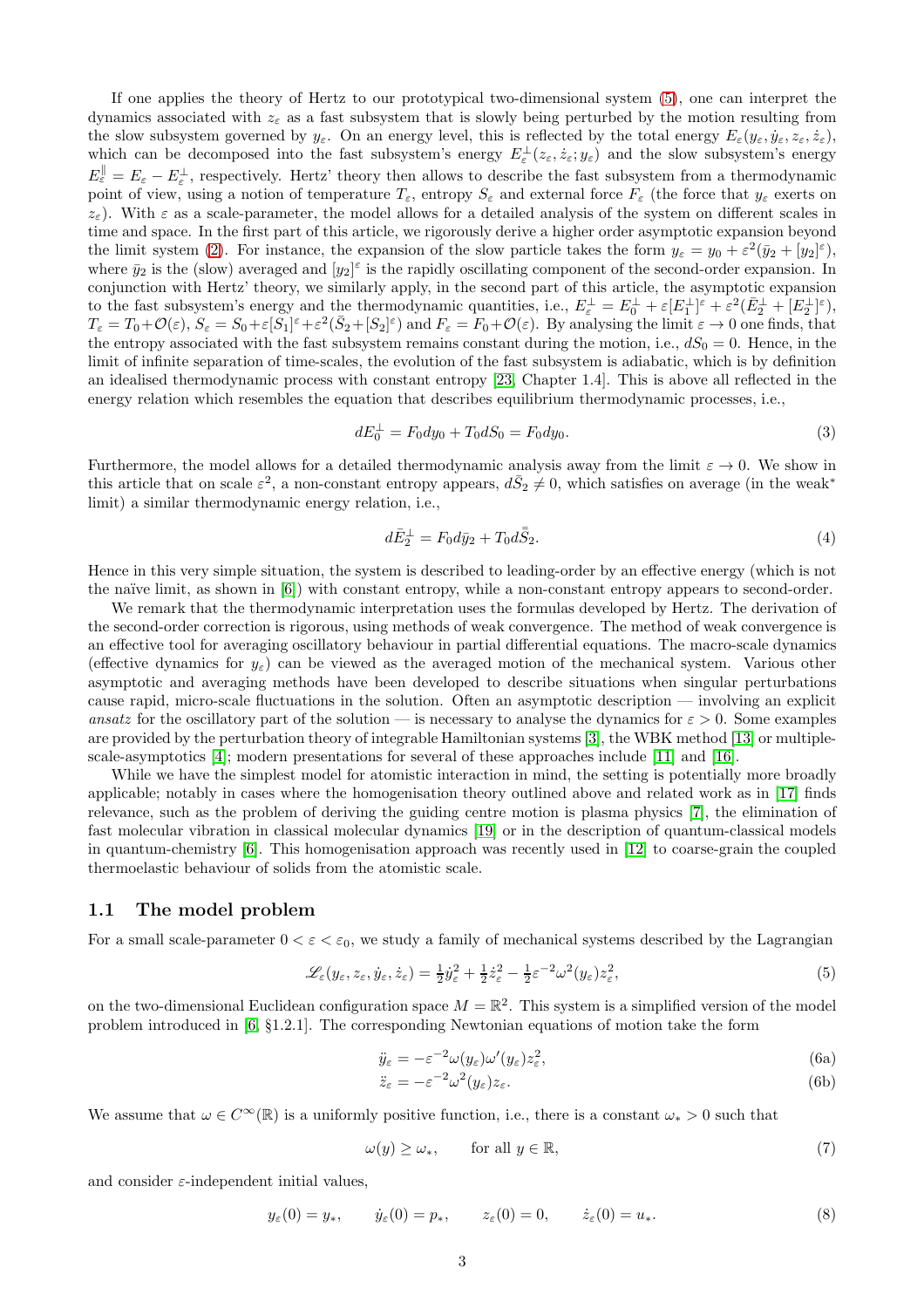Notice that the particular choice  $z_{\epsilon}(0) = 0$  makes the conserved energy  $E_{\epsilon}$  of the system independent of  $\epsilon$ ,

<span id="page-3-0"></span>
$$
E_{\varepsilon} = \frac{1}{2}\dot{y}_{\varepsilon}^2 + \frac{1}{2}\dot{z}_{\varepsilon}^2 + \frac{1}{2}\varepsilon^{-2}\omega^2(y_{\varepsilon})z_{\varepsilon}^2 = \frac{1}{2}p_*^2 + \frac{1}{2}u_*^2 = E_*.
$$
\n
$$
(9)
$$

We are primarily interested in the time evolution of the slow degree of freedom  $y_{\varepsilon}$ . The following theorem [\[6,](#page-22-0) Theorem 1, Chapter I §2] shows that  $y_\varepsilon$  converges in the limit  $\varepsilon \to 0$  to a function  $y_0$  which is given as the solution to a second-order differential equation. The constant  $\theta_*$  in the effective potential is of the form  $\theta_* = u_*^2/2\omega(y_*)$ , with  $y_*$  and  $u_*$  as in [\(8\)](#page-2-3). We will later see that  $\theta_*$  is proportional to the action of the fast subsystem in the limit  $\varepsilon \to 0$ . As a consequence, some information of the fast subsystem is retained in the slow evolution of  $y_0$ .

<span id="page-3-1"></span>**Theorem 1.1** (Bornemann, [\[6\]](#page-22-0)). Let  $y_0$  be the solution to the second-order differential equation

$$
\ddot{y}_0 = -\theta_* \omega'(y_0),
$$

with initial values  $y_0(0) = y_*$ ,  $\dot{y}_0(0) = p_*$ . Then, for every finite time interval  $[0,T]$ , one obtains the strong convergence

 $y_{\varepsilon} \to y_0$  in  $C^1([0,T])$ 

and the weak<sup>\*</sup> convergences  $\varepsilon^{-1} z_{\varepsilon} \stackrel{*}{\rightharpoonup} 0$  and  $\dot{z}_{\varepsilon} \stackrel{*}{\rightharpoonup} 0$  in  $L^{\infty}([0, T])$ .

We extend the theory developed in [\[6\]](#page-22-0) by deriving rigorously the second-order asymptotic expansion for the solution of the equations of motion (6) and interpret the corresponding expansion of the energy [\(9\)](#page-3-0) from a thermodynamic point of view. A crucial step in the derivation of these expansions is the introduction of action-angle variables for the rapidly oscillating degree of freedom  $(z_{\varepsilon}, \dot{z}_{\varepsilon}) \mapsto (\theta_{\varepsilon}, \phi_{\varepsilon})$ , which also involves a transformation of the generalised momentum  $\dot{y}_{\varepsilon} \mapsto p_{\varepsilon}$  to preserve the symplectic structure on the phase-space as a whole.

### 1.2 Main results

<span id="page-3-2"></span>The main results in this work can be stated as follows:

1. There is a second-order asymptotic expansion of the variables  $y_{\varepsilon}, p_{\varepsilon}, \theta_{\varepsilon} \phi_{\varepsilon}$  introduced in the previous paragraph and defined precisely in Section [3;](#page-6-0) this expansion is of the form

$$
y_{\varepsilon} = y_0 + \varepsilon [\bar{y}_1]^{\varepsilon} + \varepsilon^2 [\bar{y}_2]^{\varepsilon} + \varepsilon^2 y_3^{\varepsilon},
$$
  
\n
$$
p_{\varepsilon} = p_0 + \varepsilon [\bar{p}_1]^{\varepsilon} + \varepsilon^2 [\bar{p}_2]^{\varepsilon} + \varepsilon^2 p_3^{\varepsilon},
$$
  
\n
$$
\theta_{\varepsilon} = \theta_* + \varepsilon [\bar{\theta}_1]^{\varepsilon} + \varepsilon^2 [\bar{\theta}_2]^{\varepsilon} + \varepsilon^2 \theta_3^{\varepsilon},
$$
  
\n
$$
\phi_{\varepsilon} = \phi_0 + \varepsilon [\bar{\phi}_1]^{\varepsilon} + \varepsilon^2 [\bar{\phi}_2]^{\varepsilon} + \varepsilon^2 \phi_3^{\varepsilon},
$$

where for  $i \in \{1, 2\},\$ 

$$
\begin{aligned} [\bar{y}_i]^{\varepsilon} &:= \bar{y}_i + [y_i]^{\varepsilon} \stackrel{*}{\rightharpoonup} \bar{y}_i &\text{in} & L^{\infty}((0,T)), &y_3^{\varepsilon} \to 0 &\text{in} & C([0,T]),\\ [\bar{p}_i]^{\varepsilon} &:= \bar{p}_i + [p_i]^{\varepsilon} \stackrel{*}{\rightharpoonup} \bar{p}_i &\text{in} & L^{\infty}((0,T)), &p_3^{\varepsilon} \to 0 &\text{in} & C([0,T]),\\ [\bar{\theta}_i]^{\varepsilon} &:= \bar{\theta}_i + [\theta_i]^{\varepsilon} \stackrel{*}{\rightharpoonup} \bar{\theta}_i &\text{in} & L^{\infty}((0,T)), &\theta_3^{\varepsilon} \to 0 &\text{in} & C([0,T]),\\ [\bar{\phi}_i]^{\varepsilon} &:= \bar{\phi}_i + [\phi_i]^{\varepsilon} \stackrel{*}{\rightharpoonup} \bar{\phi}_i &\text{in} & L^{\infty}((0,T)), &\phi_3^{\varepsilon} \to 0 &\text{in} & C([0,T]). \end{aligned}
$$

In other words, for each variable the second-order asymptotic expansion is characterised — to leading-order by the theory developed in [\[6\]](#page-22-0) (Theorem [1.1\)](#page-3-1) — to *i*-th order by a decomposition into a slow term, indicated by an overbar, which constitutes the average motion of the  $i$ -th order expansion, and a fast term, indicated by square brackets, which oscillate rapidly and converge weakly<sup>∗</sup> to zero — and by a residual term, indicated with a subscript three, that converges uniformly to zero. In particular, we show that

<span id="page-3-3"></span>
$$
[\bar{y}_1]^\varepsilon = 0, \qquad [\bar{p}_1]^\varepsilon = 0, \qquad [\bar{\theta}_1]^\varepsilon = [\theta_1]^\varepsilon, \qquad [\bar{\phi}_1]^\varepsilon = 0,
$$
\n
$$
(10)
$$

and that  $(\bar{\phi}_2, \bar{\theta}_2, \bar{y}_2, \bar{p}_2)$  is given as the solution to an inhomogeneous linear system of differential equations (Theorem [3.2\)](#page-7-0). Moreover the rapidly oscillating functions  $[\theta_1]^\varepsilon$ ,  $[y_2]^\varepsilon$ ,  $[p_2]^\varepsilon$ ,  $[\theta_2]^\varepsilon$  and  $[\phi_2]^\varepsilon$ , are explicitly given in Definition [3.1.](#page-7-1)

Finally, we show that this expansion can be interpreted as a nonlinear version of a two-scale expansion, which we briefly introduce in Appendix [A.](#page-16-0)

2. Using the framework of Hertz [\[10\]](#page-22-2), we define a temperature  $T_{\varepsilon}$ , an entropy  $S_{\varepsilon}$  and an external force  $F_{\varepsilon}$ for the fast subsystem based on a scaling of space and time of the fast degree of freedom  $z_{\varepsilon}$ , such that in the limit  $\varepsilon \to 0$ , the system is in thermal equilibrium (see Appendix [B.4\)](#page-21-0). In combination with the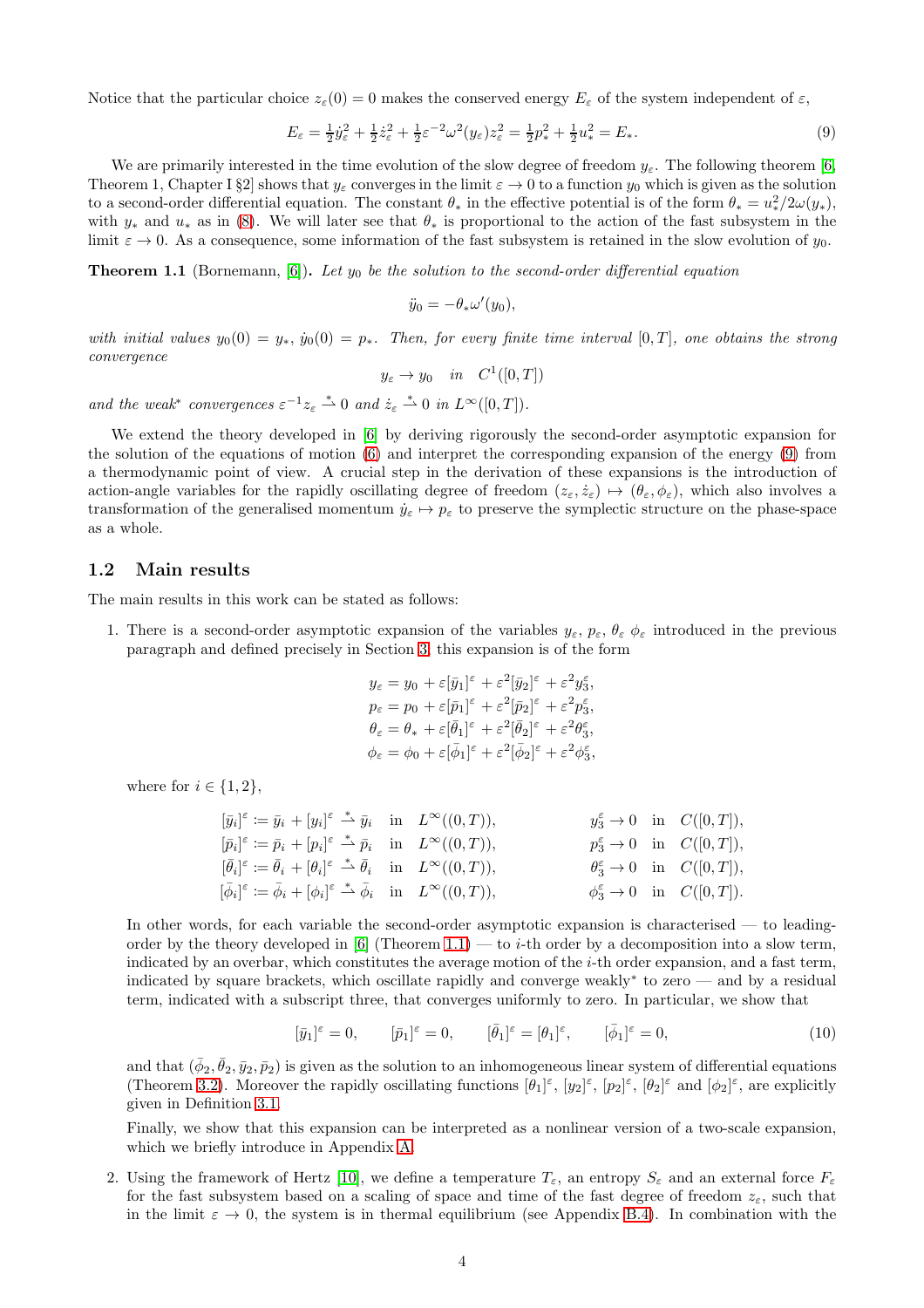analytic result discussed under [1,](#page-3-2) we decompose the total energy  $E_{\varepsilon}$  into the energy associated with the fast particle  $E_{\varepsilon}^{\perp}$  and the residual energy  $E_{\varepsilon}^{\parallel} = E_{\varepsilon} - E_{\varepsilon}^{\perp}$ , and expand, similar as above  $E_{\varepsilon}^{\perp}$ ,  $E_{\varepsilon}^{\parallel}$ ,  $T_{\varepsilon}$ ,  $S_{\varepsilon}$  and  $F<sub>\varepsilon</sub>$  into the form

$$
\begin{split} E_{\varepsilon}^{\perp} &= E_{0}^{\perp} + \varepsilon [\bar{E}_{1}^{\perp}]^{\varepsilon} + \varepsilon^{2} [\bar{E}_{2}^{\perp}]^{\varepsilon} + \varepsilon^{2} E_{3}^{\perp \varepsilon}, \\ E_{\varepsilon}^{\parallel} &= E_{0}^{\parallel} + \varepsilon [\bar{E}_{1}^{\parallel}]^{\varepsilon} + \varepsilon^{2} [\bar{E}_{2}^{\parallel}]^{\varepsilon} + \varepsilon^{2} E_{3}^{\parallel \varepsilon}, \\ S_{\varepsilon} &= S_{0} \ + \varepsilon [\bar{S}_{1}]^{\varepsilon} \ + \varepsilon^{2} [\bar{S}_{2}]^{\varepsilon} \ + \varepsilon^{2} S_{3}^{\varepsilon}, \\ T_{\varepsilon} &= T_{0} \ + \mathcal{O}(\varepsilon), \\ F_{\varepsilon} &= F_{0} \ + \mathcal{O}(\varepsilon), \end{split}
$$

where for  $i \in \{1, 2\},\$ 

$$
\begin{aligned} [\bar{E}^{\perp}_{i}]^{\varepsilon} &\coloneqq \bar{E}^{\perp}_{i} + [E^{\perp}_{i}]^{\varepsilon} \stackrel{*}{\rightharpoonup} \bar{E}^{\perp}_{i} &\text{in} &\quad L^{\infty}((0,T)), &\quad E^{\perp\varepsilon}_{3} \to 0 &\text{in} &\quad C([0,T]),\\ [\bar{E}^{\parallel}_{i}]^{\varepsilon} &\coloneqq \bar{E}^{\parallel}_{i} + [E^{\parallel}_{i}]^{\varepsilon} \stackrel{*}{\rightharpoonup} \bar{E}^{\parallel}_{i} &\text{in} &\quad L^{\infty}((0,T)), &\quad E^{\parallel\varepsilon}_{3} \to 0 &\text{in} &\quad C([0,T]),\\ [\bar{S}_{i}]^{\varepsilon} &\coloneqq \bar{S}_{i} &\quad + [S_{i}]^{\varepsilon} \stackrel{*}{\rightharpoonup} \bar{S}_{i} &\text{in} &\quad L^{\infty}((0,T)), &\quad S^{\varepsilon}_{3} \to 0 &\text{in} &\quad C([0,T]). \end{aligned}
$$

The characterisation of the i-th order expansion is similar as above; moreover, it follows from [\(9\)](#page-3-0) that

$$
E_{\varepsilon} = E_0^{\perp} + E_0^{\parallel} = E_*, \qquad [\bar{E}_1^{\perp}]^{\varepsilon} + [\bar{E}_1^{\parallel}]^{\varepsilon} = 0, \qquad [\bar{E}_2^{\perp}]^{\varepsilon} + [\bar{E}_2^{\parallel}]^{\varepsilon} = 0, \qquad E_3^{\perp \varepsilon} + E_3^{\parallel \varepsilon} = 0.
$$

In Section [4](#page-12-0) we show that

$$
[\bar{E}_1^{\perp}]^{\varepsilon} = [E_1^{\perp}]^{\varepsilon}, \qquad [\bar{E}_1^{\parallel}]^{\varepsilon} = [E_1^{\parallel}]^{\varepsilon}, \qquad [\bar{S}_1]^{\varepsilon} = [S_1]^{\varepsilon},
$$

and interpret the asymptotic expansion from a thermodynamic point of view. In particular, we show that to leading-order the entropy expression remains *constant*, i.e.,  $dS_0 = 0$ , and consequently the dynamics can be interpreted as an adiabatic process characterised by an energy relation that defines processes in thermodynamic equilibrium,

<span id="page-4-0"></span>
$$
dE_0^{\perp} = F_0 dy_0 + T_0 dS_0 = F_0 dy_0.
$$
\n(11)

In contrast, we show that the averaged second-order dynamics, i.e., the dynamics in the weak<sup>∗</sup> limit, indicated by an overbar, represents a non-adiabatic process with an averaged non-constant entropy,  $d\bar{S}_2 \neq 0$ 0, that similarly as above satisfies relations akin to equilibrium thermodynamics, despite being beyond the limit  $\varepsilon \to 0$ ,

<span id="page-4-1"></span>
$$
d\bar{E}_2^{\perp} = F_0 d\bar{y}_2 + T_0 d\bar{S}_2, \tag{12}
$$

where  $\bar{S}_2$  indicates the averaged second-order entropy expression ignoring interactions with its first-order expansion. Finally, we show in Theorem [4.1](#page-15-0) that the evolution of  $(\bar{y}_2, \bar{p}_2)$  is governed by equations which resemble Hamilton's canonical equations,

$$
\frac{d\bar{y}_2}{dt} = \frac{\partial \bar{E}_2}{\partial p_0}, \qquad \frac{\partial \bar{p}_2}{dt} = -\frac{\partial \bar{E}_2}{\partial y_0},
$$

for  $\bar{E}_2 = \bar{E}_2^{\perp} + \bar{E}_2^{\parallel}$ , which are complemented by the  $\varepsilon$ -independent initial values

$$
\bar{y}_2(0) = -[y_2]^\varepsilon(0), \qquad \bar{p}_2(0) = -[p_2]^\varepsilon(0).
$$

In summary, Theorem [1.1](#page-3-1) shows that the family of mechanical systems [\(5\)](#page-2-2) converges as  $\varepsilon \to 0$  to a mechanical system, which is again Hamiltonian in nature. Based on our asymptotic expansion result we show that the leading-order entropy expression according to Hertz [\[10\]](#page-22-2) is constant (cf. equation [\(11\)](#page-4-0)), and that a non-constant entropy appears in the second-order expansion (cf. equation  $(12)$ ). We refer to the recent study [\[12\]](#page-22-1), which inspired our analysis. There, a classic thermodynamic description of the elastodynamics of solids is derived by studying thermoelastic coupling for bars of various lengths, thus explicitly controlling the value of  $\varepsilon$ . The authors then observe that in the limit  $\varepsilon \to 0$ , the dynamics are Hamiltonian, while dissipation occurs for larger values of  $\varepsilon$ . The study [\[12\]](#page-22-1) also combines methods of [\[6\]](#page-22-0) and [\[10\]](#page-22-2).

## Outline of the paper

Section [2](#page-5-0) contains preliminary steps for the analysis of the model problem. We introduce action-angle variables for the rapidly oscillating degree of freedom and prove the existence and uniqueness of a solution to the transformed model problem. Section [3](#page-6-0) includes the proof of the second-order asymptotic expansion of  $y_{\varepsilon}, p_{\varepsilon}, \theta_{\varepsilon}$ and  $\phi_{\varepsilon}$ . After deriving the leading-order expansion, we introduce some notation that simplifies the subsequent analysis of the first- and second-order expansion. In Section [4](#page-12-0) we introduce the thermodynamic quantities and give their detailed interpretation in the context of the model problem. The second-order expansion can be represented as a nonlinear version of a two-scale expansion, which we introduce in Appendix [A.](#page-16-0) Finally, in Appendix [B](#page-18-0) we describe how the thermodynamic quantities can be derived for the model problem using Hertz' original method.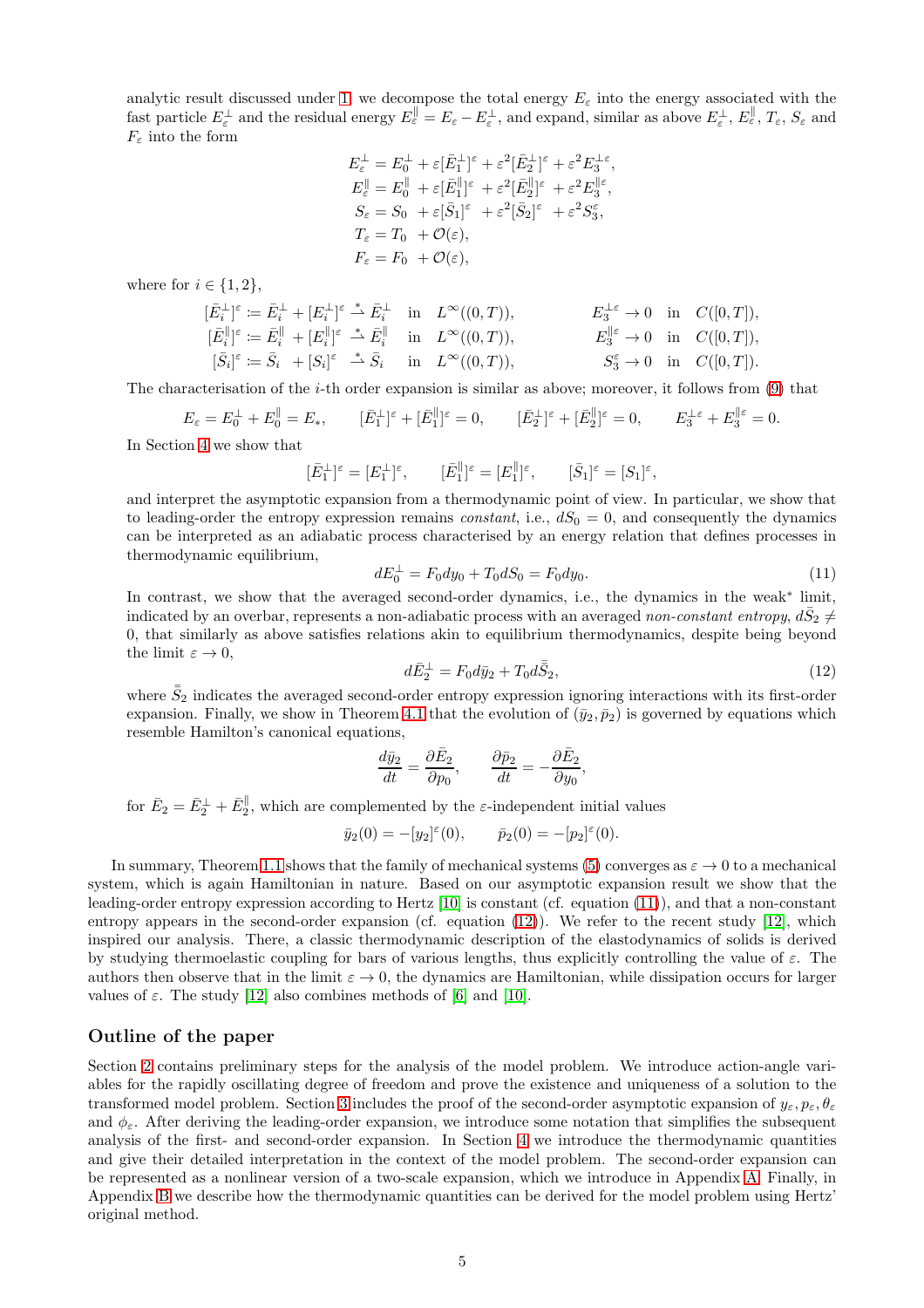## <span id="page-5-0"></span>2 The model problem in action-angle variables

To analyse the dynamics of  $y_{\varepsilon}$  and  $z_{\varepsilon}$  for  $0 < \varepsilon < \varepsilon_0$ , a detailed asymptotic analysis is required. We build on [\[6,](#page-22-0) Appendix A], which introduces action-angle variables and uses tools from the perturbation theory of integrable Hamiltonian systems (as presented, for instance, in [\[3\]](#page-22-4)), to derive the asymptotic behaviour of  $y_{\varepsilon}$  and  $z_{\varepsilon}$  to first-order. We will expand the results and determine the explicit form of the second-order correction. As in [\[6\]](#page-22-0), we start by rephrasing the governing perturbed system of Newtonian equations (6). We denote by  $(\eta_{\varepsilon}, \zeta_{\varepsilon})$  the canonical momenta corresponding to the positions  $(y_{\varepsilon}, z_{\varepsilon})$ . Then the equations of motion (6), together with the velocity relations

$$
\dot{y}_{\varepsilon} = \eta_{\varepsilon}, \qquad \dot{z}_{\varepsilon} = \zeta_{\varepsilon},
$$

are given by the canonical equations of motion belonging to the energy function

<span id="page-5-1"></span>
$$
E_{\varepsilon}(y_{\varepsilon}, \eta_{\varepsilon}, z_{\varepsilon}, \zeta_{\varepsilon}) = \frac{1}{2} \eta_{\varepsilon}^2 + \frac{1}{2} \zeta_{\varepsilon}^2 + \frac{1}{2} \varepsilon^{-2} \omega^2 (y_{\varepsilon}) z_{\varepsilon}^2.
$$
\n(13)

To take the oscillatory character of  $z_{\varepsilon}$  into account, we introduce particular action-angle variables  $(\theta_{\varepsilon}, \phi_{\varepsilon})$ for the fast degrees of freedom  $(z_{\varepsilon}, \zeta_{\varepsilon})$ ,

<span id="page-5-8"></span>
$$
z_{\varepsilon} = \varepsilon \sqrt{\frac{2\theta_{\varepsilon}}{\omega(y_{\varepsilon})}} \sin(\varepsilon^{-1}\phi_{\varepsilon}), \qquad \zeta_{\varepsilon} = \sqrt{2\theta_{\varepsilon}\omega(y_{\varepsilon})} \cos(\varepsilon^{-1}\phi_{\varepsilon}). \tag{14}
$$

The transformation  $(z_{\varepsilon}, \zeta_{\varepsilon}) \mapsto (\theta_{\varepsilon}, \phi_{\varepsilon})$  can be found using the theory of generating functions [\[2,](#page-22-9) §48]. For fixed  $y_{\varepsilon}$ , the transformation is generated by the function

$$
S_0(z_{\varepsilon}, \phi_{\varepsilon}; y_{\varepsilon}) = \frac{1}{2} \varepsilon^{-1} \omega(y_{\varepsilon}) z_{\varepsilon}^2 \cot(\varepsilon^{-1} \phi_{\varepsilon}),
$$

via  $\zeta_{\varepsilon} = \partial S_0/\partial z_{\varepsilon}$  and  $\theta_{\varepsilon} = -\partial S_0/\partial \phi_{\varepsilon}$ . It turns out, however, that this transformation is symplectic only for fixed  $y_{\varepsilon}$ . Therefore, we have to modify the position  $y_{\varepsilon}$  or the momentum  $\eta_{\varepsilon}$ . The extended generating function  $S(y_{\varepsilon}, p_{\varepsilon}, z_{\varepsilon}, \phi_{\varepsilon}) = p_{\varepsilon}y_{\varepsilon} + S_0(z_{\varepsilon}, \phi_{\varepsilon}; y_{\varepsilon})$  does not transform the position variable  $y_{\varepsilon} = \partial S/\partial p_{\varepsilon}$  but changes the momentum  $\eta_{\varepsilon}$  such that the transformation remains symplectic on the phase space as a whole. The missing transformation of the momentum  $\eta_{\varepsilon}$  is thus given by

$$
\eta_{\varepsilon} = \frac{\partial S}{\partial y_{\varepsilon}} = p_{\varepsilon} + \varepsilon \frac{\theta_{\varepsilon} \omega'(y_{\varepsilon})}{2\omega(y_{\varepsilon})} \sin(2\varepsilon^{-1} \phi_{\varepsilon}).
$$

By construction, the resulting transformation  $(y_{\varepsilon}, \eta_{\varepsilon}; z_{\varepsilon}, \zeta_{\varepsilon}) \mapsto (y_{\varepsilon}, p_{\varepsilon}; \phi_{\varepsilon}, \theta_{\varepsilon})$  is symplectic on the whole phase space. The energy function [\(13\)](#page-5-1) transforms to the expression

<span id="page-5-7"></span>
$$
E_{\varepsilon} = \frac{1}{2}p_{\varepsilon}^2 + \theta_{\varepsilon}\omega(y_{\varepsilon}) + \varepsilon \frac{\theta_{\varepsilon}p_{\varepsilon}\omega'(y_{\varepsilon})}{2\omega(y_{\varepsilon})}\sin(2\varepsilon^{-1}\phi_{\varepsilon}) + \frac{\varepsilon^2}{8}\left(\frac{\theta_{\varepsilon}\omega'(y_{\varepsilon})}{\omega(y_{\varepsilon})}\sin(2\varepsilon^{-1}\phi_{\varepsilon})\right)^2.
$$
 (15)

Thus, by the canonical formalism, the equations of motion take the form

<span id="page-5-6"></span><span id="page-5-3"></span>
$$
\dot{\phi}_{\varepsilon} = \frac{\partial E_{\varepsilon}}{\partial \theta_{\varepsilon}}, \qquad \dot{\theta}_{\varepsilon} = -\frac{\partial E_{\varepsilon}}{\partial \phi_{\varepsilon}}, \qquad \dot{y}_{\varepsilon} = \frac{\partial E_{\varepsilon}}{\partial p_{\varepsilon}}, \qquad \dot{p}_{\varepsilon} = -\frac{\partial E_{\varepsilon}}{\partial y_{\varepsilon}},
$$

which gives after some calculations

$$
\dot{\phi}_{\varepsilon} = \omega(y_{\varepsilon}) + \varepsilon \frac{p_{\varepsilon} \omega'(y_{\varepsilon})}{2\omega(y_{\varepsilon})} \sin(2\varepsilon^{-1}\phi_{\varepsilon}) + \varepsilon^{2} \frac{\theta_{\varepsilon} (\omega'(y_{\varepsilon}))^{2}}{4\omega^{2}(y_{\varepsilon})} \sin^{2}(2\varepsilon^{-1}\phi_{\varepsilon}), \tag{16a}
$$

$$
\dot{\theta}_{\varepsilon} = -\frac{\theta_{\varepsilon} p_{\varepsilon} \omega'(y_{\varepsilon})}{\omega(y_{\varepsilon})} \cos(2\varepsilon^{-1} \phi_{\varepsilon}) - \varepsilon \frac{\theta_{\varepsilon}^2 (\omega'(y_{\varepsilon}))^2}{4\omega^2(y_{\varepsilon})} \sin(4\varepsilon^{-1} \phi_{\varepsilon}), \tag{16b}
$$

$$
\dot{y}_{\varepsilon} = p_{\varepsilon} + \varepsilon \frac{\theta_{\varepsilon} \omega'(y_{\varepsilon})}{2\omega(y_{\varepsilon})} \sin(2\varepsilon^{-1} \phi_{\varepsilon}), \tag{16c}
$$

$$
\dot{p}_{\varepsilon} = -\theta_{\varepsilon}\omega'(y_{\varepsilon}) + \varepsilon \frac{\theta_{\varepsilon} p_{\varepsilon} \left(\omega'(y_{\varepsilon})\right)^2}{2\omega^2(y_{\varepsilon})} \sin(2\varepsilon^{-1}\phi_{\varepsilon}) - \varepsilon \frac{\theta_{\varepsilon} p_{\varepsilon}\omega''(y_{\varepsilon})}{2\omega(y_{\varepsilon})} \sin(2\varepsilon^{-1}\phi_{\varepsilon})
$$
(16d)

<span id="page-5-5"></span><span id="page-5-4"></span>
$$
+\varepsilon^2 \frac{\theta_\varepsilon^2 \left(\omega'(y_\varepsilon)\right)^3}{4\omega^3(y_\varepsilon)}\sin^2(2\varepsilon^{-1}\phi_\varepsilon) - \varepsilon^2 \frac{\theta_\varepsilon^2 \omega'(y_\varepsilon)\omega''(y_\varepsilon)}{4\omega^2(y_\varepsilon)}\sin^2(2\varepsilon^{-1}\phi_\varepsilon).
$$

The initial values, as given in [\(8\)](#page-2-3), transform to

<span id="page-5-2"></span>
$$
\phi_{\varepsilon}(0) = 0, \qquad \theta_{\varepsilon}(0) = \theta_{*} = \frac{u_{*}^{2}}{2\omega(y_{*})}, \qquad y_{\varepsilon}(0) = y_{*}, \qquad p_{\varepsilon}(0) = p_{*}.
$$
\n(17)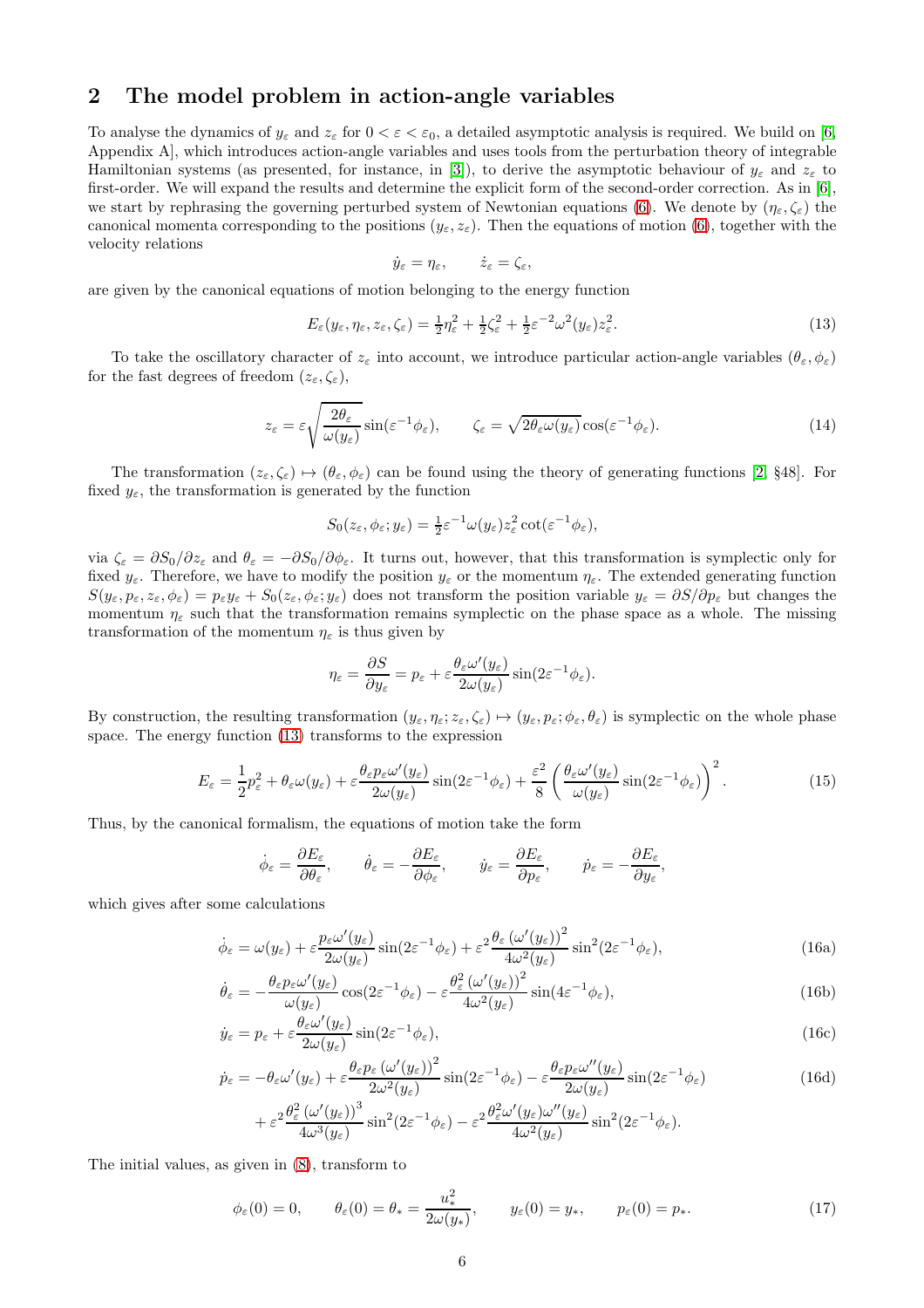## 2.1 Existence and uniqueness of a solution to the model problem

Let us denote the right hand side of (16) as  $\mathcal{F}_{\varepsilon} \colon \mathbb{R}^4 \to \mathbb{R}^4$ . By assumption,  $\omega \in C^{\infty}(\mathbb{R})$  and therefore  $\mathcal{F}_{\varepsilon} \in$  $C^{\infty}(\mathbb{R}^{4}, \mathbb{R}^{4})$  for  $0 < \varepsilon < \varepsilon_{0} < \infty$ . In particular,  $\mathcal{F}_{\varepsilon}$  is locally Lipschitz continuous. Hence, by the standard existence and uniqueness theory for ordinary differential equation (see, for example, [\[20\]](#page-23-5)), there exists a  $0 \leq$  $T < \infty$  such that the initial value problem (16)–[\(17\)](#page-5-2) has a unique solution

<span id="page-6-3"></span>
$$
(\phi_{\varepsilon}, \theta_{\varepsilon}, y_{\varepsilon}, p_{\varepsilon}) \in C^{\infty}([0, T], \mathbb{R}^{4}),
$$
\n(18)

<span id="page-6-0"></span>for fixed  $0 < \varepsilon < \varepsilon_0$ .

## 3 Second-order asymptotic expansion

In this section, we rigorously derive the second-order asymptotic expansion for  $\phi_{\varepsilon}$ ,  $\theta_{\varepsilon}$ ,  $y_{\varepsilon}$  and  $p_{\varepsilon}$ . The equations in (16) are used to derive the leading-order expansions in [3.1,](#page-6-1) before we reformulate them in [3.2](#page-6-2) to derive jointly the first- and second order expansion in [3.3](#page-7-2) and [3.4.](#page-8-0)

## <span id="page-6-1"></span>3.1 Leading-order expansion

Let us analyse the sequence of solutions [\(18\)](#page-6-3) for  $\varepsilon \to 0$ . The right-hand side of (16) is oscillatory and has in particular a highly oscillatory leading-order term. As a consequence, the sequences  $\{d\phi_{\varepsilon}/dt\}$ ,  $\{\theta_{\varepsilon}\}$ ,  $\{d\psi_{\varepsilon}/dt\}$ ,  $\{dp_{\varepsilon}/dt\}$  are bounded in the space  $C^{0,1}([0,T])$  of uniformly Lipschitz continuous functions, while sequences of higher-order derivatives (in particular  $\{d^2\theta_{\varepsilon}/dt^2\}$ , which will require special attention in the later part of this work) become unbounded as  $\varepsilon \to 0$ . It follows from the extended Arzelà-Ascoli Theorem [\[6,](#page-22-0) Principle 4, Chapter I §1] that we can extract a subsequence, not relabelled, and functions  $\theta_0 \in C^{0,1}([0,T])$  and  $\phi_0, y_0, p_0 \in C^{0,1}([0,T])$  $C^{1,1}([0,T])$ , such that

$$
\phi_{\varepsilon} \to \phi_0 \quad \text{in} \quad C^1([0, T]), \qquad \ddot{\phi}_{\varepsilon} \stackrel{*}{\rightharpoonup} \ddot{\phi}_0 \quad \text{in} \quad L^{\infty}((0, T)), \tag{19a}
$$

$$
\theta_{\varepsilon} \to \theta_0 \quad \text{in} \quad C([0, T]), \qquad \dot{\theta}_{\varepsilon} \stackrel{*}{\rightharpoonup} \dot{\theta}_0 \quad \text{in} \quad L^{\infty}((0, T)), \tag{19b}
$$

$$
y_{\varepsilon} \to y_0
$$
 in  $C^1([0,T]),$   $\ddot{y}_{\varepsilon} \stackrel{*}{\rightharpoonup} \ddot{y}_0$  in  $L^{\infty}((0,T)),$  (19c)

$$
p_{\varepsilon} \to p_0 \quad \text{in} \quad C^1([0, T]), \qquad \ddot{p}_{\varepsilon} \stackrel{*}{\rightharpoonup} \ddot{p}_0 \quad \text{in} \quad L^{\infty}((0, T)). \tag{19d}
$$

By taking the limit  $\varepsilon \to 0$  in equation [\(16a\)](#page-5-3), [\(16c\)](#page-5-4) and [\(16d\)](#page-5-5) and the weak\* limit in [\(16b\)](#page-5-6) we deduce that

<span id="page-6-8"></span>
$$
\dot{\phi}_0 = \omega(y_0), \qquad \dot{\theta}_0 = 0, \qquad \dot{y}_0 = p_0, \qquad \dot{p}_0 = -\theta_* \omega'(y_0), \tag{20}
$$

and in particular  $\theta_0 \equiv \theta_*$  (compare with [\(17\)](#page-5-2)). Moreover, since the right-hand side of the limit equation,  $\ddot{y}_0 = -\theta_*\omega'(y_0)$ , does not depend on a chosen subsequence, we can discard the extraction of subsequences altogether [\[6,](#page-22-0) Principle 5, Chapter I §1].

### <span id="page-6-2"></span>3.2 Reformulation of the governing equations

For the subsequent part of this work, it is convenient to introduce a notation that simplifies the system of differential equations (16); namely, for  $L_{\varepsilon} := \log (\omega(y_{\varepsilon}))$  and  $k, l \in \mathbb{N}_0$ , we define

<span id="page-6-9"></span><span id="page-6-7"></span><span id="page-6-6"></span><span id="page-6-5"></span><span id="page-6-4"></span>
$$
D_t^k D_y^l L_\varepsilon \coloneqq \frac{d^k}{dt^k} \frac{\partial^l L_\varepsilon}{\partial y_\varepsilon^l}.
$$

Then (16) reads in the new notation

$$
\dot{\phi}_{\varepsilon} = \omega(y_{\varepsilon}) + \frac{\varepsilon}{2} p_{\varepsilon} D_y L_{\varepsilon} \sin(2\varepsilon^{-1} \phi_{\varepsilon}) + \frac{\varepsilon^2}{4} \theta_{\varepsilon} (D_y L_{\varepsilon})^2 \sin^2(2\varepsilon^{-1} \phi_{\varepsilon}), \tag{21a}
$$

$$
\dot{\theta}_{\varepsilon} = -\theta_{\varepsilon} p_{\varepsilon} D_y L_{\varepsilon} \cos(2\varepsilon^{-1} \phi_{\varepsilon}) - \frac{\varepsilon}{4} \theta_{\varepsilon}^2 (D_y L_{\varepsilon})^2 \sin(4\varepsilon^{-1} \phi_{\varepsilon}), \tag{21b}
$$

$$
\dot{y}_{\varepsilon} = p_{\varepsilon} + \frac{\varepsilon}{2} \theta_{\varepsilon} D_y L_{\varepsilon} \sin(2\varepsilon^{-1} \phi_{\varepsilon}), \tag{21c}
$$

$$
\dot{p}_{\varepsilon} = -\theta_{\varepsilon}\omega'(y_{\varepsilon}) - \frac{\varepsilon}{2}\theta_{\varepsilon}p_{\varepsilon}D_y^2L_{\varepsilon}\sin(2\varepsilon^{-1}\phi_{\varepsilon}) - \frac{\varepsilon^2}{4}\theta_{\varepsilon}^2D_yL_{\varepsilon}D_y^2L_{\varepsilon}\sin^2(2\varepsilon^{-1}\phi_{\varepsilon}).
$$
\n(21d)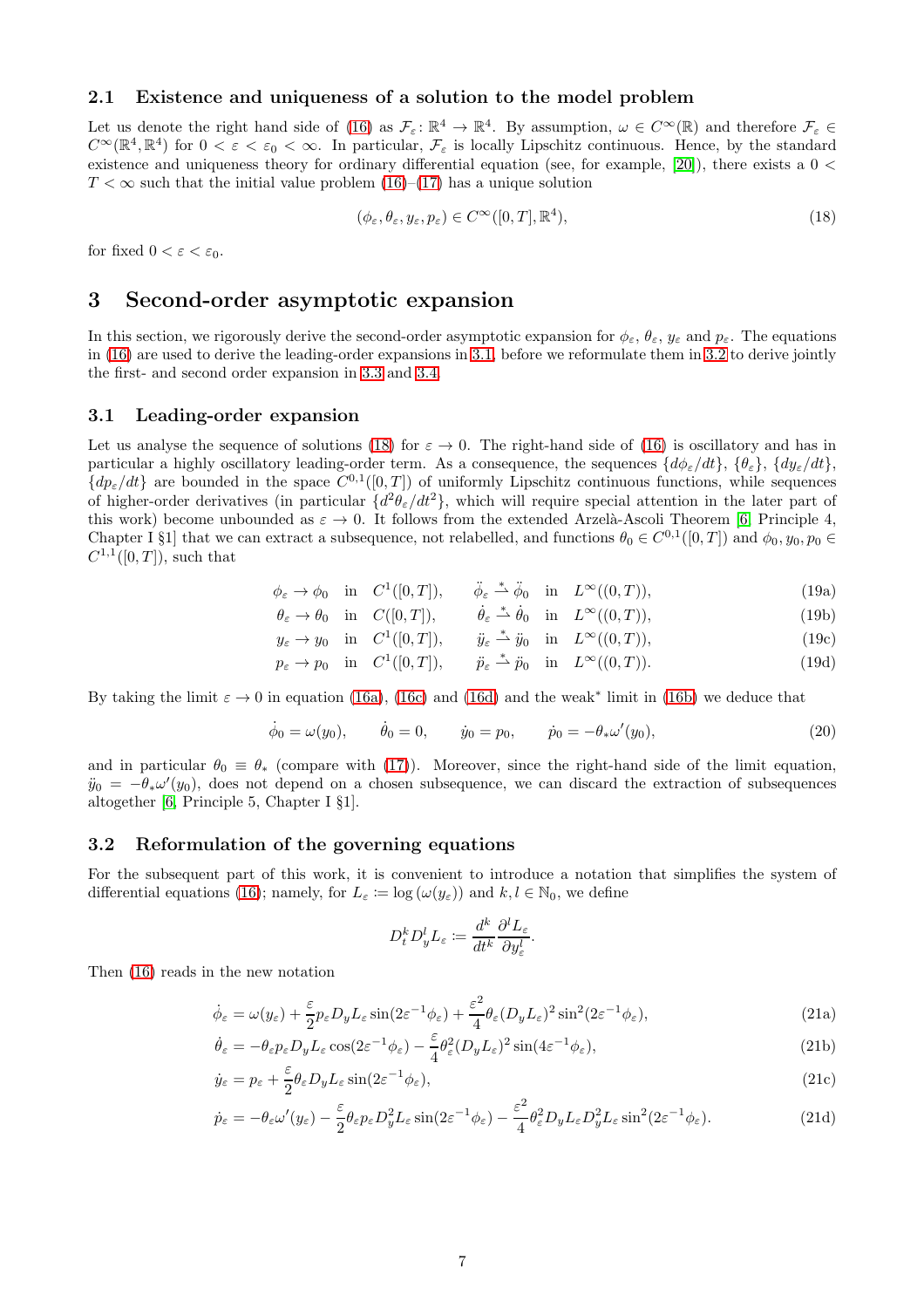Furthermore, by solving equation [\(21c\)](#page-6-4) for  $p_{\varepsilon}$  and insert the resulting expression into [\(21a\)](#page-6-5), [\(21b\)](#page-6-6) and [\(21d\)](#page-6-7), the equations of motion take the final form

<span id="page-7-5"></span><span id="page-7-4"></span>
$$
\dot{\phi}_{\varepsilon} = \omega(y_{\varepsilon}) + \frac{\varepsilon}{2} D_t L_{\varepsilon} \sin \left( 2\varepsilon^{-1} \phi_{\varepsilon} \right), \tag{22a}
$$

$$
\dot{\theta}_{\varepsilon} = -\theta_{\varepsilon} D_t L_{\varepsilon} \cos(2\varepsilon^{-1} \phi_{\varepsilon}),\tag{22b}
$$

$$
\dot{y}_{\varepsilon} = p_{\varepsilon} + \frac{\varepsilon}{2} \theta_{\varepsilon} D_y L_{\varepsilon} \sin(2\varepsilon^{-1} \phi_{\varepsilon}), \tag{22c}
$$

<span id="page-7-7"></span><span id="page-7-6"></span>
$$
\dot{p}_{\varepsilon} = -\theta_{\varepsilon}\omega'(y_{\varepsilon}) - \frac{\varepsilon}{2}\theta_{\varepsilon}D_{t}D_{y}L_{\varepsilon}\sin(2\varepsilon^{-1}\phi_{\varepsilon}).
$$
\n(22d)

#### <span id="page-7-2"></span>3.3 First- and second-order expansion

To analyse the dynamics of the model problem away from the limit  $\varepsilon \to 0$ , a higher-order asymptotic expansion in  $\varepsilon$  is required. As already pointed out in [10,](#page-3-3) the first-order expansion is only non-zero for  $\theta_{\varepsilon}$  and hence of limited use. For this reason, we expand  $y_{\varepsilon}, p_{\varepsilon}, \theta_{\varepsilon}$  and  $\phi_{\varepsilon}$  up to second-order in  $\varepsilon$ .

We first define particular functions that appear in the first- and second-order expansion before we state the theorem that embodies the first main result [1.](#page-3-2)

<span id="page-7-1"></span>**Definition 3.1.** Let  $(\phi_{\varepsilon}, \theta_{\varepsilon}, y_{\varepsilon}, p_{\varepsilon})$  be the solution to  $(16)-(17)$  $(16)-(17)$  and  $(\phi_0, \theta_0, y_0, p_0)$  be as in (19). With the notation introduced in Section [3.2,](#page-6-2) we define the functions

<span id="page-7-3"></span>
$$
\theta_1^{\varepsilon} := \frac{\theta_{\varepsilon} - \theta_*}{\varepsilon}, \qquad \phi_2^{\varepsilon} := \frac{\phi_{\varepsilon} - \phi_0}{\varepsilon^2}, \qquad y_2^{\varepsilon} := \frac{y_{\varepsilon} - y_0}{\varepsilon^2}, \qquad p_2^{\varepsilon} := \frac{p_{\varepsilon} - p_0}{\varepsilon^2}, \qquad \theta_2^{\varepsilon} := \frac{\theta_1^{\varepsilon} - [\theta_1]^{\varepsilon}}{\varepsilon}, \tag{23}
$$

$$
[\theta_1]^\varepsilon := -\frac{\theta_* D_t L_0}{2\omega(y_0)} \sin(2\varepsilon^{-1}\phi_0), \qquad [\phi_2]^\varepsilon := -\frac{D_t L_0}{4\omega(y_0)} \cos(2\varepsilon^{-1}\phi_0),
$$
  
\n
$$
[y_2]^\varepsilon := -\frac{\theta_* D_y L_0}{4\omega(y_0)} \cos(2\varepsilon^{-1}\phi_0), \qquad [p_2]^\varepsilon := \frac{d}{dt} \left(\frac{\theta_* D_y L_0}{4\omega(y_0)}\right) \cos(2\varepsilon^{-1}\phi_0)
$$

and

$$
[\theta_2]^\varepsilon \coloneqq -\theta_* D_y L_0[y_2]^\varepsilon - \frac{p_0}{\omega(y_0)} [p_2]^\varepsilon + \frac{\theta_*^2 (D_y L_0)^2}{16\omega(y_0)} \cos(4\varepsilon^{-1} \phi_0) - \frac{\theta_* D_t L_0}{\omega(y_0)} \bar{\phi}_2 \cos(2\varepsilon^{-1} \phi_0).
$$

The functions  $\theta_1^{\varepsilon}$ ,  $\phi_2^{\varepsilon}$ ,  $y_2^{\varepsilon}$  and  $p_2^{\varepsilon}$  as defined in [\(23\)](#page-7-3) describe scaled versions of the residual motion of the originally given degrees of freedom and their homogenised versions. The scaling order is indicated by the corresponding subscript and marks their relevancy in the first- and second-order expansion. To determine the relevant term in the second-order expansion for  $\theta_{\varepsilon}$ , we similarly define by  $\theta_2^{\varepsilon}$  the scaled residual motion of  $\theta_{\varepsilon}$  and its first-order expansion, which is derived in a two-step procedure via  $\theta_1^{\varepsilon}$ . As hinted before in [1,](#page-3-2) the second-order expansions comprise of oscillating and non-oscillating terms. The oscillating terms are denoted by expressions in square brackets, as in the remainder of the definition. The non-oscillatory terms are characterised in the following theorem, which is the main analytic result of this article. One key result is that the non-oscillatory terms of the second-order expansion, marked by an overbar and subscript 2, satisfy a system of ordinary differential equations.

<span id="page-7-0"></span>Theorem 3.2. The functions specified in Definition [3.1](#page-7-1) satisfy

$$
\theta_1^{\varepsilon} - [\theta_1]^{\varepsilon} \to 0 \quad in \quad C([0, T]), \qquad \frac{d}{dt} (\theta_1^{\varepsilon} - [\theta_1]^{\varepsilon}) \stackrel{*}{\rightharpoonup} 0 \quad in \quad L^{\infty}((0, T)), \qquad (24)
$$

$$
\phi_2^{\varepsilon} - [\phi_2]^{\varepsilon} \to \bar{\phi}_2 \quad in \quad C([0, T]), \qquad \qquad \frac{d}{dt} \left( \phi_2^{\varepsilon} - [\phi_2]^{\varepsilon} \right) \stackrel{*}{\to} \frac{d\bar{\phi}_2}{dt} \quad in \quad L^{\infty}((0, T)), \tag{25}
$$

$$
y_2^{\varepsilon} - [y_2]^{\varepsilon} \to \bar{y}_2 \quad \text{in} \quad C([0, T]), \qquad \qquad \frac{d}{dt} \left( y_2^{\varepsilon} - [y_2]^{\varepsilon} \right) \stackrel{*}{\rightharpoonup} \frac{d\bar{y}_2}{dt} \quad \text{in} \quad L^{\infty}((0, T)), \tag{26}
$$

$$
p_2^{\varepsilon} - [p_2]^{\varepsilon} \to \bar{p}_2 \quad in \quad C([0, T]), \qquad \frac{d}{dt} (p_2^{\varepsilon} - [p_2]^{\varepsilon}) \stackrel{*}{\rightharpoonup} \frac{d\bar{p}_2}{dt} \quad in \quad L^{\infty}((0, T)) \tag{27}
$$

and

<span id="page-7-11"></span><span id="page-7-10"></span><span id="page-7-9"></span><span id="page-7-8"></span>
$$
\theta_2^{\varepsilon} - [\theta_2]^{\varepsilon} \to \bar{\theta}_2 \quad in \quad C([0, T]), \tag{28}
$$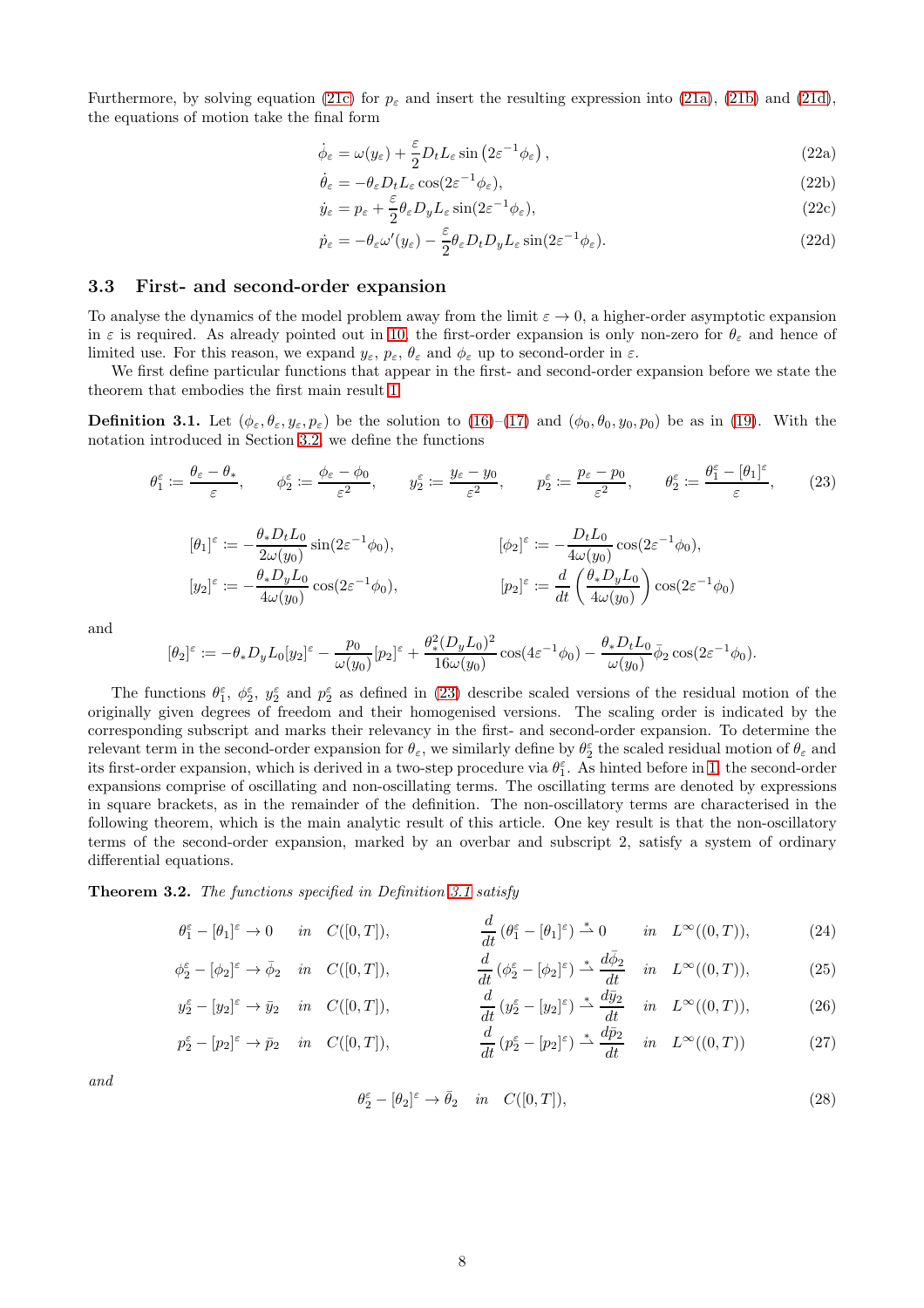where  $(\bar{\phi}_2, \bar{\theta}_2, \bar{y}_2, \bar{p}_2)$  is the unique solution to the inhomogeneous linear system of differential equations

<span id="page-8-5"></span>
$$
\frac{d\bar{\phi}_2}{dt} = \omega'(y_0)\bar{y}_2 + \frac{\theta_*(D_y L_0)^2}{8} - \frac{(D_t L_0)^2}{8\omega(y_0)},
$$
\n(29a)

$$
\frac{d\bar{\theta}_2}{dt} = \frac{d}{dt} \frac{\theta_*(D_t L_0)^2}{8\omega^2(y_0)},\tag{29b}
$$

<span id="page-8-6"></span><span id="page-8-1"></span>
$$
\frac{d\bar{y}_2}{dt} = \bar{p}_2 - \frac{\theta_* D_y L_0 D_t L_0}{4\omega(y_0)},
$$
\n(29c)

<span id="page-8-2"></span>
$$
\frac{d\bar{p}_2}{dt} = -\omega'(y_0)\bar{\theta}_2 - \theta_*\omega''(y_0)\bar{y}_2 - \frac{\theta_*^2 D_y L_0 D_y^2 L_0}{8} + \frac{\theta_* D_t L_0 D_t D_y L_0}{4\omega(y_0)},
$$
\n(29d)

with  $\varepsilon$ -independent initial values

<span id="page-8-3"></span>
$$
\bar{\phi}_2(0) = -[\phi_2]^{\varepsilon}(0), \qquad \bar{\theta}_2(0) = -[\theta_2]^{\varepsilon}(0), \qquad \bar{y}_2(0) = -[y_2]^{\varepsilon}(0), \qquad \bar{p}_2(0) = -[p_2]^{\varepsilon}(0). \tag{30}
$$

The results in Theorem [3.2](#page-7-0) are central in two different ways. Firstly, it will be crucial for the thermodynamic interpretation we develop in the second part of this article. Secondly, it is interesting for computational purposes. That is, in simulating a natural evolution of a light particle coupled to a heavy particle, their mass ratio  $\varepsilon$  will be small but finite and enters into the underlying model through potentials of different strengths. The result above says that rather than solving the coupled system directly, which is restricted to a small step size to ensure numerical stability, the approximation to second-order can be computed by combining explicitly known oscillatory functions (as given in Definition [3.1\)](#page-7-1) with the solution of a linear inhomogeneous system of differential equations, as given in Theorem [3.2.](#page-7-0)

The proof of Theorem [3.2](#page-7-0) is given in the next section. We remark that we will give a thermodynamic interpretation for the equations [\(29c\)](#page-8-1) and [\(29d\)](#page-8-2) governing the evolution of the slow particle, in terms of a constraining second-order energy expression. This formulation is given in [\(53\)](#page-15-1) in Theorem [4.1](#page-15-0) below.

At last, we want to give an alternative formulation of the uniform convergence results in Theorem [3.2](#page-7-0) in terms of a nonlinear version of two-scale convergence. Appendix [A](#page-16-0) gives a brief introduction to two-scale convergence, including the definition of two-scale convergence with respect to the nonlinear transformation  $\phi_0^{-1} \circ \pi$ .

<span id="page-8-7"></span>Corollary 3.3. With the notation introduced in Appendix [A,](#page-16-0) the uniform convergences in Theorem [3.2](#page-7-0) are equivalent to the following strong two-scale convergences with respect to  $\phi_0^{-1} \circ \pi$ :

$$
\phi_2^{\varepsilon} \xrightarrow{\phi_0^{-1} \circ \pi} \bar{\phi}_2 + [\phi_2] \quad in \quad C([0, T] \times \mathcal{S}), \qquad \qquad \theta_2^{\varepsilon} \xrightarrow{\phi_0^{-1} \circ \pi} \bar{\phi}_2 + [\theta_2] \quad in \quad C([0, T] \times \mathcal{S}),
$$
  

$$
y_2^{\varepsilon} \xrightarrow{\phi_0^{-1} \circ \pi} \bar{y}_2 + [y_2] \quad in \quad C([0, T] \times \mathcal{S}), \qquad \qquad p_2^{\varepsilon} \xrightarrow{\phi_0^{-1} \circ \pi} \bar{p}_2 + [p_2] \quad in \quad C([0, T] \times \mathcal{S}),
$$
  

$$
\theta_1^{\varepsilon} \xrightarrow{\phi_0^{-1} \circ \pi} [\theta_1] \quad in \quad C([0, T] \times \mathcal{S}),
$$

where  $(\bar{\phi}_2, \bar{\theta}_2, \bar{y}_2, \bar{p}_2)$  is the unique solution to the initial value problem (29)–[\(30\)](#page-8-3) and where for  $t \in [0, T]$  and  $s \in \mathcal{S}$  we define

$$
[\theta_1](t,s) := -\frac{\theta_* D_t L_0(t)}{2\omega(y_0(t))} \sin(2\pi s), \qquad [\phi_2](t,s) := -\frac{D_t L_0(t)}{4\omega(y_0(t))} \cos(2\pi s),
$$
  
\n
$$
[y_2](t,s) := -\frac{\theta_* D_y L_0(t)}{4\omega(y_0(t))} \cos(2\pi s), \qquad [p_2](t,s) := \frac{d}{dt} \left(\frac{\theta_* D_y L_0(t)}{4\omega(y_0(t))}\right) \cos(2\pi s)
$$

and

$$
[\theta_2](t,s) := -\theta_* D_y L_0(t)[y_2](t,s) - \frac{p_0(t)}{\omega(y_0(t))}[p_2](t,s) + \frac{\theta_*^2 (D_y L_0(t))^2}{16\omega(y_0(t))} \cos(4\pi s) - \frac{\theta_* D_t L_0(t)}{\omega(y_0(t))} \bar{\phi}_2(t) \cos(2\pi s).
$$

 $\Box$ 

Proof. The equivalence follows from Theorem [3.2](#page-7-0) and [\[21,](#page-23-6) Proposition 2.4].

## <span id="page-8-0"></span>3.4 Proof of Theorem [3.2](#page-7-0)

This section comprises lemmas that collectively prove Theorem [3.2.](#page-7-0) They are stated separately but should be understood in the context of Theorem [3.2](#page-7-0) above.

<span id="page-8-4"></span>**Lemma 3.4.** There exists  $0 < C < \infty$  and  $0 < \varepsilon_0 < \infty$ , where  $\varepsilon_0 = \varepsilon_0(\phi_*, \theta_*, y_*, p_*, \omega, C)$ , such that  $0 < C \leq \dot{\phi}_{\varepsilon}$ for all  $0 < \varepsilon < \varepsilon_0$  small enough.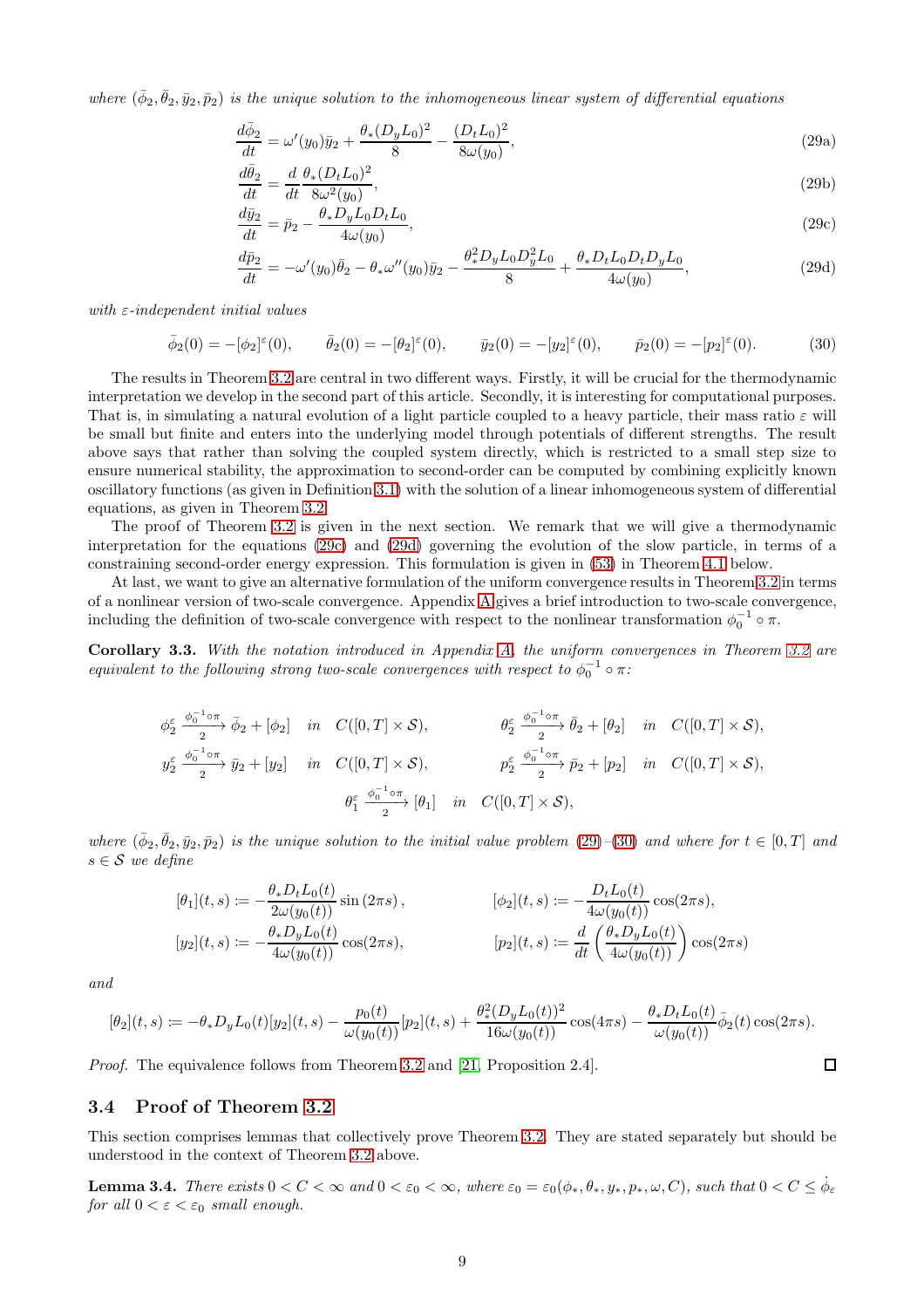Proof. The claim follows directly from [\(7\)](#page-2-4) and [\(22a\)](#page-7-4).

Remark. Henceforth we assume that  $0 < \varepsilon < \varepsilon_0$  is small enough, so that the conclusion of Lemma [3.4](#page-8-4) applies.

<span id="page-9-0"></span>**Lemma 3.5.** Let  $\{u_{\varepsilon}\}\$ and  $\{\psi_{\varepsilon}\}\$  be bounded sequences in  $C^{0,1}([0,T])$  and  $C^{1,1}([0,T])$  respectively and  $0 < C \leq C$  $\dot{\psi}_{\varepsilon}$ . Then, for all  $a, b \in [0, T]$ 

$$
\int_a^b u_\varepsilon \sin(\varepsilon^{-1} \psi_\varepsilon) dt = \mathcal{O}(\varepsilon), \qquad \int_a^b u_\varepsilon \cos(\varepsilon^{-1} \psi_\varepsilon) dt = \mathcal{O}(\varepsilon).
$$

*Proof.* Integration by parts gives for  $0 < \varepsilon < \varepsilon_0$  small enough

$$
\left| \int_a^b u_\varepsilon \exp\left(\frac{i\psi_\varepsilon}{\varepsilon}\right) dt \right| \leq \varepsilon \left| \frac{u_\varepsilon(a)}{\psi_\varepsilon(a)} \right| + \varepsilon \left| \frac{u_\varepsilon(b)}{\psi_\varepsilon(b)} \right| + \varepsilon \left| \int_a^b \frac{d}{dt} \left(\frac{u_\varepsilon}{\psi_\varepsilon}\right) \exp\left(\frac{i\psi_\varepsilon}{\varepsilon}\right) dt \right| = \mathcal{O}(\varepsilon).
$$

The claim follows by considering real and imaginary part separately and the isometric isomorphism [\[8,](#page-22-10) p. 154]

$$
C^{k-1,1}([0,T]) \cong W^{k,\infty}((0,T)).
$$

 $\Box$ 

 $\Box$ 

 $\Box$ 

<span id="page-9-1"></span>**Lemma 3.6.** Let  $u \in C^2(\mathbb{R}_{>0} \times \mathbb{R}^3)$  and  $(\phi_{\varepsilon}, \theta_{\varepsilon}, y_{\varepsilon}, p_{\varepsilon})$  be the solution to (16)–[\(17\)](#page-5-2). Then, the sequence of functions  $\{u_{\varepsilon}\}\,$ , where  $u_{\varepsilon} = u(\dot{\phi}_{\varepsilon}, \theta_{\varepsilon}, \dot{y}_{\varepsilon}, y_{\varepsilon})$ , satisfies for all  $a, b \in [0, T]$ 

$$
\int_a^b \dot{u}_{\varepsilon} \cos(2\varepsilon^{-1} \phi_{\varepsilon}) dt \to \frac{1}{2} \int_a^b \left[ D_t L_0 \left( \omega(y_0) \partial_1 u_0 - \theta_* \partial_2 u_0 \right) + \theta_* \omega'(y_0) \partial_3 u_0 \right] dt
$$

and

$$
\int_a^b \dot{u}_{\varepsilon} \sin(2\varepsilon^{-1} \phi_{\varepsilon}) dt = \mathcal{O}(\varepsilon).
$$

Proof. The equations in (22) imply after some calculations that

$$
\dot{u}_{\varepsilon} = \partial_1 u_{\varepsilon} \left( \dot{y}_{\varepsilon} \omega'(y_{\varepsilon}) + \frac{\varepsilon}{2} D_t^2 L_{\varepsilon} \sin(2\varepsilon^{-1} \phi_{\varepsilon}) + D_t L_{\varepsilon} \dot{\phi}_{\varepsilon} \cos(2\varepsilon^{-1} \phi_{\varepsilon}) \right) - \partial_2 u_{\varepsilon} \theta_{\varepsilon} D_t L_{\varepsilon} \cos(2\varepsilon^{-1} \phi_{\varepsilon})
$$

$$
- \partial_3 u_{\varepsilon} \left( \theta_{\varepsilon} \omega'(y_{\varepsilon}) - \theta_{\varepsilon} \omega'(y_{\varepsilon}) \cos(2\varepsilon^{-1} \phi_{\varepsilon}) \right) + \partial_4 u_{\varepsilon} \dot{y}_{\varepsilon}.
$$

The claim follows from the uniform convergence results in (19), Lemma [3.5](#page-9-0) and the trigonometric identities

$$
2\cos(x)\cos(y) = \cos(x+y) + \cos(x-y), \qquad 2\cos(x)\sin(y) = \sin(x+y) - \sin(x-y).
$$

<span id="page-9-4"></span>**Lemma 3.7.** The sequences  $\{\theta_1^{\varepsilon}\}, \{\phi_2^{\varepsilon}\}, \{y_2^{\varepsilon}\}\$  and  $\{p_2^{\varepsilon}\}\$  are uniformly bounded in  $L^{\infty}((0,T))$ .

*Proof.* In the following proof, the constant  $0 \leq C < \infty$  is dependent on T but independent of  $\varepsilon$  and can take on different values from line to line. Let  $t \in [0, T]$  and  $0 < \varepsilon < \varepsilon_0$  small enough and let

$$
M_1 := \sup_{0 < \varepsilon < \varepsilon_0} \sup_{h \in [0,1]} \|\omega'((1-h)y_{\varepsilon} + hy_0)\|_{L^\infty((0,T))}, \qquad M_2 := \sup_{0 < \varepsilon < \varepsilon_0} \sup_{h \in [0,1]} \|\omega''((1-h)y_{\varepsilon} + hy_0)\|_{L^\infty((0,T))}.
$$

We apply Lemma [3.5](#page-9-0) to equation  $(22a)$ ,

<span id="page-9-3"></span>
$$
|\phi_2^{\varepsilon}(t)| = \left| \int_0^t \dot{\phi}_2^{\varepsilon} \, ds \right| \le \frac{1}{\varepsilon^2} \left| \int_0^t \omega(y_{\varepsilon}) - \omega(y_0) \, ds \right| + \frac{1}{2\varepsilon} \left| \int_0^t D_s L_{\varepsilon} \sin(2\varepsilon^{-1} \phi_{\varepsilon}) \, ds \right| \le M_1 \int_0^t |y_2^{\varepsilon}| \, ds + C,\tag{31}
$$

then to equation [\(22b\)](#page-7-5),

$$
|\theta_1^{\varepsilon}(t)| = \left| \int_0^t \dot{\theta}_1^{\varepsilon} \, ds \right| = \frac{1}{\varepsilon} \left| \int_0^t \theta_{\varepsilon} D_s L_{\varepsilon} \cos(2\varepsilon^{-1} \phi_{\varepsilon}) \, ds \right| \le C,
$$
 (32)

to equation [\(22c\)](#page-7-6),

<span id="page-9-2"></span>
$$
|y_2^{\varepsilon}(t)| = \left| \int_0^t \dot{y}_2^{\varepsilon} \, ds \right| \le \int_0^t |p_2^{\varepsilon}| \, ds + \frac{1}{2\varepsilon} \left| \int_0^t \theta_{\varepsilon} D_y L_{\varepsilon} \sin(2\varepsilon^{-1} \phi_{\varepsilon}) \, ds \right| \le \int_0^t |p_2^{\varepsilon}| \, ds + C,\tag{33}
$$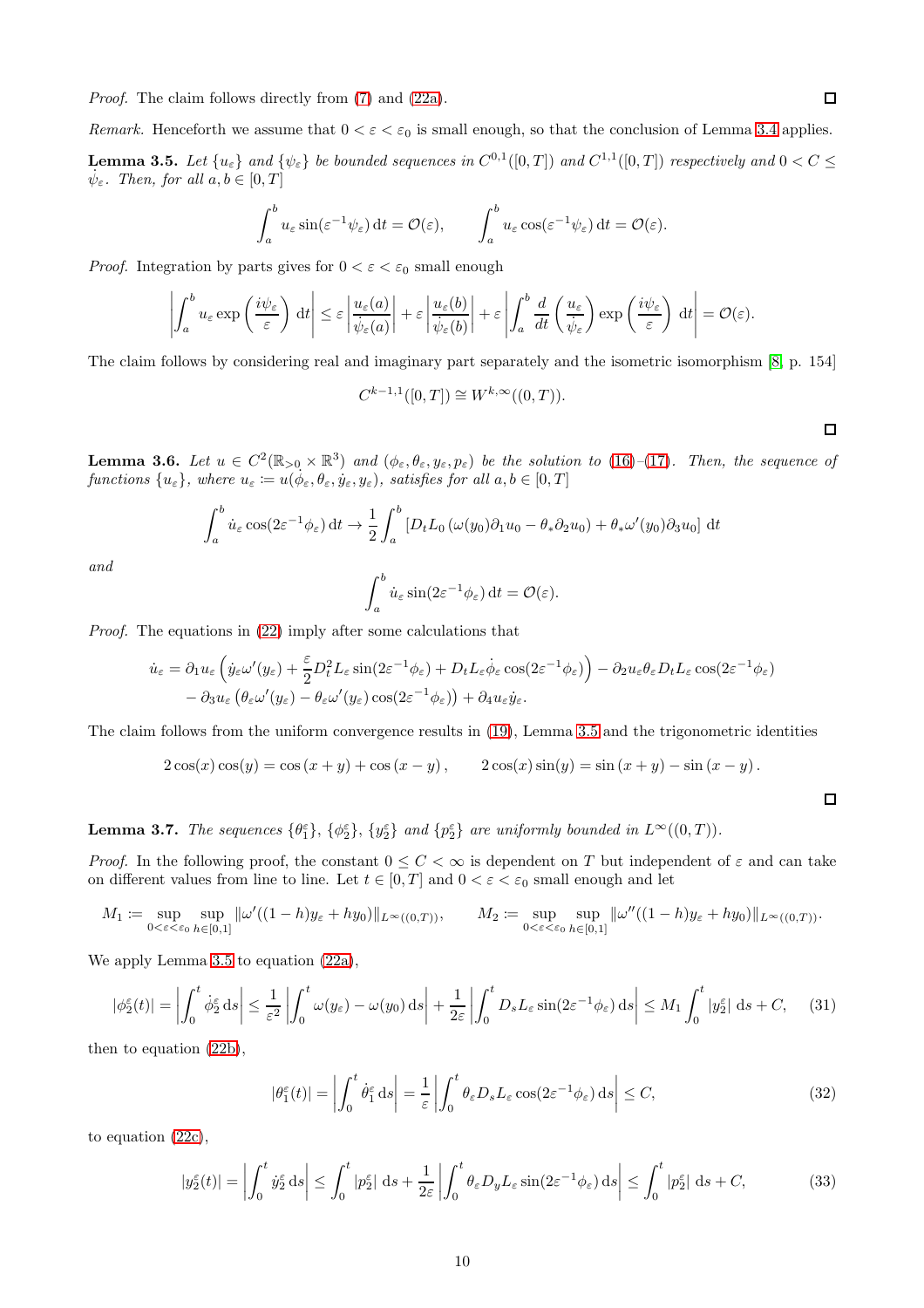and finally to equation [\(22d\)](#page-7-7),

$$
|p_2^{\varepsilon}(t)| = \left| \int_0^t p_2^{\varepsilon} ds \right| \leq \frac{1}{\varepsilon^2} \left| \int_0^t \theta_{\varepsilon} \omega'(y_{\varepsilon}) - \theta_{*} \omega'(y_0) ds \right| + \frac{1}{2\varepsilon} \left| \int_0^t \theta_{\varepsilon} D_s D_y L_{\varepsilon} \sin(2\varepsilon^{-1} \phi_{\varepsilon}) ds \right|
$$
  

$$
\leq \frac{1}{\varepsilon} \left| \int_0^t \omega'(y_{\varepsilon}) \theta_1^{\varepsilon} ds \right| + \frac{\theta_{*}}{\varepsilon^2} \left| \int_0^t \omega'(y_{\varepsilon}) - \omega'(y_0) ds \right| + C
$$
  

$$
\leq \frac{1}{\varepsilon} \left| \int_0^t \omega'(y_{\varepsilon}) \theta_1^{\varepsilon} ds \right| + \theta_{*} M_2 \int_0^t |y_2^{\varepsilon}| ds + C.
$$
 (34)

Furthermore, integration by parts in combination with equation [\(22b\)](#page-7-5) and Lemma [3.5](#page-9-0) and [3.6](#page-9-1) imply

$$
\frac{1}{\varepsilon} \left| \int_0^t \omega'(y_\varepsilon) \theta_1^\varepsilon \, ds \right| = \frac{1}{\varepsilon} \left| \int_0^t \omega'(y_\varepsilon) \int_0^s \theta_1^\varepsilon \, dr \, ds \right| = \frac{1}{\varepsilon^2} \left| \int_0^t \omega'(y_\varepsilon) \int_0^s \theta_\varepsilon D_r L_\varepsilon \cos(2\varepsilon^{-1} \phi_\varepsilon) \, dr \, ds \right|
$$
\n
$$
\leq \frac{1}{2\varepsilon} \left| \int_0^t \frac{\theta_\varepsilon D_s L_\varepsilon}{\dot{\phi}_\varepsilon} \omega'(y_\varepsilon) \sin(2\varepsilon^{-1} \phi_\varepsilon) \, ds \right| + \frac{1}{2\varepsilon} \left| \int_0^t \omega'(y_\varepsilon) \int_0^s \frac{d}{dr} \left( \frac{\theta_\varepsilon D_r L_\varepsilon}{\dot{\phi}_\varepsilon} \right) \sin(2\varepsilon^{-1} \phi_\varepsilon) \, dr \, ds \right| \leq C. \tag{35}
$$

By combining the inequalities  $(33)$ – $(35)$  we obtain

$$
|y_2^{\varepsilon}(t)| \le C + \theta_* M_2 \int_0^T \int_0^T |y_2^{\varepsilon}| \, \mathrm{d}r \, \mathrm{d}s.
$$

Finally, a variation of the classical Grönwall inequality (see [\[14,](#page-23-7) p. 383]) implies that

<span id="page-10-0"></span>
$$
|y_2^{\varepsilon}(t)| \le C \exp\left(\theta_* M_2 T^2\right),\,
$$

<span id="page-10-1"></span>for  $t \in [0, T]$ , which together with  $(31)$ – $(35)$  yields the uniform bound for  $\{\theta_1^{\varepsilon}\}, \{\phi_2^{\varepsilon}\}, \{y_2^{\varepsilon}\}\$  and  $\{p_2^{\varepsilon}\}.$  $\Box$ **Lemma 3.8.** The sequence  $\{\theta_{2}^{\varepsilon}\}\$ is uniformly bounded in  $L^{\infty}((0,T))$ .

*Proof.* According to Lemma [3.7,](#page-9-4) the sequences  $\{\theta_1^{\varepsilon}\}, \{\phi_2^{\varepsilon}\}, \{\mathbf{y}_2^{\varepsilon}\}\$  and  $\{\mathbf{p}_2^{\varepsilon}\}\$  are uniformly bounded in  $L^{\infty}((0,T))$ . Therefore, writing

$$
\theta_{\varepsilon} = \theta_{*} + \varepsilon \theta_{1}^{\varepsilon}, \qquad \phi_{\varepsilon} = \phi_{0} + \varepsilon^{2} \phi_{2}^{\varepsilon}, \qquad y_{\varepsilon} = y_{0} + \varepsilon^{2} y_{2}^{\varepsilon}, \qquad p_{\varepsilon} = p_{0} + \varepsilon^{2} p_{2}^{\varepsilon}
$$

and expanding the energy function [\(15\)](#page-5-7) up to second-order in  $\varepsilon$  gives  $E_{\varepsilon} = E_0 + \varepsilon E_1^{\varepsilon} + \mathcal{O}(\varepsilon^2)$  with

$$
E_0 := \frac{1}{2}p_0^2 + \theta_*\omega(y_0), \qquad E_1^{\varepsilon} := \omega(y_0)\theta_1^{\varepsilon} + \frac{\theta_*D_tL_0}{2}\sin(2\varepsilon^{-1}\phi_0),
$$

for  $0 < \varepsilon < \varepsilon_0$  small enough. According to [\(20\)](#page-6-8), the energy  $E_0$  is constant. It follows from [\(9\)](#page-3-0) that  $E_\varepsilon = E_0 = E_*$ and thus  $E_1^{\varepsilon} = \mathcal{O}(\varepsilon)$ . This yields the claim as

$$
\theta_1^{\varepsilon} - [\theta_1]^{\varepsilon} = \mathcal{O}(\varepsilon).
$$

 $\Box$ 

Due to the oscillatory character of the problem, Lemma [3.8](#page-10-1) shows that the first-order asymptotic expansion in  $\theta_{\varepsilon}$  is expressed by a high-frequency term which represents small-scale oscillations of order  $\varepsilon$ . Averaging over these oscillations, that is, taking the weak<sup>∗</sup> limit shows that on average  $\theta_1^{\varepsilon}$  has zero effect on the first-order macroscale dynamics. In the following, Lemma [3.9,](#page-10-2) [3.10](#page-11-0) and [3.11](#page-11-1) provide information about the decomposition of the second-order asymptotic expansion of  $\phi_{\varepsilon}, \theta_{\varepsilon}, y_{\varepsilon}$  and  $p_{\varepsilon}$  into high-frequency terms with zero average contribution and terms with non-zero average contribution, specifying the macro-scale dynamics to second-order.

<span id="page-10-2"></span>**Lemma 3.9.** Let  $u_0, \psi_0 \in C^1([0,T])$  and let  $\{u_{\varepsilon}\}, \{\psi_{\varepsilon}\}\)$  be sequences in  $C^1([0,T])$  such that the sequences  $\{\dot{u}_{\varepsilon}\},\$  $\{\varepsilon^{-1}(u_{\varepsilon}-u_0)\},\,\{\varepsilon^{-2}(\psi_{\varepsilon}-\psi_0)\}\$  and  $\{\varepsilon^{-1}(\psi_{\varepsilon}-\psi_0)\}\$  are bounded in  $L^{\infty}((0,T))$ . Then for  $v_{\varepsilon}$  such that

$$
v_{\varepsilon} := u_{\varepsilon} \cos(\varepsilon^{-1} \psi_{\varepsilon}) - u_0 \cos(\varepsilon^{-1} \psi_0),
$$

the sequence  $\{\varepsilon^{-1}v_{\varepsilon}\}\)$  is bounded in  $L^{\infty}((0,T))$  and in particular

$$
v_{\varepsilon} \to 0
$$
 in  $C([0,T]),$   $\dot{v}_{\varepsilon} \stackrel{*}{\rightharpoonup} 0$  in  $L^{\infty}((0,T)).$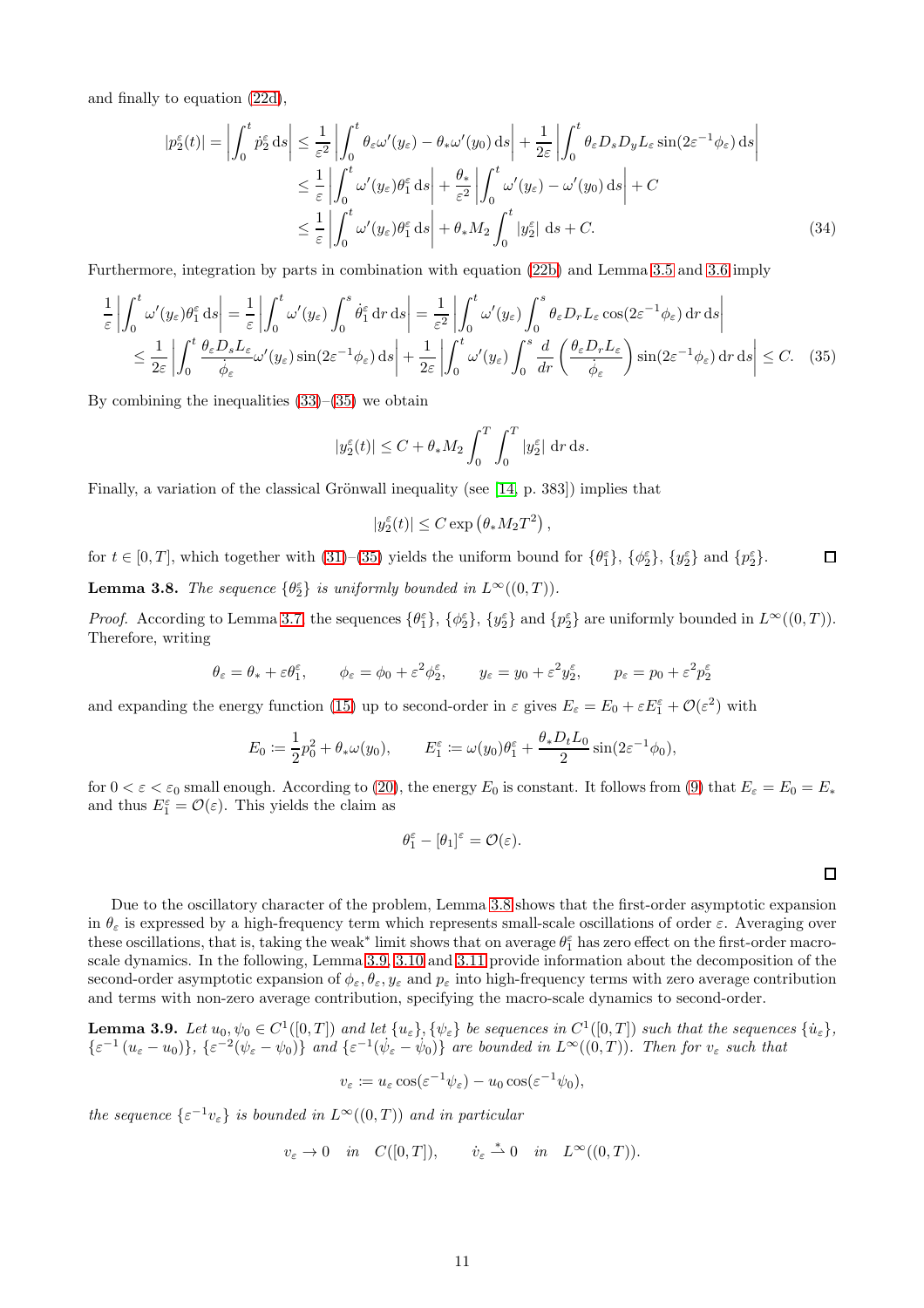Proof. By writing

$$
w_{\varepsilon} := (u_{\varepsilon} - u_0) \exp(i\varepsilon^{-1}\psi_{\varepsilon}) - u_0 \exp(i\varepsilon^{-1}\psi_0)(1 - \exp(i\varepsilon^{-1}(\psi_{\varepsilon} - \psi_0)))
$$

and

$$
\dot{w}_{\varepsilon} = ((\dot{u}_{\varepsilon} - \dot{u}_0) + i\varepsilon^{-1}\dot{\psi}_{\varepsilon}(u_{\varepsilon} - u_0) + i\varepsilon^{-1}u_0(\dot{\psi}_{\varepsilon} - \dot{\psi}_0)) \exp(i\varepsilon^{-1}\psi_{\varepsilon}) \n- (\dot{u}_0 + i\varepsilon^{-1}u_0\dot{\psi}_0)(1 - \exp(i\varepsilon^{-1}(\psi_{\varepsilon} - \psi_0))) \exp(i\varepsilon^{-1}\psi_0),
$$

the assumptions imply that the sequences  $\{\varepsilon^{-1}w_{\varepsilon}\}\$  and  $\{\dot{w}_{\varepsilon}\}\$ are bounded in  $L^{\infty}((0,T),\mathbb{C})$ , which yields directly the uniform convergence of  $v_{\varepsilon} = \Re(w_{\varepsilon})$  to zero. The weak<sup>\*</sup> convergence of  $\dot{v}_{\varepsilon} = \Re(\dot{w}_{\varepsilon})$  follows from [\[6,](#page-22-0) Principle 1, Chapter I §1].

Remark. Lemma [3.8](#page-10-1) and Lemma [3.9](#page-10-2) imply the convergence [\(24\)](#page-7-8).

<span id="page-11-0"></span>**Lemma 3.10.** There exists a subsequence  $\{\varepsilon'\}$  and functions  $\bar{\phi}_2$ ,  $\bar{y}_2$ ,  $\bar{p}_2 \in C^{0,1}([0,T])$  such that the convergences  $(25)-(27)$  $(25)-(27)$  $(25)-(27)$  hold.

*Proof.* By taking the time derivative of the functions  $\phi_2^{\varepsilon} - [\phi_2]^{\varepsilon}$ ,  $y_2^{\varepsilon} - [y_2]^{\varepsilon}$  and  $p_2^{\varepsilon} - [p_2]^{\varepsilon}$ , we obtain

$$
\frac{d}{dt}\left(\phi_2^{\varepsilon} - [\phi_2]^{\varepsilon}\right) = \frac{\omega(y_{\varepsilon}) - \omega(y_0)}{\varepsilon^2} + \frac{d}{dt}\left(\frac{D_t L_{\varepsilon}}{4\dot{\phi}_{\varepsilon}}\right) \cos(2\varepsilon^{-1}\phi_{\varepsilon}) - \frac{d}{dt}\left([\phi_2]^{\varepsilon} + \frac{D_t L_{\varepsilon}}{4\dot{\phi}_{\varepsilon}}\cos(2\varepsilon^{-1}\phi_{\varepsilon})\right),\tag{36}
$$

$$
\frac{d}{dt}\left(y_2^{\varepsilon} - [y_2]^{\varepsilon}\right) = \frac{p_{\varepsilon} - p_0}{\varepsilon^2} + \frac{d}{dt}\left(\frac{\theta_{\varepsilon}D_yL_{\varepsilon}}{4\dot{\phi}_{\varepsilon}}\right)\cos(2\varepsilon^{-1}\phi_{\varepsilon}) - \frac{d}{dt}\left([y_2]^{\varepsilon} + \frac{\theta_{\varepsilon}D_yL_{\varepsilon}}{4\dot{\phi}_{\varepsilon}}\cos(2\varepsilon^{-1}\phi_{\varepsilon})\right),\tag{37}
$$

$$
\frac{d}{dt}\left(p_2^{\varepsilon} - [p_2]^{\varepsilon}\right) = -\theta_* \frac{\omega'(y_{\varepsilon}) - \omega'(y_0)}{\varepsilon^2} - \frac{\theta_1^{\varepsilon} - [p_1]^{\varepsilon}}{\varepsilon} \omega'(y_{\varepsilon})\tag{38}
$$

<span id="page-11-2"></span>
$$
-\frac{d}{dt}\left(\frac{\theta_{\varepsilon}D_{t}D_{y}L_{\varepsilon}}{4\dot{\phi}_{\varepsilon}}\right)\cos(2\varepsilon^{-1}\phi_{\varepsilon})-\frac{d}{dt}\left([p_{2}]_{1}^{\varepsilon}-\frac{\theta_{\varepsilon}D_{t}D_{y}L_{\varepsilon}}{4\dot{\phi}_{\varepsilon}}\cos(2\varepsilon^{-1}\phi_{\varepsilon})\right) +\frac{d}{dt}\left(\frac{\theta_{*}D_{t}L_{0}}{4\omega^{2}(y_{0})}\omega'(y_{\varepsilon})\right)\cos(2\varepsilon^{-1}\phi_{0})-\frac{d}{dt}\left([p_{2}]_{2}^{\varepsilon}+\frac{\theta_{*}D_{t}L_{0}}{4\omega^{2}(y_{0})}\omega'(y_{\varepsilon})\cos(2\varepsilon^{-1}\phi_{0})\right),
$$

where we write  $[p_2]^\varepsilon = [p_2]_1^\varepsilon + [p_2]_2^\varepsilon$  with

$$
[p_2]_1^{\varepsilon} := \frac{\theta_* D_t D_y L_0}{4\omega(y_0)} \cos(2\varepsilon^{-1}\phi_0), \qquad [p_2]_2^{\varepsilon} := -\frac{\theta_* D_t L_0 D_y L_0}{4\omega(y_0)} \cos(2\varepsilon^{-1}\phi_0).
$$

For the derivation of equation [\(38\)](#page-11-2), we note that in

$$
\frac{dp_{2}^{\varepsilon}}{dt} = -\theta_{*} \frac{\omega'(y_{\varepsilon}) - \omega'(y_{0})}{\varepsilon^{2}} - \frac{\theta_{\varepsilon} - \theta_{*}}{\varepsilon^{2}} \omega'(y_{\varepsilon}) - \frac{d}{dt} \left( \frac{\theta_{\varepsilon} D_{t} D_{y} L_{\varepsilon}}{4 \dot{\phi}_{\varepsilon}} \right) \cos(2\varepsilon^{-1} \phi_{\varepsilon}) + \frac{d}{dt} \left( \frac{\theta_{\varepsilon} D_{t} D_{y} L_{\varepsilon}}{4 \dot{\phi}_{\varepsilon}} \cos(2\varepsilon^{-1} \phi_{\varepsilon}) \right),
$$

we can rewrite the second term on the right hand side by introducing  $[\theta_1]^\varepsilon$ , i.e.,

$$
\frac{\theta_{\varepsilon} - \theta_{*}}{\varepsilon^{2}} \omega'(y_{\varepsilon}) = \frac{\theta_{1}^{\varepsilon} - [\theta_{1}]^{\varepsilon}}{\varepsilon} \omega'(y_{\varepsilon}) - \frac{d}{dt} \left( \frac{\theta_{*} D_{t} L_{0}}{4\omega^{2}(y_{0})} \omega'(y_{\varepsilon}) \right) \cos(2\varepsilon^{-1} \phi_{0}) + \frac{d}{dt} \left( \frac{\theta_{*} D_{t} L_{0}}{4\omega^{2}(y_{0})} \omega'(y_{\varepsilon}) \cos(2\varepsilon^{-1} \phi_{0}) \right).
$$

By Lemma [3.7,](#page-9-4) [3.8](#page-10-1) and [3.9,](#page-10-2) the sequences  $\{\phi_2^{\varepsilon} - [\phi_2]^{\varepsilon}\}, \{y_2^{\varepsilon} - [y_2]^{\varepsilon}\}\$ and  $\{p_2^{\varepsilon} - [p_2]^{\varepsilon}\}\$ are bounded in the space  $C^{0,1}([0,T])$  of uniformly Lipschitz continuous functions. The claim follows after successive applications of [\[6,](#page-22-0) Principle 4, Chapter I §1]. П

<span id="page-11-1"></span>**Lemma 3.11.** Under the subsequence extracted in Lemma [3.10,](#page-11-0) we obtain the convergence [\(28\)](#page-7-11), where  $\bar{\theta}_2$  is of the form

<span id="page-11-3"></span>
$$
\bar{\theta}_2 = -\frac{p_0}{\omega(y_0)}\bar{p}_2 - \theta_* D_y L_0 \bar{y}_2 - \frac{\theta_*^2 (D_y L_0)^2}{16\omega(y_0)} + \frac{\theta_* (D_t L_0)^2}{4\omega^2(y_0)}.
$$
\n(39)

Proof. By Lemma [3.10](#page-11-0) we can write

$$
\phi_{\varepsilon} = \phi_0 + \varepsilon^2 \left( \bar{\phi}_2 + [\phi_2]^{\varepsilon} \right) + \varepsilon^2 \phi_3^{\varepsilon},
$$
\n
$$
y_{\varepsilon} = y_0 + \varepsilon^2 \left( \bar{y}_2 + [y_2]^{\varepsilon} \right) + \varepsilon^2 y_3^{\varepsilon},
$$
\n
$$
\theta_{\varepsilon} = \theta_* + \varepsilon [\theta_1]^{\varepsilon} + \varepsilon^2 \theta_2^{\varepsilon},
$$
\n
$$
p_{\varepsilon} = p_0 + \varepsilon^2 \left( \bar{p}_2 + [p_2]^{\varepsilon} \right) + \varepsilon^2 p_3^{\varepsilon},
$$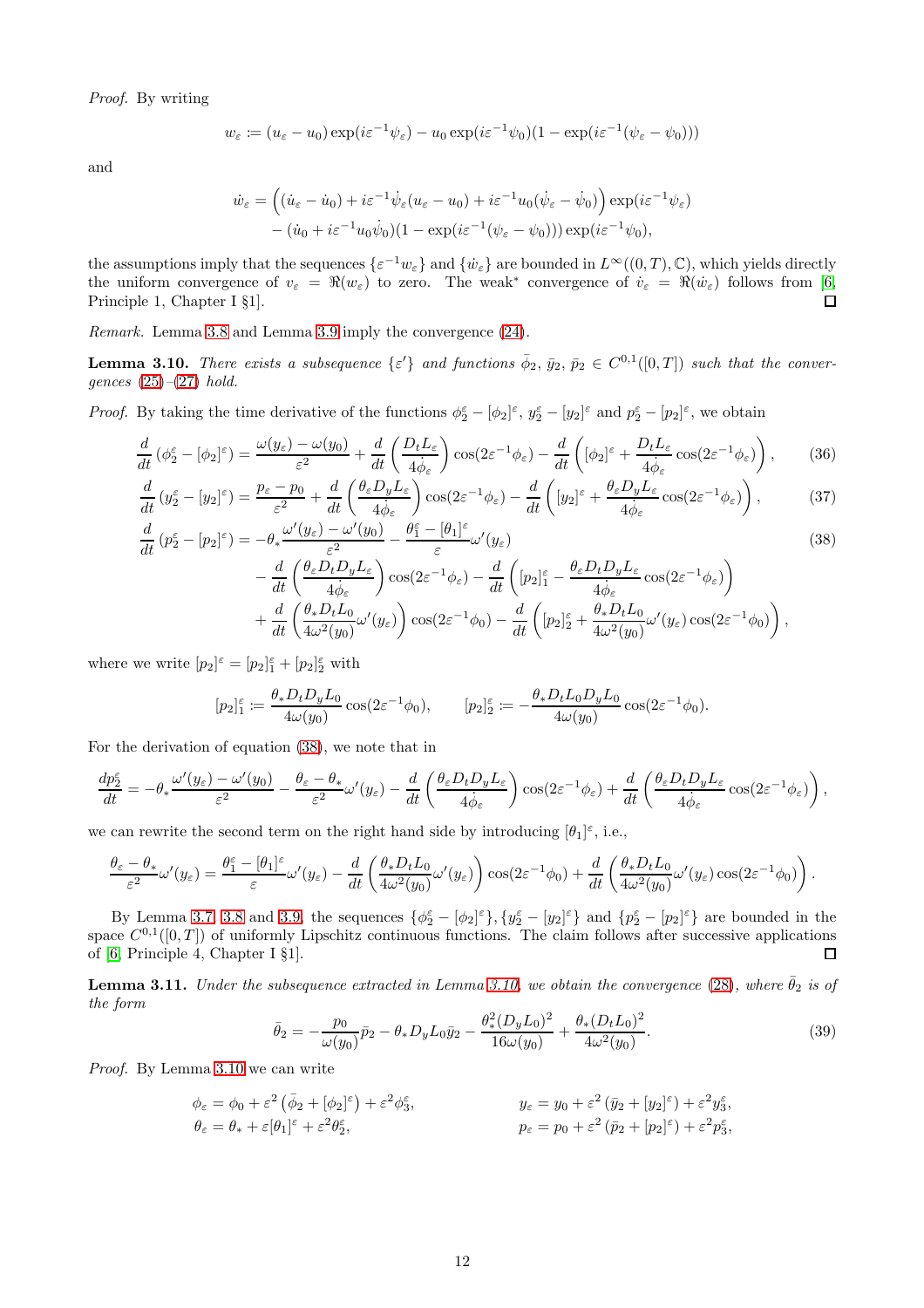where  $\phi_3^{\varepsilon}, y_3^{\varepsilon}, y_3^{\varepsilon} \to 0$  in  $C([0,T])$ . An expansion of the energy function [\(15\)](#page-5-7) up to second-order in  $\varepsilon$  gives  $E_{\varepsilon} = E_0 + \varepsilon E_1^{\varepsilon} + \varepsilon^2 E_2^{\varepsilon} + \varepsilon^2 E_3^{\varepsilon}$ , where  $E_3^{\varepsilon} \to 0$  in  $C([0, T])$  and

$$
E_0 := \frac{1}{2}p_0^2 + \theta_*\omega(y_0),
$$
  
\n
$$
E_1^{\varepsilon} := \omega(y_0)[\theta_1]^{\varepsilon} + \frac{\theta_* p_0 \omega'(y_0)}{2\omega(y_0)} \sin(2\varepsilon^{-1}\phi_0),
$$
  
\n
$$
E_2^{\varepsilon} := p_0 (\bar{p}_2 + [p_2]^{\varepsilon}) + \theta_*\omega'(y_0) (\bar{y}_2 + [y_2]^{\varepsilon}) + \omega(y_0)\theta_2^{\varepsilon} + \frac{\theta_*^2 (D_y L_0)^2}{8} \sin^2(2\varepsilon^{-1}\phi_0)
$$
  
\n
$$
+ \theta_* D_t L_0 (\bar{\phi}_2 + [\phi_2]^{\varepsilon}) \cos(2\varepsilon^{-1}\phi_0) + \frac{[\theta_1]^{\varepsilon} D_t L_0}{2} \sin(2\varepsilon^{-1}\phi_0)
$$
  
\n
$$
= \omega(y_0) (\theta_2^{\varepsilon} - [\theta_2]^{\varepsilon} - \bar{\theta}_2).
$$

It follows from [\(9\)](#page-3-0) that  $E_{\varepsilon} = E_0 = E_*$  and by Lemma [3.8](#page-10-1) that  $E_1^{\varepsilon} = 0$ . This implies that  $E_2^{\varepsilon} + E_3^{\varepsilon} = 0$  and hence  $E_2^{\varepsilon} = -E_3^{\varepsilon} \to 0$  in  $C([0, T])$ . The claim follows with the identity

$$
\theta_* D_t L_0[\phi_2]^\varepsilon \cos(2\varepsilon^{-1}\phi_0) + \frac{[\theta_1]^\varepsilon D_t L_0}{2} \sin(2\varepsilon^{-1}\phi_0) = -\frac{\theta_* (D_t L_0)^2}{4\omega(y_0)}.
$$

 $\Box$ 

**Lemma 3.12.** The extraction of a subsequence in Lemma [3.10](#page-11-0) can be discarded altogether and  $(\bar{\phi}_2, \bar{\theta}_2, \bar{y}_2, \bar{p}_2)$ is the unique solution to the initial value problem  $(29)$ – $(30)$ .

Proof. The differential equations [\(29a\)](#page-8-5), [\(29c\)](#page-8-1) and [\(29d\)](#page-8-2) follow from  $(25)-(27)$  $(25)-(27)$  by taking the weak\* limit in combination with Lemma [3.6](#page-9-1) and Lemma [3.9](#page-10-2) and [\[6,](#page-22-0) Lemma 1, Chapter I §1]. To prove formula [\(29b\)](#page-8-6), we differentiate equation [\(39\)](#page-11-3) with respect to time and use equation [\(29c\)](#page-8-1) and [\(29d\)](#page-8-2) together with

$$
D_t^2 L_0 = -\theta_* \omega'(y_0) D_y L_0 + \dot{y}_0^2 D_y^2 L_0.
$$

The initial values [\(30\)](#page-8-3) can be derived from the uniform convergence in  $(25)-(28)$  $(25)-(28)$ . Furthermore, since the righthand side of  $(29)$  — and therefore the solution  $(\bar{\phi}_2, \bar{\theta}_2, \bar{y}_2, \bar{p}_2) \in C^\infty([0,T], \mathbb{R}^4)$  — does not depend on the chosen subsequence, [\[6,](#page-22-0) Principle 5, Chapter I §1] allows us to discard the extraction of subsequences altogether.  $\Box$ 

## <span id="page-12-0"></span>4 Thermodynamic expansion and interpretation

We now give a thermodynamic interpretation of the analytic result presented in Theorem [3.2.](#page-7-0) Thermodynamic effects can in principle occur when a separation of scales exist; Hertz [\[10\]](#page-22-2) developed a thermodynamic theory for Hamiltonian systems with slowly varying external parameter [\[10\]](#page-22-2). The model considered in this article is an example of this kind if we restrict the analysis to the fast particle (variable  $z<sub>\epsilon</sub>$ ) and consider the slow particle (variable  $y_{\varepsilon}$ ) as an external parameter. The question we want to address in this section is "Can we replace the dynamics of the fast particle by a thermodynamic description in terms of temperature and entropy?" An answer to this question could potentially lead to new algorithms that reduce the computational complexity of large-scale molecular dynamics simulations either by allowing for a larger step size or a reduction of the system's dimensions. Although a larger step size can be used to integrate the system of differential equations (29), which decreases the computational complexity, a reduction in the dimension of the model problem is not expected because a new algorithm would only involve a substitution of two degrees of freedom, i.e., the generalised position and momentum of one particle, by two thermodynamic state variables. Nonetheless, we study this problem to develop a first thermodynamic understanding. As it turns out, even in this simple model problem, an interesting adiabatic/non-adiabatic characteristic emerges through a higher-order asymptotic expansion.

For a thermodynamic interpretation of the system, we will regard the fast particle  $z_{\varepsilon}$  as a heat bath acting on the slow particle  $y_{\varepsilon}$ . As such, we will mainly focus our thermodynamic analysis on the energy associated with the fast particle, which we call in the following the *heat bath energy*  $E_{\varepsilon}^{\perp}$ , in contrast to the residual energy, which we call the *environmental energy*  $E_{\varepsilon}^{\parallel}$ . Both energies can be read of from the total energy [\(9\)](#page-3-0), i.e.,

<span id="page-12-2"></span>
$$
E_{\varepsilon}^{\perp} = \frac{1}{2} \dot{z}_{\varepsilon}^2 + \frac{1}{2} \varepsilon^{-2} \omega^2 (y_{\varepsilon}) z_{\varepsilon}^2, \qquad E_{\varepsilon}^{\parallel} = E_{\varepsilon} - E_{\varepsilon}^{\perp}.
$$
 (40)

Note that the evolution of the fast degree of freedom  $z_{\varepsilon}$  is governed by the energy  $E_{\varepsilon}^{\perp} = E_{\varepsilon}^{\perp}(z_{\varepsilon}, \dot{z}_{\varepsilon}; y_{\varepsilon})$ , which is subject to a dynamically varying external parameter given by the evolution of the slow degree of freedom  $y_{\varepsilon}$ . This framework allows us to apply the theory developed by Hertz [\[5\]](#page-22-3). From a lengthy analysis, which we describe in the Appendix [B,](#page-18-0) we derive for  $\varepsilon > 0$  the following expressions for the *temperature*  $T_{\varepsilon}$ , the *entropy*  $S_{\varepsilon}$  and the  $external\; force\; \textit{F}_{\varepsilon}$  in the fast subsystem:

<span id="page-12-1"></span>
$$
T_{\varepsilon} = \theta_{\varepsilon} \omega(y_{\varepsilon}), \qquad S_{\varepsilon} = \log(\theta_{\varepsilon}) + C, \qquad F_{\varepsilon} = \theta_{\varepsilon} \omega'(y_{\varepsilon}). \tag{41}
$$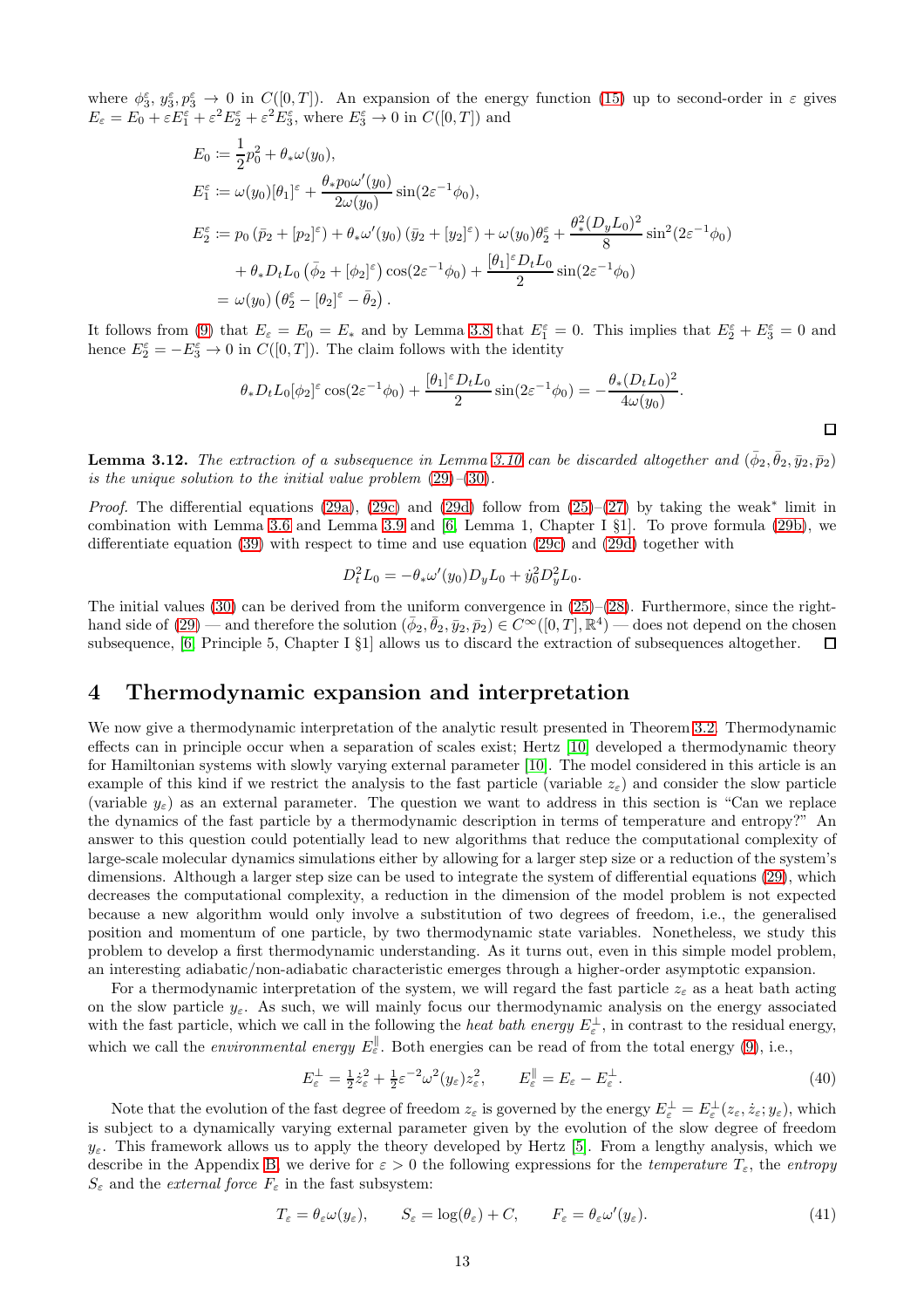In combination with the second-order expansion derived in Theorem [3.2](#page-7-0) we will analyse the asymptotic prop-erties of the thermodynamic expressions [\(41\)](#page-12-1) above, by expanding  $T_{\varepsilon} = T_0 + \mathcal{O}(\varepsilon)$ ,  $F_{\varepsilon} = F_0 + \mathcal{O}(\varepsilon)$  and  $S_{\varepsilon} = S_0 + \varepsilon [\bar{S}_1]^{\varepsilon} + \varepsilon^2 [\bar{S}_2]^{\varepsilon} + \varepsilon^2 S_3^{\varepsilon}$  with  $S_3^{\varepsilon} \to 0$  in  $C([0, T]),$  where

<span id="page-13-1"></span>
$$
T_0 := \theta_* \omega(y_0), \qquad F_0 := \theta_* \omega'(y_0) \tag{42}
$$

and

<span id="page-13-2"></span>
$$
S_0 := \log(\theta_*) + C, \qquad [\bar{S}_1]^\varepsilon := \frac{[\theta_1]^\varepsilon}{\theta_*}, \qquad [\bar{S}_2]^\varepsilon := \frac{\bar{\theta}_2 + [\theta_2]^\varepsilon}{\theta_*} - \frac{1}{2} \left( \frac{[\theta_1]^\varepsilon}{\theta_*} \right)^2. \tag{43}
$$

Analogously, we expand the energy of the fast subsystem  $E_{\varepsilon}^{\perp} = \theta_{\varepsilon} \omega(y_{\varepsilon}) = E_0^{\perp} + \varepsilon [\bar{E}_1^{\perp}]^{\varepsilon} + \varepsilon^2 [\bar{E}_2^{\perp}]^{\varepsilon} + \varepsilon^2 E_3^{\perp \varepsilon}$ where  $E_3^{\perp \varepsilon} \to 0$  in  $C([0,T])$  and

<span id="page-13-3"></span>
$$
E_0^{\perp} := \theta_* \omega(y_0), \qquad [\bar{E}_1^{\perp}]^{\varepsilon} := \omega(y_0) \left[\theta_1\right]^{\varepsilon}, \qquad [\bar{E}_2^{\perp}]^{\varepsilon} := \theta_* \omega'(y_0) \left(\bar{y}_2 + [y_2]^{\varepsilon}\right) + \omega(y_0) \left(\bar{\theta}_2 + [\theta_2]^{\varepsilon}\right). \tag{44}
$$

### 4.1 Leading-order thermodynamics: constant entropy

We show in this section, following Bornemann [\[6\]](#page-22-0), that to leading-order (limit  $\varepsilon \to 0$ ), the resulting thermodynamic process is adiabatic or in other words a thermodynamic process with constant entropy.

#### 4.1.1 Thermodynamics of the limit process

As an aside, we briefly sketch how the thermodynamic nature of the problem considered in this article materialises in the thermodynamic principles that underpin the proof of Theorem [1.1.](#page-3-1) This observation is independent of the conclusions we will draw about the adiabatic nature of the limit process.

Firstly, the proof in [\[6\]](#page-22-0) uses the equi-partitioning of the heat bath energy  $E_{\varepsilon}^{\perp}$  in the weak\* limit. To illustrate this, we consider the quantity  $\Xi_{\varepsilon} := \dot{z}_{\varepsilon} z_{\varepsilon}$ , which is of order  $\varepsilon$  and hence converges uniformly to zero. Its time derivative is given by

<span id="page-13-0"></span>
$$
\dot{\Xi}_{\varepsilon} = \ddot{z}_{\varepsilon} z_{\varepsilon} + \dot{z}_{\varepsilon}^2 = -\varepsilon^{-2} \omega^2 (y_{\varepsilon}) z_{\varepsilon}^2 + \dot{z}_{\varepsilon}^2 = -2U_{\varepsilon}^{\perp} + 2K_{\varepsilon}^{\perp},\tag{45}
$$

where  $U_{\varepsilon}^{\perp}$  is the potential and  $K_{\varepsilon}^{\perp}$  kinetic energy of the fast degree of freedom. It follows from [\[6,](#page-22-0) Principle 1, where  $U_{\varepsilon}$  is the potential and  $K_{\varepsilon}$  kinetic energy of the last degree of needom. It follows from [0, 1 finctple 1, Chapter I §1] that [\(45\)](#page-13-0) converges weakly\* to  $0 = -U_0^{\perp} + K_0^{\perp}$ , which implies the equipart

Secondly, the proof in [\[6\]](#page-22-0) utilises the adiabatic invariance of the action  $\theta_{\varepsilon} \to \theta_*$  in the limit  $\varepsilon \to 0$ , see [\(19b\)](#page-6-9). The action, which was used in the transformation into action-angle variables [\(14\)](#page-5-8), takes the form of the energyfrequency ratio  $\theta_{\varepsilon} = E_{\varepsilon}^{\perp}/\omega(y_{\varepsilon})$ . Since the time evolution of the energy  $E_{\varepsilon}^{\perp}$  and the external variable  $y_{\varepsilon}$  are in general independent, the adiabatic invariance of the action reveals their dependence in the limit  $\varepsilon \to 0$ , as  $\theta_* = E_0^{\perp}/\omega(y_0).$ 

#### 4.1.2 Leading-order thermodynamics: Adiabatic invariance

The concept of adiabatic invariance finds applications in the analysis of slowly perturbed dynamical systems, where one is primarily interested in the derivation of the effective evolution of the system. It emerged in celestial mechanics in form of the perturbation theory of Hamiltonian dynamical systems [\[2,](#page-22-9) Chapter 10], and can be found in many other fields. In particular, adiabatic invariance plays a key role in thermodynamics. There, *adiabatic processes* are idealised models in the limit of an infinite separation of time-scales and are, by definition, processes with constant entropy. Thus, for adiabatic processes the entropy reveals, similar to above, a dependence of the internal energy E and the external parameter y, as  $S(E, y) = \text{const.}$  An introduction to the thermodynamic theory as developed by Hertz can be found in Appendix [B.](#page-18-0)

Let us now have a closer look at  $\theta_* = \text{const.}$  Naturally, every function of  $\theta_* = E_0^{\perp}/\omega(y_0)$  is a constant of motion. On the other hand, every differentiable invariant of motion must be a function of  $\theta_*$ . This follows from a contradiction argument [\[5,](#page-22-3) Chapter 1.5], which we sketch for the reader's convenience. Assume that there is another invariant  $S(E_0^{\perp}, y_0)$  with  $S = 0$ . Then with  $E_0^{\perp} = E_0^{\perp}(\theta_*, y_0)$  we can write, with slight abuse of the notation,  $S(E_0^{\perp}(\theta_*, y_0), y_0) = S(\theta_*, y_0)$ . Taking the time derivative we get

$$
0 = \frac{dS}{dt} = \frac{\partial S}{\partial \theta_*} \dot{\theta}_* + \frac{\partial S}{\partial y_0} \dot{y}_0 = \frac{\partial S}{\partial y_0} \dot{y}_0.
$$

Since in general  $\dot{y}_0 \neq 0$ , it follows that  $\partial S/\partial y_0 = 0$  and hence  $S = S(\theta_*)$ . Therefore, since the entropy is a constant of motion for an adiabatic thermodynamic process, we can conclude that in the limit  $\varepsilon \to 0$  the entropy is a function of  $\theta_*$ , i.e.,  $S = S(\theta_*)$ .

In fact, by comparing this result with the leading-order expansion of the temperature, entropy and external force in the model problem as derived in [\(42\)](#page-13-1) and [\(43\)](#page-13-2), i.e.

<span id="page-13-4"></span>
$$
T_0 = \theta_* \omega(y_0), \qquad S_0 = \log(\theta_*) + C, \qquad F_0 = \theta_* \omega'(y_0), \tag{46}
$$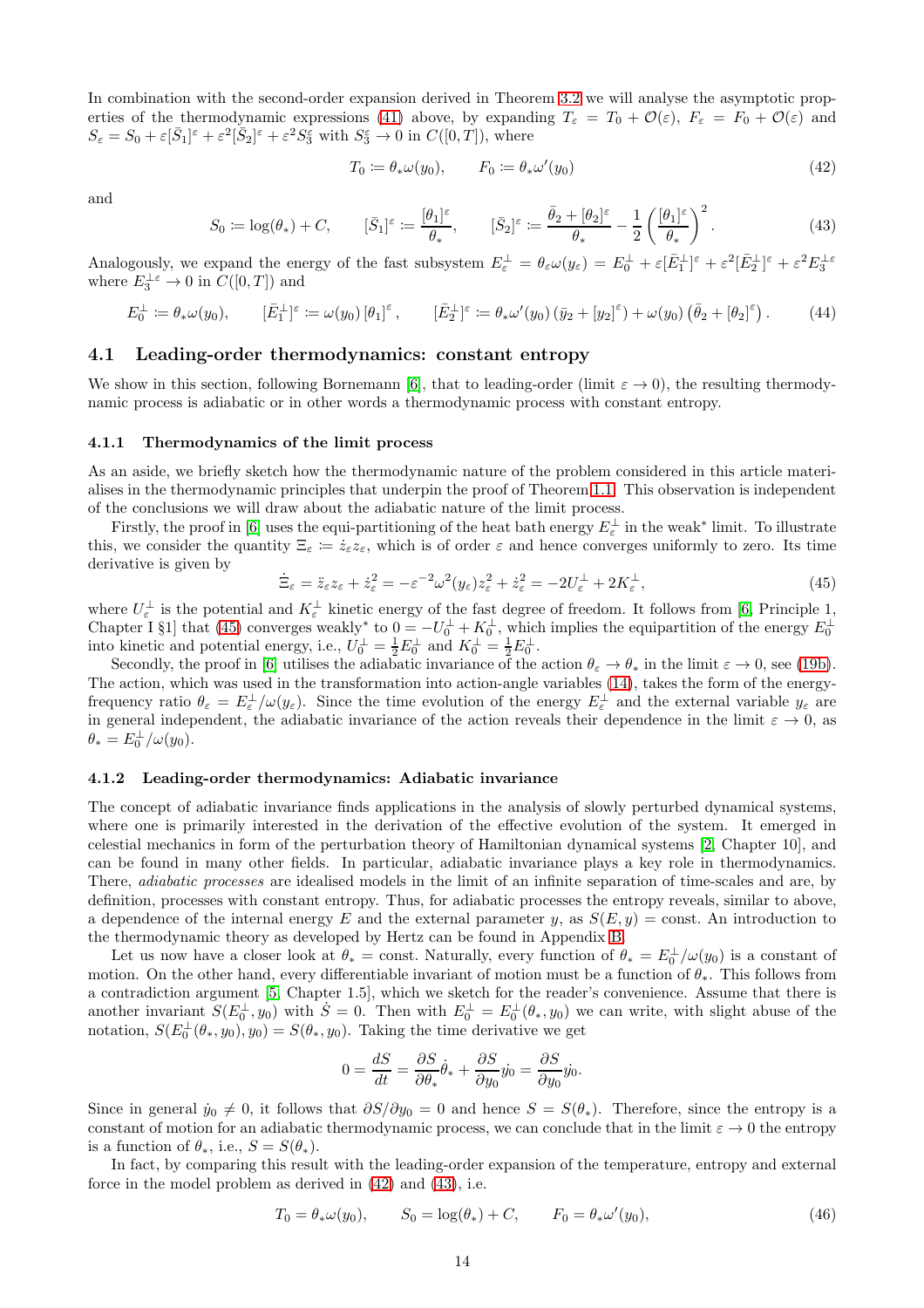we observe, that  $S_0 = S_0(\theta_*)$  = const. and hence reason that the *limit process is adiabatic*. This is in particular a result of the external parameter  $y_0$ , which affects the fast system to leading-order only slowly. The energy in the limit  $\varepsilon \to 0$  (see equation [\(44\)](#page-13-3)) is given by  $E_0^{\perp}(y_0) = \theta_* \omega(y_0)$ , and therefore (cf. equation [\(57\)](#page-18-1))

<span id="page-14-2"></span>
$$
dE_0^{\perp} = F_0 dy_0 + T_0 dS_0 = F_0 dy_0, \tag{47}
$$

which coincides with the qualitative intuition presented in Section [B.1.](#page-18-2) Note that by action and reaction, the force exerted on the fast subsystem  $F_0$  is equal but of opposite sign to the force acting on the environment  $\ddot{y}_0 = -F_0$  (see also [\(20\)](#page-6-8)).

### 4.2 Second-order thermodynamics

#### 4.2.1 Rescaling of the process

Recall that our main goal is the derivation of a higher-order effective evolution of the slow degree of freedom  $y_{\varepsilon}$ . With a thermodynamic description, we aim to supplement the most dominant motion of  $y_{\varepsilon}$ , i.e.  $y_0$ , by an effective description of the interacting fast particle  $z_{\varepsilon}$ , which can be thought of as a heat bath acting on  $y_{\varepsilon}$ . For the slow degree of freedom, the typical time-scale is of order  $\mathcal{O}(1)$ , whereas for the fast degree of freedom  $z_{\varepsilon}$  it is of order  $\mathcal{O}(1/\varepsilon)$ . We remark that for the thermodynamic analysis, it is important to shift the viewpoint while the overarching aim is to derive thermodynamic corrections to the slow sub-system, from a thermodynamic point of view the analysis itself has to focus on the fast system with its exposure to the slow external agent.

To derive this dualistic viewpoint, we introduce a scaling of  $z_{\varepsilon}$  in space and time such that its typical timeand length-scale is of order  $\mathcal{O}(1)$  and consequently  $\dot{y}_{\varepsilon} = \mathcal{O}(\varepsilon)$ . We show in Appendix [B](#page-18-0) that the dynamics of  $z_{\varepsilon}$  is then described by a prototypical thermodynamic model, namely a slowly perturbed harmonic oscillator, which is in the limit of an infinite separation of time-scale in thermal equilibrium. Here, in the limit  $\varepsilon \to 0$ , the change of the external agent  $y_0$  is regarded as infinitely small and the constant value  $\theta_*$  is geometrically given as the phase space volume enclosed by the energy surface for a fixed value of  $y_0$  (see [\[5\]](#page-22-3) or [\[10\]](#page-22-2)). In this context, a thermodynamic process can be defined as a sequence of thermodynamic equilibrium states in which  $y_0$  is static for every instance in time but dynamically changing in the course of the sequence. Such processes are called quasi-static adiabatic processes in classical thermodynamics [\[23,](#page-23-1) Chapter 1.4]. These processes are characterised by a constant entropy. In contrast, processes with non-constant entropy involve a fast change of the external parameter, as noted in [\[5,](#page-22-3) Chapter 1.2].

#### 4.2.2 Higher-order thermodynamic properties

Using this scaling of space and time of  $z_{\varepsilon}$  as worked out in Appendix [B,](#page-18-0) we are able to derive the temperature  $T_0$  and external force  $F_0$  based on the time average of certain quantities for fixed energy  $E_0^{\perp}$  and external parameter  $y_0$ . To analyse the thermodynamic properties for dynamically changing  $E_0^{\perp}$  and  $y_0$ , we will focus on the original scaling as in [\(40\)](#page-12-2) and regard the evolution as a quasi-static thermodynamic process. Inspired by the equipartitioning of the energy  $E_0^{\perp}$  (see [\(45\)](#page-13-0)), we take the weak<sup>\*</sup> limit as the corresponding averaging operator in the original scaling to derive thermodynamic quantities.

Therefore, we calculate the average contribution of the higher-order micro-scale oscillations in  $E_{\varepsilon}^{\perp}$  and  $S_{\varepsilon}$ by taking the weak<sup>\*</sup> limit of the asymptotic expansion terms  $[\bar{E}_1^{\perp}]^{\varepsilon}$ ,  $[\bar{E}_2^{\perp}]^{\varepsilon}$ ,  $[\bar{S}_1]^{\varepsilon}$  and  $[\bar{S}_2]^{\varepsilon}$ . This yields

$$
[\bar{E}_1^{\perp}]^{\varepsilon} \stackrel{*}{\rightharpoonup} 0 \quad \text{in} \quad L^{\infty}((0,T)), \qquad [\bar{E}_2^{\perp}]^{\varepsilon} \stackrel{*}{\rightharpoonup} \bar{E}_2^{\perp} := \theta_* \omega'(y_0) \bar{y}_2 + \omega(y_0) \bar{\theta}_2 \quad \text{in} \quad L^{\infty}((0,T)), \qquad (48)
$$

$$
[\bar{S}_1]^{\varepsilon} \stackrel{*}{\rightharpoonup} 0 \quad \text{in} \quad L^{\infty}((0,T)), \qquad [\bar{S}_2]^{\varepsilon} \stackrel{*}{\rightharpoonup} \bar{S}_2 \coloneqq \frac{\bar{\theta}_2}{\theta_*} - \left(\frac{D_t L_0}{4\omega(y_0)}\right)^2 \qquad \text{in} \quad L^{\infty}((0,T)). \tag{49}
$$

We can now define the *second-order average heat bath energy* and *entropy* as

<span id="page-14-1"></span><span id="page-14-0"></span>
$$
\bar{E}_{\varepsilon}^{\perp} := E_0^{\perp} + \varepsilon^2 \bar{E}_2^{\perp}, \qquad \bar{S}_{\varepsilon} := S_0 + \varepsilon^2 \bar{S}_2,\tag{50}
$$

where  $\bar{S}_2 := \bar{\theta}_2/\theta_*$ . Note that we do not include the second term of the weak\* limit of  $[\bar{S}_2]^{\varepsilon}$  in [\(49\)](#page-14-0) in the definition of  $\bar{S}_2$ , since this term does not appear in the energy expansion. It describes the effects of the first-order fast dynamics on the second-order dynamics, which does not affect the average second-order energy correction  $\bar{E}_2^{\perp}$ .

To analyse the thermodynamic properties of  $\bar{E}^{\perp}_{\varepsilon}$  for  $\varepsilon > 0$ , we focus now on the second-order expansion term  $\bar{E}_2^{\perp}$ . The appropriate temperature, entropy and external force can be read off from [\(48\)](#page-14-1) and [\(49\)](#page-14-0),

<span id="page-14-3"></span>
$$
T_0 = \theta_* \omega(y_0), \qquad \bar{S}_2 = \bar{\theta}_2/\theta_*, \qquad F_0 = \theta_* \omega'(y_0). \tag{51}
$$

Note that the entropy in this case is not constant. This can be explained by the second-order correction of the external parameter  $y_{\varepsilon}$ , which exhibits according to Theorem [3.2](#page-7-0) a decomposition into a slowly varying component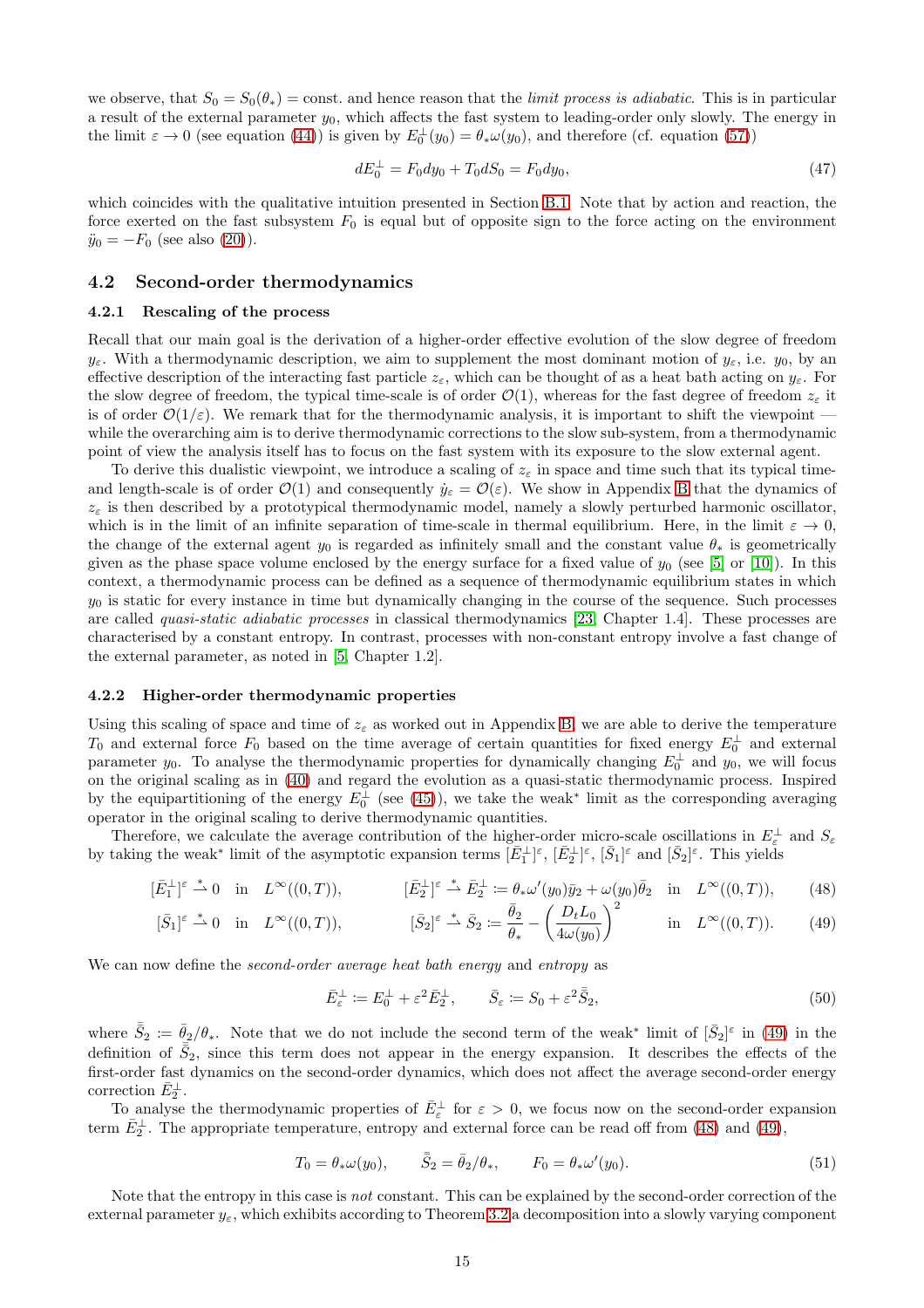$\bar{y}_2$  and a rapidly varying component  $[y_2]^{\varepsilon}$ . By considering  $\bar{E}_2^{\perp} = \bar{E}_2^{\perp}(\bar{S}_2, \bar{y}_2)$  we obtain (cf. equation [\(55\)](#page-18-3))

<span id="page-15-2"></span>
$$
d\bar{E}_2^{\perp} = F_0 d\bar{y}_2 + T_0 d\bar{S}_2,\tag{52}
$$

which agrees with the qualitative discussion of Section [B.1](#page-18-2) below.

Finally, let us inspect how the thermodynamic energy balance is realised in the total second-order energy correction of  $E_{\varepsilon}$ . Analogous to the decomposition above [\(40\)](#page-12-2), we split the total energy  $E_{\varepsilon}$  in [\(15\)](#page-5-7) into the heat bath energy  $E_{\varepsilon}^{\perp}$  and the environmental energy  $E_{\varepsilon}^{\parallel}$ , i.e.,  $E_{\varepsilon} = E_{\varepsilon}^{\parallel} + E_{\varepsilon}^{\perp}$ , where

$$
E_{\varepsilon}^{\parallel} = \frac{1}{2} p_{\varepsilon}^2 + \frac{\varepsilon}{2} \theta_{\varepsilon} p_{\varepsilon} D_y L_{\varepsilon} \sin(2\varepsilon^{-1} \phi_{\varepsilon}) + \frac{\varepsilon^2}{8} \theta_{\varepsilon}^2 (D_y L_{\varepsilon})^2 \sin^2(2\varepsilon^{-1} \phi_{\varepsilon}).
$$

We then use the expressions derived in Theorem [3.2](#page-7-0) to expand  $E_{\varepsilon}^{\parallel} = E_0^{\parallel} + \varepsilon [\bar{E}_1^{\parallel}]^{\varepsilon} + \varepsilon^2 [\bar{E}_2^{\parallel}]^{\varepsilon} + \varepsilon^2 E_3^{\parallel \varepsilon}$ , where  $E_3^{\parallel \varepsilon} \to 0$  in  $C([0,T])$  with

$$
E_0^{\parallel} := \frac{1}{2}p_0^2, \qquad [\bar{E}_1^{\parallel}]^{\varepsilon} := \frac{\theta_*}{2} D_t L_0 \sin(2\varepsilon^{-1} \phi_0)
$$

and

$$
[\bar{E}_2^{\parallel}]^{\varepsilon} := p_0 (\bar{p}_2 + [p_2]^{\varepsilon}) + \frac{\theta_*^2 (D_y L_0)^2}{8} \sin^2(2\varepsilon^{-1} \phi_0) + \theta_* D_t L_0 (\bar{\phi}_2 + [\phi_2]^{\varepsilon}) \cos(2\varepsilon^{-1} \phi_0) + \frac{[\theta_1]^{\varepsilon} D_t L_0}{2} \sin(2\varepsilon^{-1} \phi_0).
$$

As before, we take the weak<sup>∗</sup> limit to determine the average energy correction at first- and second-order, and find

$$
[\bar{E}_1^{\parallel}]^{\varepsilon} \stackrel{*}{\rightharpoonup} 0 \quad \text{in} \quad L^{\infty}((0,T)), \qquad [\bar{E}_2^{\parallel}]^{\varepsilon} \stackrel{*}{\rightharpoonup} \bar{E}_2^{\parallel} := p_0 \bar{p}_2 + \left(\frac{\theta_* D_y L_0}{4}\right)^2 - \frac{\theta_* (D_t L_0)^2}{4\omega(y_0)} \quad \text{in} \quad L^{\infty}((0,T))
$$

and define the averaged environmental energy  $\bar{E}_{\varepsilon}^{\parallel} := E_0^{\parallel} + \varepsilon^2 \bar{E}_2^{\parallel}$ . The following theorem shows how the Hamiltonian character of the model problem and the thermodynamic interpretation materialise for the averaged total second-order energy correction  $\bar{E}_2 = \bar{E}_2^{\parallel} + \bar{E}_2^{\perp}$ .

<span id="page-15-0"></span>**Theorem 4.1.** Let  $(y_0, p_0)$  be as in (19) and  $(\bar{y}_2, \bar{p}_2)$  be as in Theorem [3.2.](#page-7-0) Let  $\bar{E}_2$  be the averaged total second-order energy correction

$$
\bar{E}_2\left(\bar{y}_2,\bar{p}_2,\bar{\bar{S}}_2;y_0,p_0\right)=\bar{A}(\bar{p}_2;y_0,p_0)+F_0(y_0)\bar{y}_2+T_0(y_0)\bar{\bar{S}}_2,
$$

with

$$
\bar{A}(\bar{p}_2; y_0, p_0) = p_0 \bar{p}_2 + \left(\frac{\theta_* \omega'(y_0)}{4\omega(y_0)}\right)^2 - T_0(y_0) \left(\frac{p_0 \omega'(y_0)}{2\omega^2(y_0)}\right)^2,
$$

and

$$
T_0(y_0) = \theta_* \omega(y_0), \qquad F_0(y_0) = \theta_* \omega'(y_0), \qquad \bar{\bar{S}}_2 = \bar{\bar{S}}_2(y_0, p_0) = \frac{1}{2} \left( \frac{p_0 \omega'(y_0)}{2 \omega^2(y_0)} \right)^2 + C_{\bar{S}_2},
$$

where

$$
C_{\bar{S}_2} = -\frac{1}{2}\left(\frac{p_*\omega'(y_*)}{2\omega^2(y_*)}\right)^2 - \frac{5\theta_*\omega'(y_*)^2}{16\omega^3(y_*)} + \frac{p_*^2\omega''(y_*)}{4\omega^3(y_*)} - \frac{p_*^2\omega'(y_*)^2}{4\omega^4(y_*)}
$$

Then, the differential equations [\(29c\)](#page-8-1) and [\(29d\)](#page-8-2) and the constituent equations [\(59\)](#page-18-4) take the form

$$
\frac{d\bar{y}_2}{dt} = \frac{\partial \bar{E}_2}{\partial p_0}, \qquad \frac{\partial \bar{p}_2}{dt} = -\frac{\partial \bar{E}_2}{\partial y_0} \qquad \text{and} \qquad F_0 = \frac{\partial \bar{E}_2}{\partial \bar{y}_2}, \qquad T_0 = \frac{\partial \bar{E}_2}{\partial \bar{S}_2}.\tag{53}
$$

.

<span id="page-15-1"></span> $\Box$ 

Proof. The claim follows directly from [\(29c\)](#page-8-1) and [\(29d\)](#page-8-2).

Remark. We point out that [\(53\)](#page-15-1) gives a thermodynamic interpretation of the slow second-order evolution derived in Theorem [3.2.](#page-7-0) Moreover, with the special initial values as in [\(30\)](#page-8-3), one finds that  $\bar{E}_2 \equiv 0$ , in accordance with equation [\(9\)](#page-3-0). In this special case, the second-order energy correction  $\bar{E}_2(\bar{y}_2, \bar{p}_2, \bar{S}_2; y_0, p_0) \equiv 0$  acts as a constraint on the system and  $\varepsilon^2$  in the expansion can be regarded as a Lagrange multiplier. Additionally, note that the expression for  $\bar{S}_2$  was chosen as the part of the averaged second-order energy correction that does not include the self-interaction with the averaged first-order correction and that corresponds to the appropriate expression found in  $\bar{E}_2^{\perp}$ . Finally, note that the term

$$
T_0(y_0)\left(\frac{p_0\omega'(y_0)}{2\omega^2(y_0)}\right)^2
$$

can be found both in  $\bar{A}$  and in  $\bar{S}_2$ , which indicates an energy exchange of heat and work in the averaged total second-order energy correction  $\bar{E}_2$ .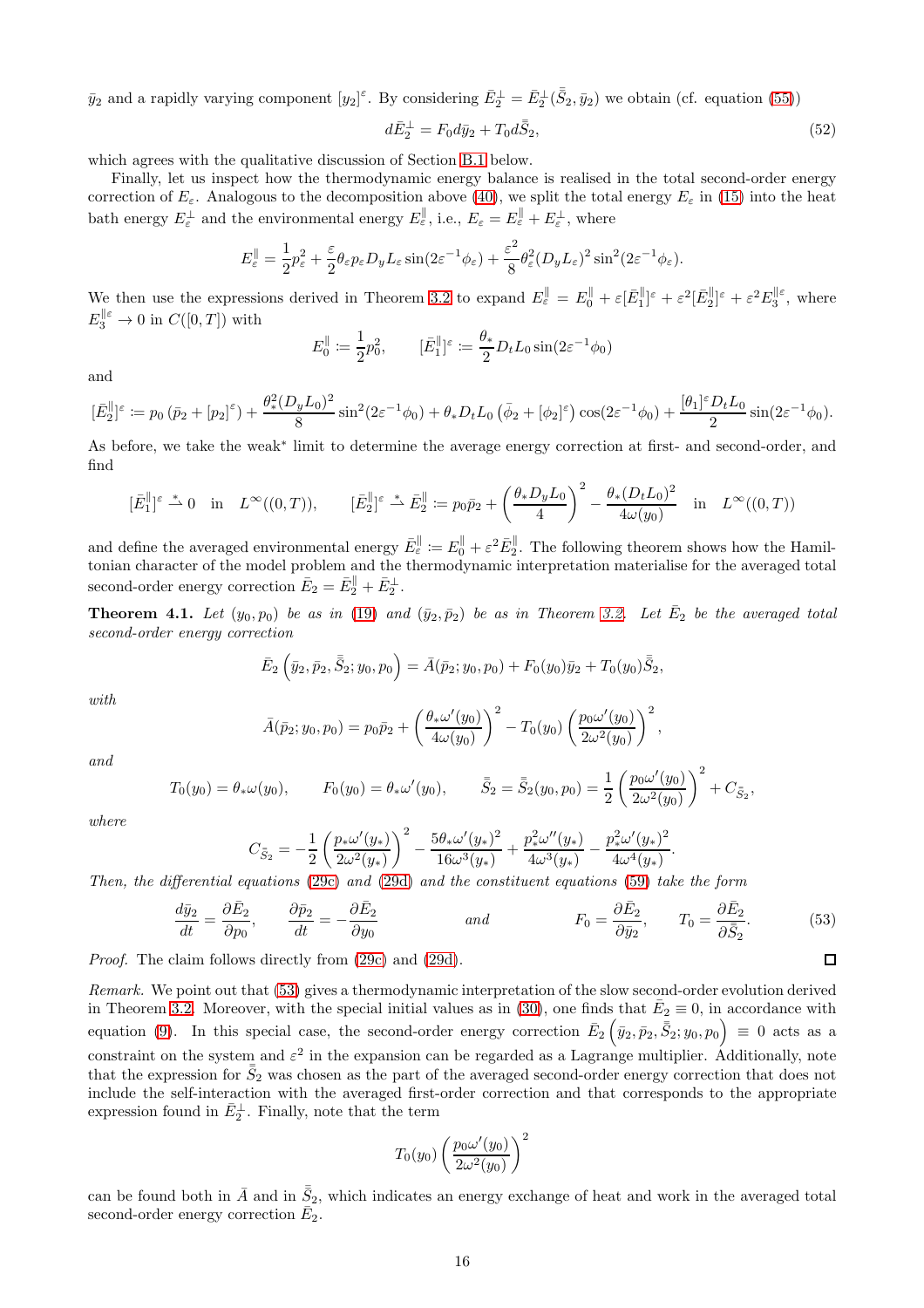## 5 Conclusion

In this paper, we analysed a simple fast-slow Hamiltonian system with energy function of the form

$$
E_{\varepsilon}(y_{\varepsilon}, \dot{y}_{\varepsilon}, z_{\varepsilon}, \dot{z}_{\varepsilon}) = \frac{1}{2} \dot{y}_{\varepsilon}^2 + \frac{1}{2} \dot{z}_{\varepsilon}^2 + \frac{1}{2} \varepsilon^{-2} \omega^2(y_{\varepsilon}) z_{\varepsilon}^2,
$$

where  $y_{\varepsilon}$  is the slow and  $z_{\varepsilon}$  is the fast degree of freedom and  $0 < \varepsilon < \varepsilon_0$  is a parameter determining the scale separation. This fast-slow Hamiltonian system was introduced and studied in [\[6\]](#page-22-0), where a theory is established to describe the dynamics of  $y_{\varepsilon}$  in the limit  $\varepsilon \to 0$ , i.e., the coarse-grained dynamics of the system.

In the first part of this paper, we gave a finer description of the dynamics, for a small but non-zero  $\varepsilon$ , by deriving the second-order correction of the system's dynamical evolution. The second-order expansion can be decomposed into a highly oscillatory term with zero mean and a remainder; remarkably, the remainder can be characterised explicitly in form of a linear inhomogeneous system of differential equations as shown in Theorem [3.2.](#page-7-0) This gives in principle a computationally tractable way to simulate the dynamics efficiently to accuracy  $\varepsilon^2$ . Moreover, the expansion can be interpreted in a two-scale sense (see Appendix [A\)](#page-16-0). Furthermore, in Theorem [4.1](#page-15-0) we provided a thermodynamic interpretation of the slow second-order evolution derived in Theorem [3.2.](#page-7-0)

In the second part of this paper, we investigated the fast subsystem with energy function

$$
E_{\varepsilon}^{\perp}(z_{\varepsilon}, \dot{z}_{\varepsilon}; y_{\varepsilon}) = \frac{1}{2}\dot{z}_{\varepsilon}^2 + \frac{1}{2}\varepsilon^{-2}\omega^2(y_{\varepsilon})z_{\varepsilon}^2,
$$

which we interpret as the system of a harmonic oscillator in which the frequency is slowly perturbed by  $y_{\varepsilon}$ . After appropriate scaling, the perturbation disappears in the limit  $\varepsilon \to 0$ , and the resulting system is a standard harmonic oscillator with one degree of freedom, which is a simple example of an ergodic Hamiltonian system. Hence, in the limit, we can regard the system studied here as a thermodynamic system evolving in a sequence of thermodynamic equilibrium states. (Here we use a setting developed by Hertz [\[10\]](#page-22-2) which, despite being described beautifully in [\[5\]](#page-22-3), seems little known, and is thus sketched in Appendix [B.](#page-18-0)) Based on this observation, we defined for  $\varepsilon > 0$  a temperature  $T_{\varepsilon}$ , an external force  $F_{\varepsilon}$  and an entropy  $S_{\varepsilon}$  of the fast subsystem  $E_{\varepsilon}^{\perp}$ .

Using the results from the first part of this paper, we expanded  $E_{\varepsilon}^{\perp}$ ,  $T_{\varepsilon}$ ,  $F_{\varepsilon}$  and  $S_{\varepsilon}$  and showed that the first and second law of thermodynamics (according to Carathéodory) are satisfied in the expansion of  $E_{\varepsilon}^{\perp}$ . In particular, we found that the leading-order expansion of  $E_{\varepsilon}^{\perp}$  exhibits a constant entropy,  $dS_0 = 0$ , and hence describes an adiabatic thermodynamic process, as shown in [\(47\)](#page-14-2),

$$
dE_0^{\perp} = F_0 dy_0 + T_0 dS_0 = F_0 dy_0.
$$

The form of the entropy in this adiabatic limit is given in [\(46\)](#page-13-4) by

$$
S_0 = \log(\theta_*) + C.
$$

Moreover, we showed that the averaged second-order expansion of the fast subsystem  $E_2^{\perp}$  defines a non-adiabatic process, characterised by a non-constant entropy,  $d\bar{S}_2 \neq 0$ , see [\(52\)](#page-15-2). Remarkably, this entropy satisfies the equation

$$
d\bar{E}_2^{\perp} = F_0 d\bar{y}_2 + T_0 d\bar{\bar{S}}_2,
$$

which is only expected in thermal equilibrium  $\varepsilon \to 0$ , though it is shown here to hold true beyond that limit.

The non-constant entropy to second-order is given in [\(51\)](#page-14-3) by

$$
\bar{\bar{S}}_2 = \bar{\theta}_2/\theta_*
$$

In summary, the limit process is described by an energy which is not the naïve energy that one obtains by setting  $z_{\varepsilon} \equiv 0$ , as shown by Bornemann [\[6\]](#page-22-0), and is characterised by a constant entropy, while a nonconstant entropy appears only at second-order.

#### Acknowledgements

MK is supported by a scholarship from the EPSRC Centre for Doctoral Training in Statistical Applied Mathematics at Bath (SAMBa), under the project EP/L015684/1. JZ gratefully acknowledges funding by a Royal Society Wolfson Research Merit Award. All authors thank Celia Reina for stimulating discussions and helpful suggestions over the duration of this project.

## <span id="page-16-0"></span>A Interpretation of the analytic expansion as two-scale convergence

The converge results in Theorem [3.2](#page-7-0) exhibit scale separations that are characteristic of the theory of two-scale convergence. In this appendix, we give a summary of the theory and introduce a nonlinear version of two-scale convergence which is used in Corollary [3.3.](#page-8-7)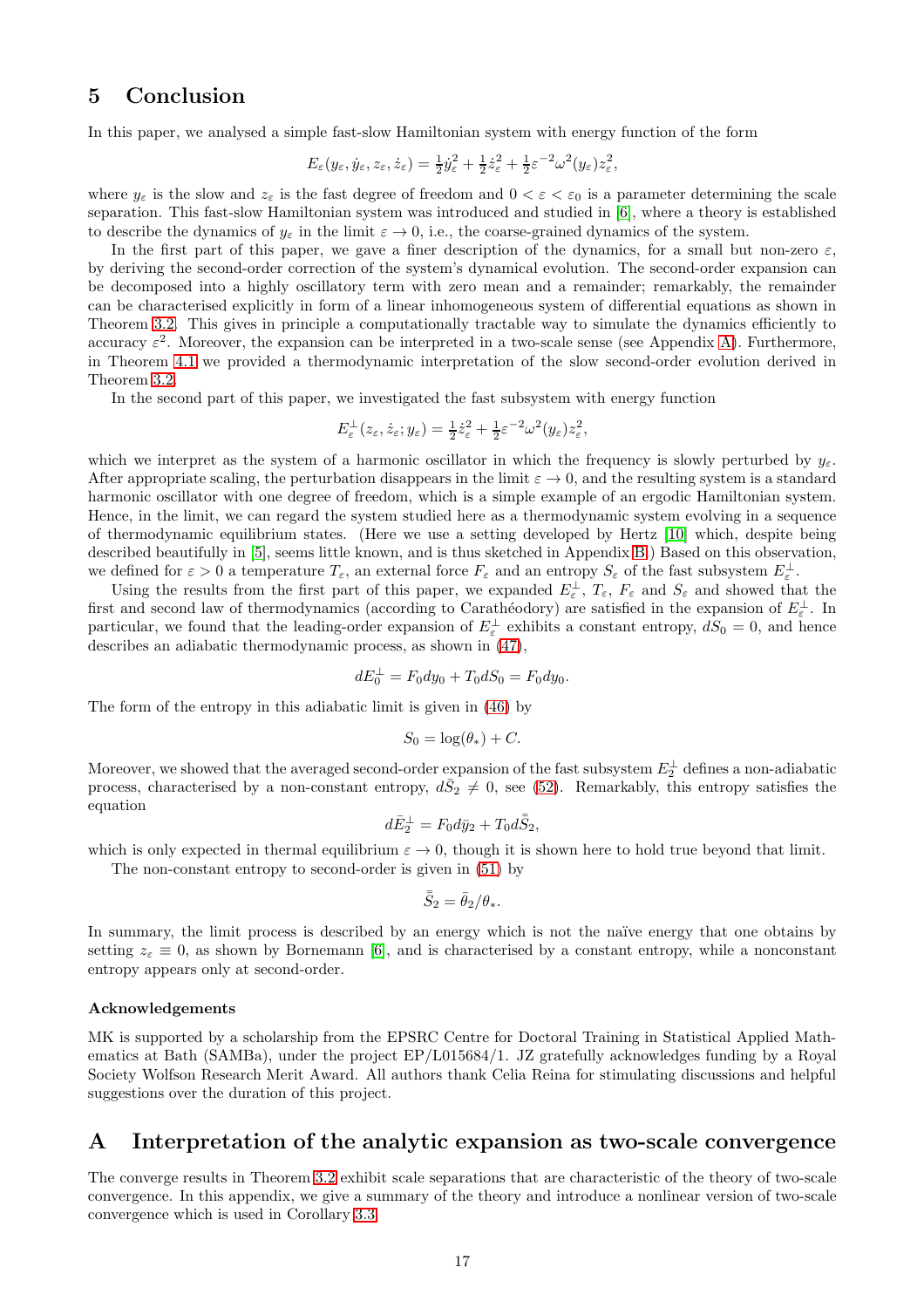## A.1 Two-scale convergence

The theory of two-scale convergence was first introduced by Nguetseng [\[15\]](#page-23-8). We follow here the presentation in [\[1\]](#page-22-11) and [\[21\]](#page-23-6), though restricted to the one-dimensional case. We denote by S the set  $S = [0, 1)$  equipped with the topology of the 1-dimensional torus, and identify any function on S with its S-periodic extension on  $\mathbb{R}$ .

In general a bounded sequence  $\{u_{\varepsilon}\}\$  of functions in  $L^2(\Omega)$  is said to weakly two-scale converge to  $u \in$  $L^2(\Omega \times \mathcal{S})$ , symbolically indicated by  $u_{\varepsilon} \stackrel{2}{\rightharpoonup} u$ , if and only if

$$
\lim_{\varepsilon \to 0} \int_{\Omega} u_{\varepsilon}(t) \psi(t, \varepsilon^{-1}t) dt = \iint_{\Omega \times S} u(t, s) \psi(t, s) dt ds,
$$

for any smooth function  $\psi: \mathbb{R} \times \mathbb{R} \to \mathbb{R}$  which is S-periodic with respect to the second argument.

#### A.2 Two-scale decomposition

For any  $\varepsilon > 0$ , one can decomposes a real number  $t \in \mathbb{R}$  as  $t = \varepsilon[\mathcal{N}(t/\varepsilon) + \mathcal{R}(t/\varepsilon)]$ , where

$$
\mathcal{N}(t) := \max\{n \in \mathbb{Z} \colon n \le t\}, \quad \mathcal{R}(t) := t - \mathcal{N}(t) \in \mathcal{S}.
$$

If  $\varepsilon$  is the ratio between two disparate scales,  $\mathcal{N}(t/\varepsilon)$  and  $\mathcal{R}(t/\varepsilon)$  may then be regarded as a coarse-scale and a fine-scale variable, respectively. Besides this two-scale decomposition, one defines a two-scale composition function:

$$
h_{\varepsilon}(t,s) := \varepsilon \mathcal{N}(t/\varepsilon) + \varepsilon s \qquad \forall (t,s) \in \mathbb{R} \times \mathcal{S}, \qquad \forall \varepsilon > 0.
$$

The two-scale composition function can be written as  $h_{\varepsilon}(t, s) = t + \varepsilon [s - \mathcal{R}(t/\varepsilon)]$ , and thus

 $h_{\varepsilon}(t,s) \to t$  uniformly in  $\mathbb{R} \times S$ , as  $\varepsilon \to 0$ .

**Definition A.1** (Two-scale convergence, [\[21\]](#page-23-6)). Let S and  $h_{\varepsilon}$  be defined as above. A sequence of functions  $\{u_{\varepsilon}\}\$ in  $L^p(\mathbb{R})$  with  $1 \leq p \leq \infty$  two-scale converges strongly respectively weakly (weakly star for  $p = \infty$ ), denoted by  $u_{\varepsilon} \to u, u_{\varepsilon} \to u, u_{\varepsilon} \to u$ , respectively, to a limit  $u_0(t, s)$  in  $L^p(\mathbb{R} \times S)$  if it satisfies the following corresponding relation:

$$
u_{\varepsilon} \to u \quad \text{in} \quad L^p(\mathbb{R} \times \mathcal{S}) \quad \Leftrightarrow \quad u_{\varepsilon} \circ h_{\varepsilon} \to u \quad \text{in} \quad L^p(\mathbb{R} \times \mathcal{S}), \quad \forall p \in [1, \infty];
$$
  
\n
$$
u_{\varepsilon} \to u \quad \text{in} \quad L^p(\mathbb{R} \times \mathcal{S}) \quad \Leftrightarrow \quad u_{\varepsilon} \circ h_{\varepsilon} \to u \quad \text{in} \quad L^p(\mathbb{R} \times \mathcal{S}), \quad \forall p \in [1, \infty);
$$
  
\n
$$
u_{\varepsilon} \stackrel{*}{\to} u \quad \text{in} \quad L^{\infty}(\mathbb{R} \times \mathcal{S}) \quad \Leftrightarrow \quad u_{\varepsilon} \circ h_{\varepsilon} \stackrel{*}{\to} u \quad \text{in} \quad L^{\infty}(\mathbb{R} \times \mathcal{S}).
$$

For any domain  $\Omega \subset \mathbb{R}$ , two-scale convergence in  $L^p(\Omega \times \mathcal{S})$  is then defined by extending functions to  $\mathbb{R} \setminus \Omega$ with vanishing value.

It is shown in [\[21\]](#page-23-6) that this definition of two-scale convergence is equivalent to the definition first introduced in [\[15\]](#page-23-8). However, it is more versatile. In particular, it allows defining two-scale convergence in  $C^0$ .

## A.3 Two-scale convergence in  $C^0$

Some modifications are needed to extend the definition of two-scale convergence in [\[21\]](#page-23-6) to  $C^0$ , for in general the function  $u_{\varepsilon} \circ h_{\varepsilon}$  is discontinuous with respect to  $t \in \mathbb{R}$  and  $s \in \mathcal{S}$ , even if  $u_{\varepsilon}$  is continuous. One therefore replaces  $u_{\varepsilon} \circ h_{\varepsilon}$  by a continuous function,  $L_{\varepsilon}u_{\varepsilon}$ , constructed via linear interpolation with respect to each argument. More precisely, for  $(t, s) \in \mathbb{R} \times S$  and  $w: \mathbb{R} \times S \to \mathbb{R}$ , we define

$$
(I_{\varepsilon}w)(t,s) := w(\varepsilon \mathcal{N}(t/\varepsilon),s) + \mathcal{R}(t/\varepsilon)[w(\varepsilon \mathcal{N}(t/\varepsilon) + \varepsilon,s) - w(\varepsilon \mathcal{N}(t/\varepsilon),s)],
$$
  

$$
(Jw)(t,s) := w(t,s) - s\left(\lim_{r\to 1^-} w(t,r) - w(t,0)\right).
$$

Then, for  $v: \mathbb{R} \to \mathbb{R}$ , the linear interpolation is defined as

$$
L_{\varepsilon}v\coloneqq (J\circ I_{\varepsilon})(v\circ h_{\varepsilon}).
$$

Thus  $v \circ h_{\varepsilon}$  is piecewise constant with respect to t, whereas  $L_{\varepsilon}v$  is piecewise linear and continuous with respect to t and periodic in s, i.e.,

$$
\lim_{r \to 1^-} (L_{\varepsilon} v)(t, r) = (L_{\varepsilon} v)(t, 0) \qquad \forall t \in \mathbb{R}.
$$

Note that if  $v \in C^0(\mathbb{R})$ , then  $L_{\varepsilon}v \in C^0(\mathbb{R} \times S)$ .

We say that  $u_{\varepsilon}$  strongly two-scale converges to u in  $C^0([0,T] \times S)$  if and only if

$$
L_{\varepsilon}u_{\varepsilon} \to u \quad \text{in} \quad C^0([0,T] \times \mathcal{S}).
$$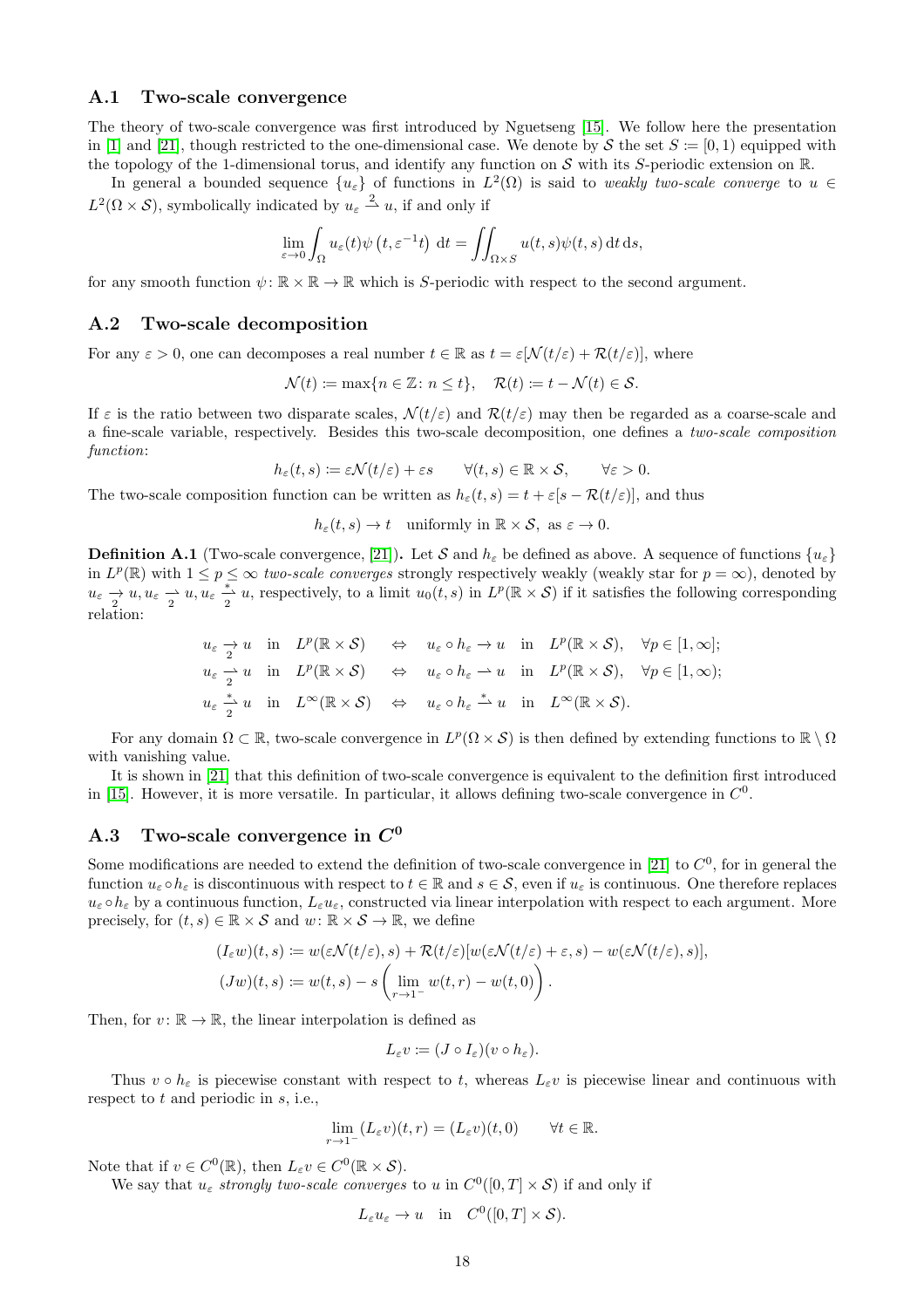## A.4 Nonlinear two-scale convergence

The two-scale convergence theory is a generalisation of the weak<sup>∗</sup> convergence theory which retains information about the oscillatory character of  $u_{\varepsilon}$  in the limit  $\varepsilon \to 0$ . For instance, we have  $\sin(2\pi \varepsilon^{-1}t) \stackrel{2}{\rightharpoonup} \sin(2\pi s)$ . Notice, however, that  $\sin(2\pi \varepsilon^{-1} \phi(t)) \stackrel{2}{\rightharpoonup} 0$  for any nonlinear function  $\phi$ . To derive a non-zero two-scale limit in such a case we introduce a nonlinear change of coordinates that temporarily annihilates the nonlinearity so that the standard two-scale limit can be taken before it is reintroduced into the two-scale limit. This procedure is expressed in the following definition. Note that the constant  $\pi$  was chosen to normalise the period of the rapidly oscillating functions in Corollary [3.3.](#page-8-7)

**Definition A.2** (Two-scale convergence with respect to  $\phi_0^{-1} \circ \pi$ ). Let  $\{u_{\varepsilon}\} \subset C([0,T])$  and  $u \in C([0,T] \times S)$ . We say that  $u_{\varepsilon}$  two-scale convergences with respect to  $\phi_0^{-1} \circ \pi$  to u in  $C([0,T] \times S)$  if  $u_{\varepsilon} \circ \phi_0^{-1} \circ \pi$  two-scale converges to  $u \circ (\phi_0^{-1} \circ \pi, \text{Id})$  in  $C([0, \pi^{-1} \phi_0(T)] \times S)$ , i.e.,

$$
u_{\varepsilon} \xrightarrow{\phi_0^{-1} \circ \pi} u \quad \text{in} \quad C([0,T] \times \mathcal{S}) \quad \iff \quad u_{\varepsilon}(\phi_0^{-1}(\pi r)) \xrightarrow{2} u(\phi_0^{-1}(\pi r), s) \quad \text{in} \quad C([0,\pi^{-1} \phi_0(T)] \times \mathcal{S}).
$$

With this definition at hand, we can express the uniform convergence results of Theorem [3.2](#page-7-0) using the notation of two-scale convergence. Rephrasing the weak<sup>∗</sup> convergence results in Theorem [3.2](#page-7-0) in a similar way requires more notation. It is for this reason that we do not pursue the analysis any further.

## <span id="page-18-0"></span>B Hertz' approach to thermodynamics

As the theory of Hertz does not seem to be very well known, we recall the thermodynamic setting and the theory here, following the presentation in [\[5\]](#page-22-3).

## <span id="page-18-2"></span>B.1 The first and second law of thermodynamics

Hertz considers a thermodynamic system under a slowly changing external parameter y. A classical example is a vessel filled with gas, where y indicates the height of a piston which compresses the gas. In line with Hertz' analysis, we considered for the problem studied in this article the *fast subsystem* with energy  $E_{\varepsilon}^{\perp}$  as a thermodynamic system under a slowly changing external parameter represented by  $y_{\varepsilon}$ . We point out that Hertz' theory is based on dynamical systems which are inherently reversible in time and are thus regarded as idealised thermodynamic systems. As such, on a macro-scale level, the dynamics is described by the first and second law of thermodynamics, where the second law is given in Carathéodory's form.

The first law states that for every infinitesimal thermodynamical process  $du$ , one can introduce the work of an external force  $dA = Fdy$  and the heat supply dQ such that the sum  $dA + dQ$  is the differential of some energy function E,

<span id="page-18-6"></span>
$$
dE = dA + dQ.\tag{54}
$$

The second law of thermodynamics states that, for reversible processes, there are two functions of state, namely the absolute *temperature* T and the *entropy* S such that

$$
dQ = TdS.
$$

Hence, the first and second law of thermodynamics combined read

<span id="page-18-3"></span>
$$
dE = Fdy + TdS. \tag{55}
$$

Equation [\(55\)](#page-18-3) can be reduced to the statement that there exists an entropy  $S = S(E, y)$  such that the *constitutive* equations

<span id="page-18-5"></span>
$$
\frac{1}{T} = \frac{\partial S(E, y)}{\partial E} \quad \text{and} \quad F = -T \frac{\partial S(E, y)}{\partial y}
$$
\n(56)

are satisfied.

The special case of a process without heat exchange,  $dQ = 0$ , is called an *adiabatic process*. In this case, all work  $dA$  is converted into a change of energy,

<span id="page-18-1"></span>
$$
dE = dA,\tag{57}
$$

or, equivalently, the entropy of the system stays constant,

$$
S(E, y) = \text{const.}\tag{58}
$$

Remark. With  $E = E(S, y)$  the constitutive equations [\(56\)](#page-18-5) read equivalently

<span id="page-18-4"></span>
$$
T = \frac{\partial E(S, y)}{\partial S} \quad \text{and} \quad F = \frac{\partial E(S, y)}{\partial y}.
$$
 (59)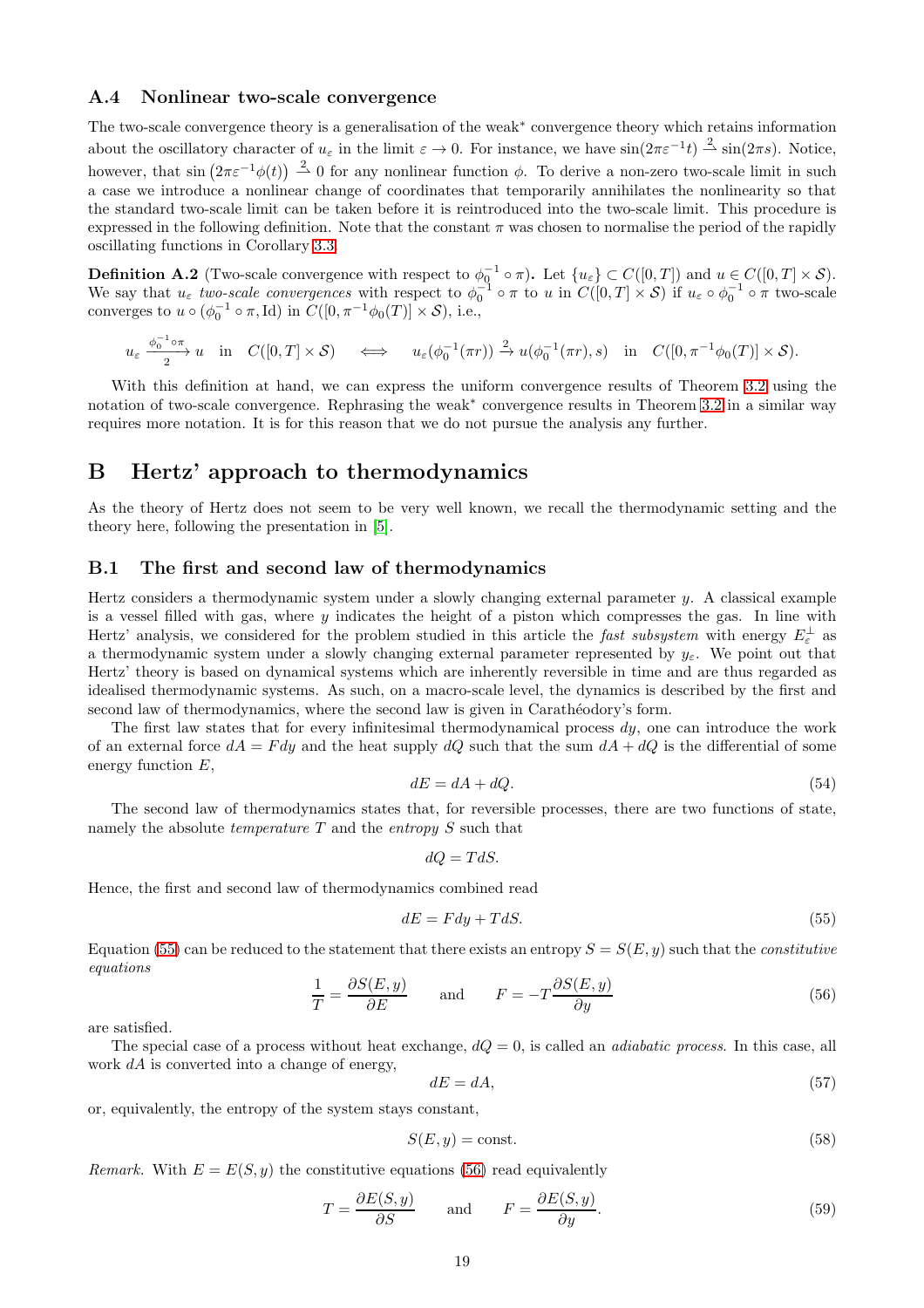## B.2 Derivation of thermodynamics from mechanics

We will give a first intuitive and informal explanation of the macroscopic thermodynamic behaviour for microscopic mechanical systems of Hamiltonian nature. Let  $H(z, \zeta; y)$  be a Hamiltonian, where z and  $\zeta$  denote the generalised coordinate and generalised momentum respectively, and where  $y$  is an external parameter. If we divide the external parameter into a slowly varying component s and a rapidly varying component r, then the time derivative of the Hamiltonian can be written as

<span id="page-19-0"></span>
$$
\frac{dH}{dt} = \frac{\partial H}{\partial s}\frac{ds}{dt} + \frac{\partial H}{\partial r}\frac{dr}{dt}.
$$
\n(60)

This equation expresses the balance of the energy on the micro-scale in the same way as the first law of thermodynamics [\(54\)](#page-18-6) does on the macro-scale. By comparing these two equations, one can reason that the first term on the right of [\(60\)](#page-19-0) represents the work of an external force  $dA = F dy$  for an adiabatic process. It corresponds to the case of a slowly varying external parameter y which conserves the entropy,  $dQ = T dS = 0$ . On the other hand, if y has a rapidly varying component, then the entropy changes. Hence, we can identify the last term in [\(60\)](#page-19-0) with the heat supply of the system averaged over time to obtain the macro-scale effect of the micro-scale motion.

This informal and qualitative derivation of thermodynamic properties in Hamiltonian systems can be developed into a quantitative theory for ergodic Hamiltonian systems, as discussed in the following section.

### <span id="page-19-4"></span>B.3 Thermodynamic description of a slowly perturbed harmonic oscillator

We now sketch how Hertz' theory makes the previous informal arguments precise in the case of an harmonic oscillator with slowly perturbed frequency. There, the dynamics of the generalised position  $z_{\varepsilon}$  and momentum  $\zeta_{\varepsilon}$  are governed by a Hamiltonian of the form

<span id="page-19-5"></span>
$$
H_{\varepsilon}^{\perp}(z_{\varepsilon}, \zeta_{\varepsilon}; y_{\varepsilon}) = \frac{1}{2}\zeta_{\varepsilon}^2 + \frac{1}{2}\omega^2(y_{\varepsilon})z_{\varepsilon}^2,\tag{61}
$$

where  $y_{\varepsilon}(t) = y(\varepsilon t)$  is a slow external parameter with  $\dot{y}_{\varepsilon} = \mathcal{O}(\varepsilon)$ . For  $\varepsilon = 0$ , the unperturbed Hamiltonian is given by

<span id="page-19-1"></span>
$$
H_0^{\perp}(z_0, \zeta_0; y_*) = \frac{1}{2}\zeta_0^2 + \frac{1}{2}\omega^2(y_*)z_0^2,
$$
\n(62)

where  $y_0(t) = y(0) = y_*$  is constant. Let the corresponding canonical equations be complemented by the initial values  $z_0(0) = 0$  and  $\zeta_0(0) = \sqrt{2E_*^{\perp}}$ , where  $E_*^{\perp}$  is a constant energy level such that  $H_0^{\perp}(z_0(t), \zeta_0(t), y_*) \equiv E_*^{\perp}$ . The solution of the unperturbed system is thus given by

<span id="page-19-3"></span>
$$
z_0(t) = \frac{\sqrt{2E_*^\perp}}{\omega(y_*)} \sin(\omega(y_*)t), \qquad \zeta_0(t) = \sqrt{2E_*^\perp} \cos(\omega(y_*)t). \tag{63}
$$

We note that the unperturbed Hamiltonian  $H_0^{\perp}$  is ergodic, as trajectories in phase-space coincide with the whole energy surface.

#### B.3.1 Derivation of  $T$  and  $S$  via time-averaging

For an ergodic Hamiltonian system, the temperature in thermal equilibrium is defined via the time average, indicated by angle brackets  $\langle \cdot \rangle$ , of twice the kinetic energy,

$$
\left\langle \zeta_0 \frac{\partial H_0^{\perp}}{\partial \zeta_0} \right\rangle,
$$

relating the temperature to the "speed" of the system's degrees of freedom. The temperature  $T$  for the system [\(62\)](#page-19-1) is hence of the form

<span id="page-19-2"></span>
$$
T(E_*^{\perp}, y_*) \coloneqq \left\langle \zeta_0 \frac{\partial H_0^{\perp}(z_0, \zeta_0; y_*)}{\partial \zeta_0} \right\rangle \coloneqq \lim_{\theta \to \infty} \frac{1}{2\theta} \int_{-\theta}^{+\theta} 2E_*^{\perp} \cos^2(\omega(y_*)t) \, \mathrm{d}t = E_*^{\perp}.
$$
 (64)

The system's *entropy* can then be derived from the first constitutive equation in  $(56)$ , namely

$$
S(E_*^{\perp}, y_*) = \log (E_*^{\perp}) + f(y_*),
$$

where  $f(y_*)$  is a constant of integration with respect to  $E_*^{\perp}$ . To find the function f, we use the second equation in  $(56)$ , with the macro-scale *external force* F defined as the time average of the micro-scale force:

$$
F(E_*^{\perp}, y_*) \coloneqq \left\langle \frac{\partial H_0^{\perp}(z_0, \zeta_0; y_*)}{\partial y_*} \right\rangle = E_*^{\perp} \frac{\omega'(y_*)}{\omega(y_*)}.
$$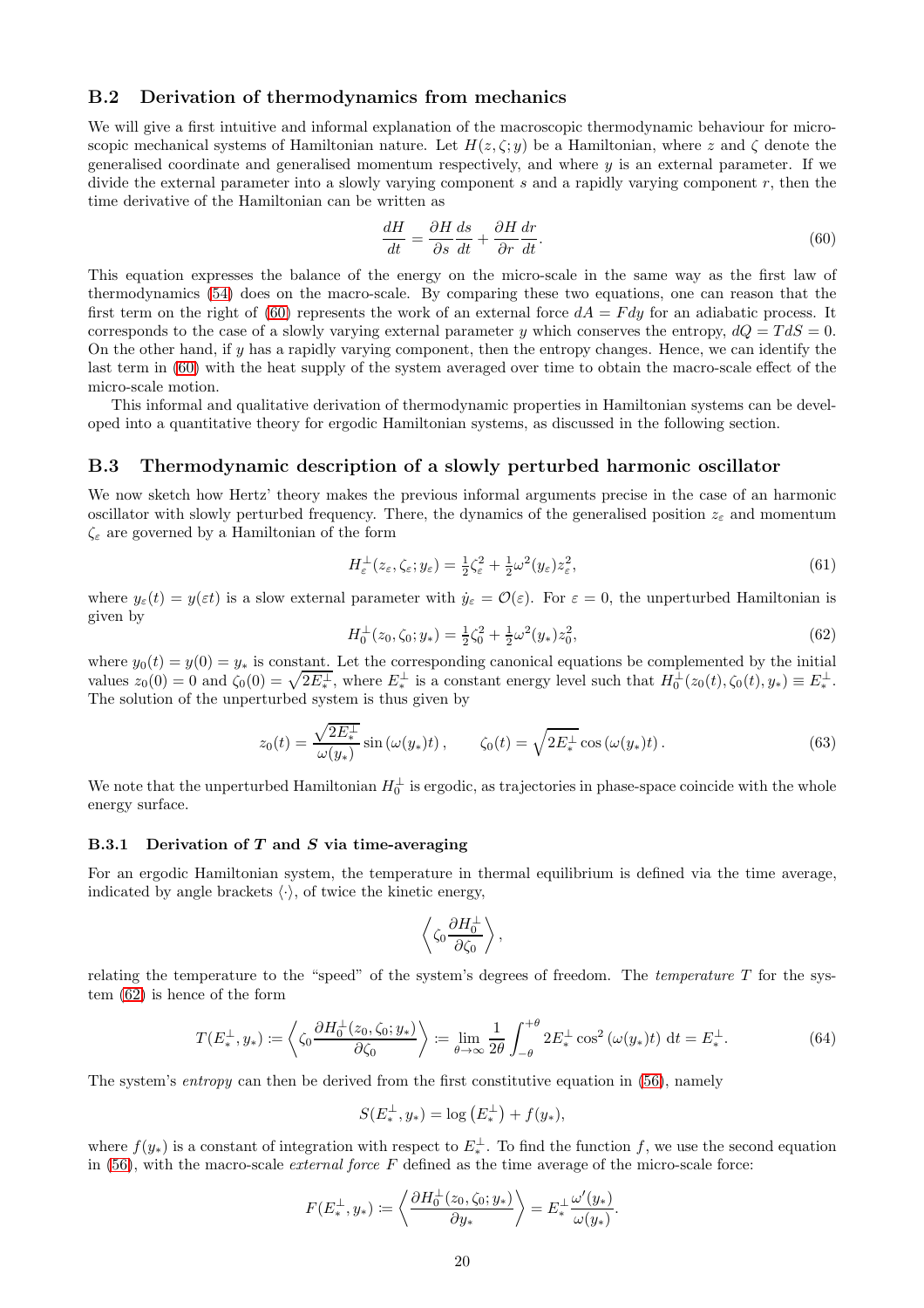Therefore

<span id="page-20-0"></span>
$$
S(E_*^{\perp}, y_*) = \log\left(\frac{E_*^{\perp}}{\omega(y_*)}\right) + C,\tag{65}
$$

where  $C$  is an integration constant. Note that there are various definitions of entropy in the classical thermodynamic literature and [\(65\)](#page-20-0) coincides with a definition for infinitely large systems [\[5,](#page-22-3) Chapter 1.5].

#### B.3.2 Derivation of  $T$  and  $S$  via ensemble-averaging

In this subsection, we sketch the derivation of an equivalent expression for the entropy, [\(74\)](#page-21-1) below, as given by Hertz, still for the perturbed harmonic oscillator. Since this section is largely a modern reformulation of [\[10\]](#page-22-2) applied to a special case, we only sketch the argument and dispense with rigour.

As the harmonic oscillator is ergodic, it admits a unique invariant measure, given by

<span id="page-20-1"></span>
$$
\mu(A) = \frac{\int_A \frac{\mathrm{d}\sigma}{|\nabla H_0^\perp|}}{\int_\Sigma \frac{\mathrm{d}\sigma}{|\nabla H_0^\perp|}},\tag{66}
$$

where  $A \subseteq \Sigma$  is a region on the level set  $\Sigma = \{(z_0, \zeta_0) \in \mathbb{R}^2 : H_0^{\perp}(z_0, \zeta_0; y_*) = E_*^{\perp}\}, d\sigma$  is an area element on the energy surface and

$$
|\nabla H_0^{\perp}| = \left[ \left( \frac{\partial H_0^{\perp}}{\partial z_0} \right)^2 + \left( \frac{\partial H_0^{\perp}}{\partial \zeta_0} \right)^2 \right]^{1/2}.
$$

By the ergodic theorem of Birkhoff and Khinchin, see, e.g., [\[22\]](#page-23-9), the invariant measure  $\mu$  can be used to find the time average in [\(64\)](#page-19-2) simply by integration, without knowing the trajectory, since all the quantities on the right-hand side of equation [\(66\)](#page-20-1) are known,

<span id="page-20-3"></span>
$$
T(E_{*}^{\perp}, y_{*}) = \left\langle \zeta_{0} \frac{\partial H_{0}^{\perp}(z_{0}, \zeta_{0}; y_{*})}{\partial \zeta_{0}} \right\rangle = \frac{\int_{\Sigma} \zeta_{0} \frac{\partial H_{0}^{\perp}}{\partial \zeta_{0}} \frac{\mathrm{d}\sigma}{|\nabla H_{0}^{\perp}|}}{\int_{\Sigma} \frac{\mathrm{d}\sigma}{|\nabla H_{0}^{\perp}|}}.
$$
(67)

∂H<sup>⊥</sup>

The numerator can be evaluated by noting that  $\partial H_0^{\perp}/\partial \zeta_0$  is the second component of the vector  $\nabla H_0^{\perp}$  and hence

<span id="page-20-2"></span>
$$
n_{\zeta} := \frac{\partial H_0^{\perp} / \partial \zeta_0}{|\nabla H_0^{\perp}|},\tag{68}
$$

is the second component of the outer unit vector  $n = \nabla H_0^{\perp}/|\nabla H_0^{\perp}|$  on the energy surface. Therefore, we can write the numerator in the form

$$
\int_{\Sigma} \zeta_0 \frac{\partial H_0^{\bot}}{\partial \zeta_0} \frac{\mathrm{d}\sigma}{|\nabla H_0^{\bot}|} = \int_{\Sigma} \zeta_0 n_{\zeta} \, \mathrm{d}\sigma = \int_{H_0^{\bot}(z_0, \zeta_0; y_*) \le E_*^{\bot}} \mathrm{d}(z_0, \zeta_0) =: \Gamma(E_*^{\bot}, y_*),\tag{69}
$$

which follows from Gauss' theorem, where  $\Gamma(E^{\perp}_{*}, y_{*})$  is the phase-space volume enclosed by the trajectory of [\(63\)](#page-19-3) and is also known as the action of the orbit in Hamiltonian dynamics [\[9\]](#page-22-12). To derive the denominator in [\(68\)](#page-20-2), we calculate the derivative of  $\Gamma(E^{\perp}_{*}, y_{*})$  with respect to  $E^{\perp}_{*}$ . We find

$$
\Gamma(E^{\perp}_{*} + \Delta E^{\perp}_{*}, y_{*}) - \Gamma(E^{\perp}_{*}, y_{*}) = \int_{E^{\perp}_{*} \leq H_{0}^{\perp}(z_{0}, \zeta_{0}; y_{*}) \leq E^{\perp}_{*} + \Delta E^{\perp}_{*}} d(z_{0}, \zeta_{0}) \approx \int_{H_{0}^{\perp}(z_{0}, \zeta_{0}; y_{*}) = E^{\perp}_{*}} \Delta n \, d\sigma,
$$

where  $\Delta n$  is the distance between the energy surface  $H_0^{\perp}(z_0,\zeta_0;y_*)=E_*^{\perp}$  and  $H_0^{\perp}(z_0+n_z\Delta n,\zeta_0+n_{\zeta}\Delta n;y_*)=$  $E^{\perp}_{*} + \Delta E^{\perp}_{*}$ . A Taylor expansion gives  $\Delta n = \Delta E^{\perp}_{*} / |\nabla H_0^{\perp}|$ , and hence

<span id="page-20-4"></span>
$$
\frac{\partial \Gamma(E^{\perp}_{*}, y_{*})}{\partial E^{\perp}_{*}} = \int_{H_{0}^{\perp}(z_{0}, \zeta_{0}; y_{*}) = E^{\perp}_{*}} \frac{\mathrm{d}\sigma}{|\nabla H_{0}^{\perp}|}.
$$
\n(70)

Combining equations  $(67)$ – $(70)$ , the temperature T can thus be expressed in terms of the phase-space volume  $\Gamma(E_*^{\perp},y_*),$ 

<span id="page-20-5"></span>
$$
T(E_*^{\perp}, y_*) = \frac{\Gamma(E_*^{\perp}, y_*)}{\partial \Gamma(E_*^{\perp}, y_*)/\partial E_*^{\perp}}.
$$
\n(71)

According to equation [\(56\)](#page-18-5) we integrate [\(71\)](#page-20-5) with respect to  $E^{\perp}_{*}$  and obtain as formula for the entropy,

$$
S(E_*^{\perp}, y_*) = \log (\Gamma(E_*^{\perp}, y_*)) + f(y_*).
$$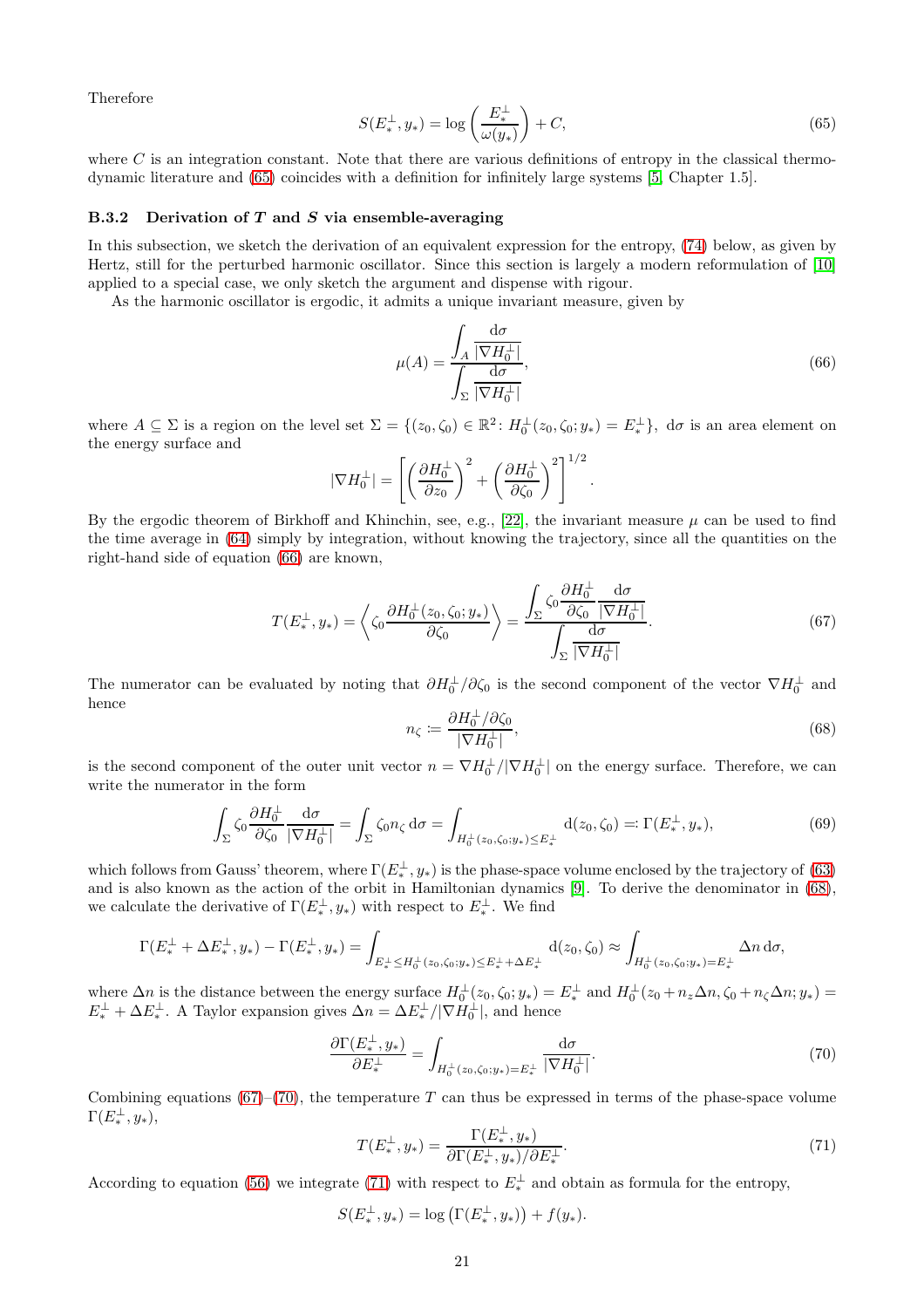It remains to show that the function f is constant. To see this, we investigate the dependence of S on  $y_*$  and will, similar as above, use equation [\(56\)](#page-18-5). Employing again the Birkhoff–Kinchin Theorem, we calculate

<span id="page-21-2"></span>
$$
F(E_{*}^{\perp}, y_{*}) = \left\langle \frac{\partial H_{0}^{\perp}(z_{0}, \zeta_{0}; y_{*})}{\partial y_{*}} \right\rangle = \frac{\int_{\Sigma} \frac{\partial H_{0}^{\perp}}{\partial y_{*}} \frac{\mathrm{d}\sigma}{|\nabla H_{0}^{\perp}|}}{\int_{\Sigma} \frac{\mathrm{d}\sigma}{|\nabla H_{0}^{\perp}|}}. \tag{72}
$$

For the numerator, we calculate the derivative of  $\Gamma(E^{\perp}_{*}, y_{*})$  with respect to  $y_{*}$ . Similarly as before, we have

$$
\Gamma(E^{\perp}_{*}, y_{*} + \Delta y_{*}) - \Gamma(E^{\perp}_{*}, y_{*}) = \int_{H_{0}^{\perp}(z_{0}, \zeta_{0}; y_{*} + \Delta y_{*}) \le E^{\perp}_{*}} d(z_{0}, \zeta_{0}) - \int_{H_{0}^{\perp}(z_{0}, \zeta_{0}; y_{*}) \le E^{\perp}_{*}} d(z_{0}, \zeta_{0})
$$

$$
\approx \int_{H_{0}^{\perp}(z_{0}, \zeta_{0}; y_{*}) = E^{\perp}_{*}} \Delta n d\sigma,
$$

where  $\Delta n$  is the distance between the energy surface  $H_0^{\perp}(z_0,\zeta_0;y_*)=E_*^{\perp}$  and  $H_0^{\perp}(z_0+n_z\Delta n,\zeta_0+n_\zeta\Delta n;y_*+$  $\Delta y_*) = E_*^{\perp}$ . A Taylor expansion gives

$$
\Delta n = -\frac{1}{|\nabla H_0^\perp|} \frac{\partial H_0^\perp}{\partial y_*} \Delta y_*
$$

and we obtain

<span id="page-21-3"></span>
$$
\frac{\partial \Gamma(E^{\perp}_{*}, y_{*})}{\partial y_{*}} = -\int_{H_{0}^{\perp}(z_{0}, \zeta_{0}; y_{*})=E^{\perp}_{*}} \frac{\partial H_{0}^{\perp}}{\partial y_{*}} \frac{\mathrm{d}\sigma}{|\nabla H_{0}^{\perp}|}.
$$
(73)

Combining equations  $(70)$ ,  $(72)$  and  $(73)$  we obtain

$$
F(E_*^{\perp}, y_*) = \left\langle \frac{\partial H_0^{\perp}}{\partial y_*} \right\rangle = -\frac{\partial \Gamma(E_*^{\perp}, y_*)}{\partial \Gamma(E_*^{\perp}, y_*)/\partial E_*^{\perp}}
$$

We thus find the desired formula for the entropy,

<span id="page-21-1"></span>
$$
S(E_*^{\perp}, y_*) = \log\left(\Gamma(E_*^{\perp}, y_*)\right) + C,\tag{74}
$$

.

where C is an arbitrary constant. This is a key result of Hertz: the entropy of a Hamiltonian system under the influence of a slowly varying parameter is, up to a constant, the logarithm of the phase space volume.

### <span id="page-21-0"></span>B.4 Thermodynamic description of the model problem

In Section [B.3,](#page-19-4) we derived thermodynamic properties of a perturbed harmonic oscillator in the limit of infinitesimal small perturbations. This case corresponds to a situation where the motion of the external parameter is infinitely slow and can thus be regarded as constant.

For the model problem [\(5\)](#page-2-2), we expect to see thermodynamic effects as a description of the fast subsystem. Now, however, the slow parameter is not constant. We nevertheless derive a description, using a suitable mapping to the harmonic oscillator studied in Section [B.3.](#page-19-4) To this behalf, let us now introduce a scaling that focuses on the dynamics of the slow parameter. Here, the external parameter will affect the system dynamically of order one, while the frequency of the harmonic oscillator becomes infinitely high.

The energy of the slowly perturbed harmonic oscillator in [\(61\)](#page-19-5) is given by

<span id="page-21-4"></span>
$$
E_{\varepsilon}^{\perp}(z_{\varepsilon}(t), \zeta_{\varepsilon}(t); y_{\varepsilon}(t)) = \frac{1}{2}\zeta_{\varepsilon}^{2}(t) + \frac{1}{2}\omega^{2}(y(\varepsilon t))z_{\varepsilon}^{2}(t).
$$
\n(75)

We introduce a scaling in space and time of the form

<span id="page-21-6"></span>
$$
z_{\varepsilon}(t) = \varepsilon^{-1}\tilde{z}_{\varepsilon}(\varepsilon t), \quad \zeta_{\varepsilon}(t) = \tilde{\zeta}_{\varepsilon}(\varepsilon t) \quad \text{and} \quad \tau = \varepsilon t.
$$
 (76)

With this scaling, the new energy takes the form

<span id="page-21-5"></span>
$$
\tilde{E}_{\varepsilon}^{\perp}(\tilde{z}_{\varepsilon}(\tau), \tilde{\zeta}_{\varepsilon}(\tau); \tilde{y}_{\varepsilon}(\tau)) = \frac{1}{2}\tilde{\zeta}_{\varepsilon}^{2}(\tau) + \frac{1}{2}\varepsilon^{-2}\omega^{2}(\tilde{y}_{\varepsilon}(\tau))\tilde{z}_{\varepsilon}^{2}(\tau),
$$
\n(77)

which corresponds to the energy of the fast subsystem in our model problem [\(13\)](#page-5-1). This establishes the mapping between perturbed harmonic oscillator and the problem under consideration.

For [\(75\)](#page-21-4), Section [B.3](#page-19-4) describes how to derive the temperature, entropy and external force in the limit  $\varepsilon \to 0$ . They are given by

$$
T(E_{*}^{\perp}, y_{*}) = \frac{\Gamma(E_{*}^{\perp}, y_{*})}{\partial \Gamma(E_{*}^{\perp}, y_{*})/\partial E_{*}^{\perp}}, \quad S(E_{*}^{\perp}, y_{*}) = \log (\Gamma(E_{*}^{\perp}, y_{*})) + C, \quad F(E_{*}^{\perp}, y_{*}) = -\frac{\partial \Gamma(E_{*}^{\perp}, y_{*})/\partial y_{*}}{\partial \Gamma(E_{*}^{\perp}, y_{*})/\partial E_{*}^{\perp}},
$$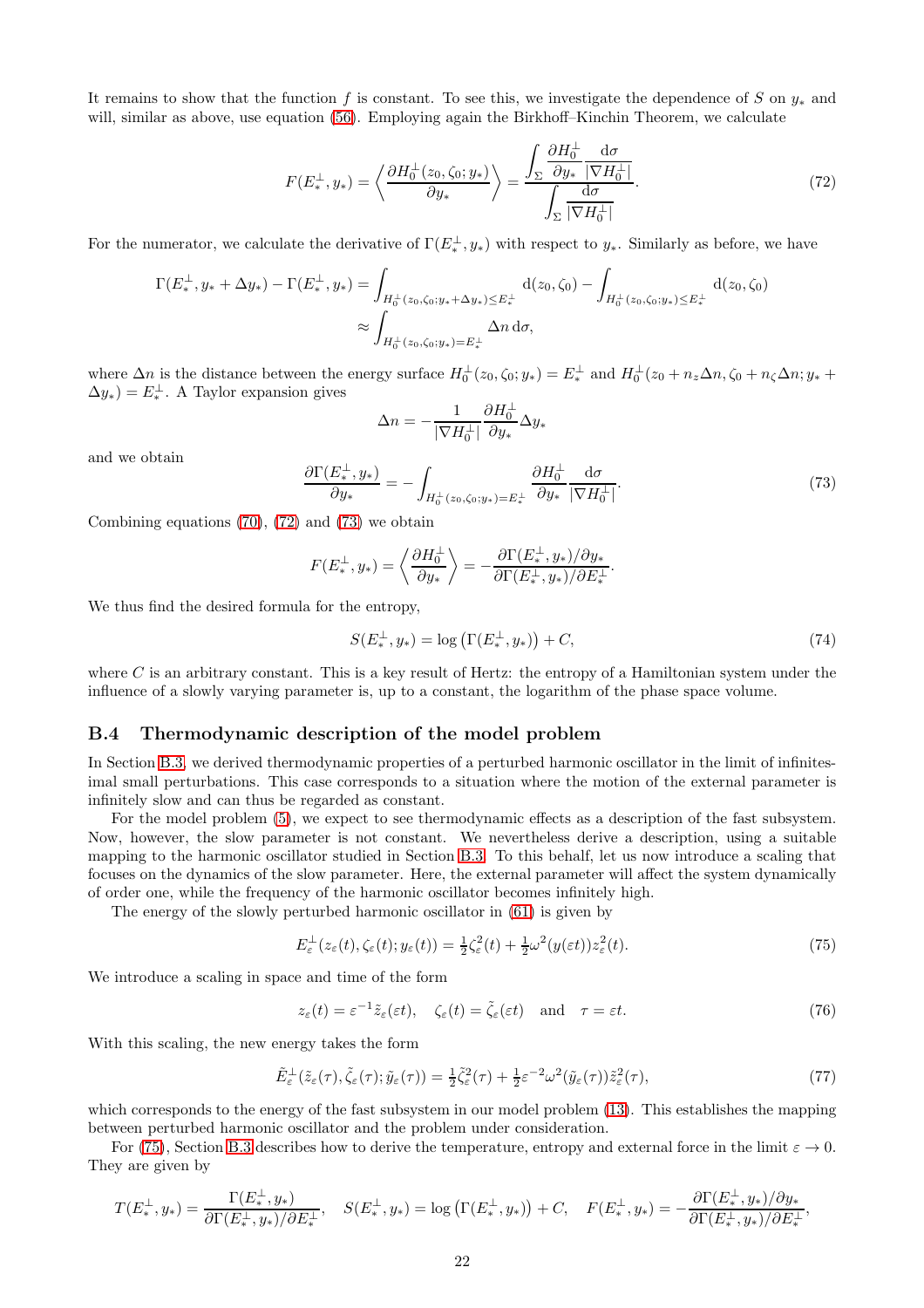where the phase space volume is

$$
\Gamma(E_*^\perp,y_*)=2\pi\frac{E_*^\perp}{\omega(y_*)}.
$$

In analogy, we define in the case of [\(77\)](#page-21-5) with a time-dependent external parameter  $y_\varepsilon$  and energy  $E_\varepsilon^{\perp}$  the temperature, entropy and external force as

$$
T_{\varepsilon}(E_{\varepsilon}^{\perp},y_{\varepsilon})\coloneqq\frac{\Gamma_{\varepsilon}(E_{\varepsilon}^{\perp},y_{\varepsilon})}{\partial \Gamma_{\varepsilon}(E_{\varepsilon}^{\perp},y_{\varepsilon})/\partial E_{\varepsilon}^{\perp}},\quad S_{\varepsilon}(E_{\varepsilon}^{\perp},y_{\varepsilon})\coloneqq\log\left(\Gamma_{\varepsilon}(E_{\varepsilon}^{\perp},y_{\varepsilon})\right)+C_{\varepsilon},\quad F_{\varepsilon}(E_{\varepsilon}^{\perp},y_{\varepsilon})\coloneqq-\frac{\partial \Gamma_{\varepsilon}(E_{\varepsilon}^{\perp},y_{\varepsilon})/\partial y_{\varepsilon}}{\partial \Gamma_{\varepsilon}(E_{\varepsilon}^{\perp},y_{\varepsilon})/\partial E_{\varepsilon}^{\perp}},
$$

where  $C_{\varepsilon}$  is an arbitrary constant and  $\Gamma_{\varepsilon}$  is the time dependent phase-space volume derived from [\(14\)](#page-5-8),

$$
\Gamma_{\varepsilon}(E_{\varepsilon}^{\perp}, y_{\varepsilon}) = 2\pi \varepsilon \frac{E_{\varepsilon}^{\perp}}{\omega(y_{\varepsilon})}.
$$

Since entropy is a extensive property, it scales with the size, according to [\(76\)](#page-21-6). To compare it with intensive quantities and to avoid a divergent entropy in the limit  $\varepsilon \to 0$ , the constant in the entropy has to be chosen accordingly, for example  $C_{\varepsilon} = -\log(\Gamma_{\varepsilon}(E^{\perp}_{*}, y_{*}))$ . With [\(14\)](#page-5-8), the phase-space volume  $\Gamma_{\varepsilon}$  can be written as

$$
\Gamma_\varepsilon(t)=2\pi\varepsilon\theta_\varepsilon(t)
$$

and consequently with  $E_{\varepsilon}^{\perp} = \theta_{\varepsilon} \omega(y_{\varepsilon})$  we obtain the desired final thermodynamic formulas in [\(41\)](#page-12-1):

$$
T_{\varepsilon} = \theta_{\varepsilon} \omega(y_{\varepsilon}), \qquad S_{\varepsilon} = \log(\theta_{\varepsilon}) + C_{\varepsilon}, \qquad F_{\varepsilon} = \theta_{\varepsilon} \omega'(y_{\varepsilon}). \tag{78}
$$

## <span id="page-22-11"></span>References

- <span id="page-22-9"></span>[1] Grégoire Allaire. Homogenization and two-scale convergence. SIAM J. Math. Anal., 23(6):1482–1518, 1992.
- [2] V. I. Arnol′ d. Mathematical methods of classical mechanics, volume 60 of Graduate Texts in Mathematics. Springer-Verlag, New York, [1989?]. Translated from the 1974 Russian original by K. Vogtmann and A. Weinstein, Corrected reprint of the second (1989) edition.
- <span id="page-22-4"></span>[3] Vladimir I. Arnold, Valery V. Kozlov, and Anatoly I. Neishtadt. Mathematical aspects of classical and celestial mechanics, volume 3 of Encyclopaedia of Mathematical Sciences. Springer-Verlag, Berlin, third edition, 2006. [Dynamical systems. III], Translated from the Russian original by E. Khukhro.
- <span id="page-22-6"></span>[4] A. Bensoussan, J.-L. Lions, and G. Papanicolaou. Asymptotic analysis for periodic structures. AMS Chelsea Publishing, Providence, RI, 2011. Corrected reprint of the 1978 original [MR0503330].
- <span id="page-22-3"></span>[5] Victor L. Berdichevsky. Thermodynamics of chaos and order, volume 90 of Pitman Monographs and Surveys in Pure and Applied Mathematics. Longman, Harlow, 1997.
- <span id="page-22-0"></span>[6] Folkmar Bornemann. Homogenization in time of singularly perturbed mechanical systems, volume 1687 of Lecture Notes in Mathematics. Springer-Verlag, Berlin, 1998.
- <span id="page-22-8"></span>[7] Folkmar A. Bornemann and Christof Sch¨utte. Homogenization of Hamiltonian systems with a strong constraining potential. Phys. D, 102(1-2):57–77, 1997.
- <span id="page-22-10"></span>[8] David Gilbarg and Neil S. Trudinger. Elliptic partial differential equations of second order. Classics in Mathematics. Springer-Verlag, Berlin, 2001. Reprint of the 1998 edition.
- <span id="page-22-12"></span><span id="page-22-2"></span>[9] Herbert Goldstein. Classical mechanics. Pearson, third edition, 2013. Addison-Wesley Series in Physics.
- <span id="page-22-7"></span>[10] Paul Hertz. Über die mechanischen Grundlagen der Thermodynamik. Ann. Phys., 338(12):225–274, 1910.
- [11] Christian Kuehn. Multiple time scale dynamics, volume 191 of Applied Mathematical Sciences. Springer, Cham, 2015.
- <span id="page-22-1"></span>[12] Xiaoguai Li and Celia Reina. Simultaneous spatial and temporal coarse-graining: from atomistic models to continuum elastodynamics. J. Mech. Phys. Solids, 130:118–140, 2019.
- <span id="page-22-5"></span>[13] V. P. Maslov and M. V. Fedoriuk. Semiclassical approximation in quantum mechanics, volume 7 of Mathematical Physics and Applied Mathematics. D. Reidel Publishing Co., Dordrecht-Boston, Mass., 1981. Translated from the Russian by J. Niederle and J. Tolar, Contemporary Mathematics, 5.